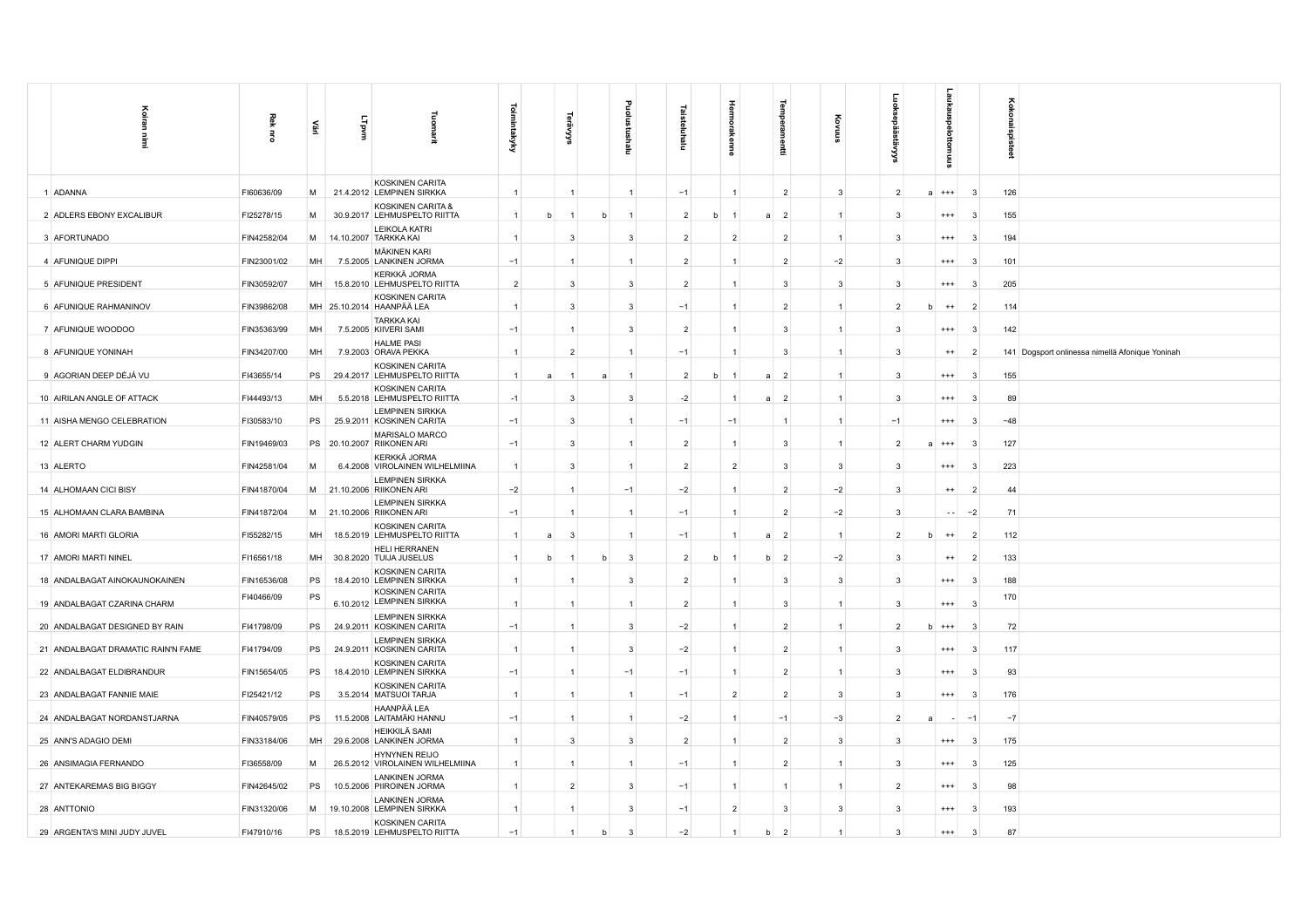| Koiran<br>Ì                         | 죟<br>릉      | 횰      | LTpvm    | g<br>2                                                              | <b>Toimintakyky</b> |                | š              |   | ₫<br>ᇒ<br>Ξ | ಷ<br>eluhalu   |              | Ē                    | 릴<br>å                       |   |                | 들                       | akaus<br>ttomuus |                         | ह<br>Ë<br>å                                             |
|-------------------------------------|-------------|--------|----------|---------------------------------------------------------------------|---------------------|----------------|----------------|---|-------------|----------------|--------------|----------------------|------------------------------|---|----------------|-------------------------|------------------|-------------------------|---------------------------------------------------------|
| 30 ARGENTONERO BELLA STELLA         | FIN10336/06 | MH     |          | HAANPÄÄ LEA<br>11.5.2008 LAITAMÄKI HANNU                            | $-1$                |                | $\overline{1}$ |   |             | $\overline{2}$ |              | $\overline{1}$       | $\mathbf{1}$                 |   | $-2$           | $\overline{\mathbf{3}}$ | $^{++}$          | $\overline{2}$          | 86                                                      |
| 31 ARGENTONERO DANDELION            | FIN31185/08 | MH     |          | KOSKINEN CARITA<br>3.4.2011 LEMPINEN SIRKKA                         | $\overline{1}$      |                | $\overline{1}$ |   | 3           | $\overline{2}$ |              | $\overline{1}$       | $\mathbf{3}$                 |   | 3              | $\mathbf{3}$            | $^{+++}$         | $\mathbf{3}$            | 188                                                     |
| 32 ART NOUVEAU KNIZETE STERNENHOCHA | FIN26699/08 | M      |          | HEIKKILÄ SAMI<br>29.5.2010 LAINE MIKAEL                             | $-1$                |                | -1             |   |             | $-1$           |              | $-1$                 | $\overline{2}$               |   | 1              | $\mathbf{3}$            | $^{++}$          | $\overline{2}$          | 95                                                      |
| 33 ART'MARANT GUINNESS              | FI13166/13  | MH     |          | KOSKINEN CARITA<br>23.5.2015 LEHMUSPELTO RIITTA                     |                     |                | $\mathbf{1}$   |   |             | $-2$           |              | $\mathbf{1}$         | $-1$<br>a                    |   |                | -3                      | $^{+++}$         | - 3                     | 70                                                      |
| 34 ART'MARANT LA LUNA               | FI44648/16  | MH     |          | KOSKINEN CARITA<br>23.9.2018 LEHMUSPELTO RIITTA                     | $-1$                |                | $\mathbf{1}$   | h |             | $-2$           |              | $\mathbf{1}$         | $\overline{3}$<br>a          |   | $-2$           | $\mathbf{3}$            | $^{+++}$         | 3                       | 76                                                      |
| 35 ARTEMIS                          | FIN35081/04 | M      |          | SÖDERHOLM BENGT<br>14.6.2009 KIMINKI AULI                           | $\vert$ 1           |                | 3              |   | 3           | $-1$           |              | $\overline{2}$       | $\overline{2}$               |   | $\mathbf{1}$   | $\overline{2}$          | $^{+++}$         | $\mathbf{3}$            | 149                                                     |
| 36 ASALTADOR                        | FIN42579/04 | M      |          | OJALA LAURI<br>22.9.2007 LEHMUSPELTO RIITTA                         | $\overline{2}$      |                | 3              |   | 3           | $\overline{2}$ |              | $\overline{2}$       | $\mathbf{3}$                 |   | 3              | $\mathbf{3}$            | $^{+++}$         | $\mathbf{3}$            | 240                                                     |
| 37 ASKU                             | SF18026/87  | M      | 7.4.1991 | KOSKINEN CARITA                                                     | $\overline{2}$      |                | $\overline{1}$ |   | 3           | $\overline{2}$ |              | $\overline{1}$       | $\overline{\mathbf{3}}$      |   | 3              | 3                       |                  |                         | 203                                                     |
| 38 AUDACIOUS BOSS DRUM              | FI38210/13  | M      |          | 29.4.2017 LEHMUSPELTO RIITTA<br>KOSKINEN CARITA                     | $\mathbf{1}$        |                | $\mathbf{3}$   |   | 3           | $\overline{2}$ | h            |                      | $\overline{2}$<br>a          |   | $\mathbf{1}$   | $\mathbf{3}$            | $^{+++}$         | -3                      | 159                                                     |
| 39 AUDACIOUS CAERLEON               | FI22236/16  | M      |          | 5.5.2018 LEHMUSPELTO RIITTA<br>HELI HERRANEN                        | $\overline{2}$      |                | 3              |   | 3           | $\overline{2}$ | $\mathbf{a}$ |                      | $\overline{\mathbf{3}}$<br>a |   | $\mathbf{1}$   | $\mathbf{3}$            | $^{+++}$         | -3                      | 189                                                     |
| 40 AUDACIOUS CARAVAGGIO             | FI22237/16  | M      |          | 30.8.2020 TUIJA JUSELUS<br><b>HELI HERRANEN</b>                     | $-1$                |                |                |   |             | $\overline{2}$ | h            |                      | $\overline{2}$<br>a          |   | $\overline{1}$ | $\overline{2}$          | $^{+++}$         | $\mathbf{3}$            | 110                                                     |
| 41 AUDACIOUS DARKNESS               | FI21163/17  | M      |          | 30.8.2020 TUIJA JUSELUS<br>HELI HERRANEN                            | $\overline{1}$      |                | 3              |   | 3           | $\overline{2}$ | b            |                      | a<br>$\overline{1}$          |   | $\mathbf{1}$   |                         | $^{+++}$         | -3                      | 129                                                     |
| 42 AUDACIOUS DERWENT                | FI21165/17  | M      |          | 30.8.2020 TUIJA JUSELUS<br><b>HYNYNEN REIJO</b>                     | $-1$                |                |                |   |             | $\overline{2}$ | b            |                      | $\overline{2}$<br>a          |   | 1              | $\overline{2}$          | $b + + +$        | - 3                     | 110                                                     |
| 43 BACK BAY'S APRICOT ADAM          | SF27594/92  | MH     |          | 6.5.1995 NIEMINEN TARMO<br>KOSKINEN CARITA                          | $\overline{2}$      |                | 3              |   | 3           | $\overline{2}$ |              | $\overline{2}$       | 3                            |   | 1              | 3                       |                  |                         | 224 Dogsport onlinessa nimellä Black Bay's Apricot Adam |
| 44 BACKOUT'S ALL THAT JAZZ          | FIN21258/07 | V      |          | 18.4.2010 LEMPINEN SIRKKA<br>LANKINEN JORMA                         | $\mathbf{1}$        |                |                |   |             | $-1$           |              |                      | 3                            |   | 1              | 3                       | $^{+++}$         | $\mathbf{3}$            | 140                                                     |
| 45 BACKOUT'S BUONA SERA             | FIN40934/97 | M      |          | 20.10.2002 HURSTI SEPPO<br>KOSKINEN CARITA                          |                     |                |                |   | 3           | $-2$           |              | $\overline{1}$       | $\overline{2}$               |   | 1              | $\overline{2}$          | $^{++}$          | $\overline{2}$          | 102 Dogsport onlinessa nimellä Back Outs Buona Sera     |
| 46 BACKOUT'S DOMINO DANCING         | FI21449/11  | PS     |          | 20.4.2013 LEMPINEN SIRKKA<br>KOSKINEN CARITA                        | $-1$                |                | -1             |   |             | $\overline{2}$ |              | $\overline{1}$       | $\overline{2}$               |   | $\mathbf{1}$   | $\mathcal{P}$           | $2 + + +$        | -3                      | 110                                                     |
| 47 BACKOUT'S ICEBERG                | FI59052/11  | V      |          | 3.5.2014 MATSUOI TARJA<br>KOSKINEN CARITA                           | $\overline{1}$      |                | 3              |   |             | 3              |              | $\overline{1}$       | 3                            |   | 1              | $\mathbf{3}$            | $^{+++}$         | $\mathbf{3}$            | 182                                                     |
| 48 BACKOUT'S JAMAICA                | FIN16369/08 | M      |          | 7.10.2012 LEMPINEN SIRKKA                                           | $-1$                |                |                |   |             | $-1$           |              | $\overline{1}$       | $\overline{2}$               |   | 1              | -3                      | $^{+++}$         | - 3                     | 95                                                      |
| 49 BACKOUT'S JUST FOR ME            | FI23402/16  | PS     |          | KOSKINEN CARITA<br>7.9.2019 LEHMUSPELTO RIITTA<br>KOSKINEN CARITA   | $\overline{1}$      | b              |                |   |             | $-1$           |              | $\overline{1}$       | $\overline{\mathbf{3}}$<br>a |   | $\mathbf{1}$   | $\mathbf{3}$            | $+++$            | $\overline{\mathbf{3}}$ | 140                                                     |
| 50 BACKOUT'S JUST IN CASE           | FI23404/16  | PS     |          | 19.5.2019 LEHMUSPELTO RIITTA<br>KOSKINEN CARITA                     | $-1$                |                |                | h | $-1$        | $-1$           |              |                      | $\overline{2}$<br>b          |   |                | $\overline{2}$          | $^{++}$          | - 3                     | 78                                                      |
| 51 BACKOUT'S JUST IN TIME           | FI23405/16  | PS     |          | 6.5.2018 LEHMUSPELTO RIITTA                                         | $\mathbf{1}$        |                |                |   |             | $-2$           |              |                      | $-1$<br>a                    | b |                |                         |                  | -3                      | 55                                                      |
| 52 BACKOUT'S LUVATON OTTO           | FI24818/12  | M      |          | KOSKINEN CARITA<br>23.5.2015 LEHMUSPELTO RIITTA                     |                     |                |                |   |             | $-1$           |              | $\mathbf{1}$         | b                            |   | $\mathbf{1}$   | $\mathbf{3}$            | $^{++}$          | $\overline{2}$          | 110                                                     |
| 53 BACKOUT'S ORLANDO                | FI56350/12  | M      |          | LAINE JARI<br>28.6.2015 KNUUTINEN TAPIO                             | $\overline{1}$      | h              | -1             | h | $-1$        | $-1$           |              | $-1$                 | $\overline{2}$               |   | $-2$           | $\mathbf{3}$            | $^{++}$          | $\overline{2}$          | 29                                                      |
| 54 BACKOUT'S RAINMAN                | FIN19880/96 | M      |          | KERKKÄ JORMA<br>11.7.1999 KILPELÄINEN LEA                           |                     |                | 3              |   | 3           | $-1$           |              |                      | $\overline{2}$               |   | $\overline{1}$ | $\mathbf{3}$            | $\ddot{}$        |                         | 129 Dogsport onlinessa nimellä Basckoutäs Rainman       |
| 55 BACKOUT'S SUMMER WIND            | FI43623/17  | PS     |          | <b>TARJA MATSUOI</b><br>29.8.2020 TUIJA JUSELIUS<br>KOSKINEN CARITA | $\mathbf{1}$        | $\overline{a}$ | 3              |   | 3           | $\overline{2}$ | a            |                      | $\mathbf{3}$<br>a            |   | $\mathbf{1}$   | -3                      | $^{+++}$         | - 3                     | 174                                                     |
| 56 BACKOUT'S UNPLUGGED              | FI34317/09  | $\lor$ |          | 7.10.2012 LEMPINEN SIRKKA                                           |                     |                |                |   | 3           | $\overline{2}$ |              |                      | 3                            |   | -1             | $\mathbf{3}$            | $+++$            | $\mathbf{3}$            | 172                                                     |
| 57 BACKOUT'S VERONICA BLACK         | FIN41725/96 | M      |          | <b>LANKINEN JORMA</b><br>19.9.1999 LEMPINEN SIRKKA                  | $\mathbf{1}$        |                | $\overline{2}$ |   | 3           | $-2$           |              | $\mathbf{1}$         | $\overline{2}$               |   | 3              | $\overline{2}$          |                  |                         | 119                                                     |
| 58 BACKOUT'S WINDJAMMER             | FIN34191/01 | M      |          | JUPPI ANNE<br>23.9.2006 MALMISALO MARJA                             | $-1$                |                | $\overline{2}$ |   | 3           | $\overline{2}$ |              | $\blacktriangleleft$ | 3                            |   |                | 3                       | $^{+++}$         | 3                       | 143                                                     |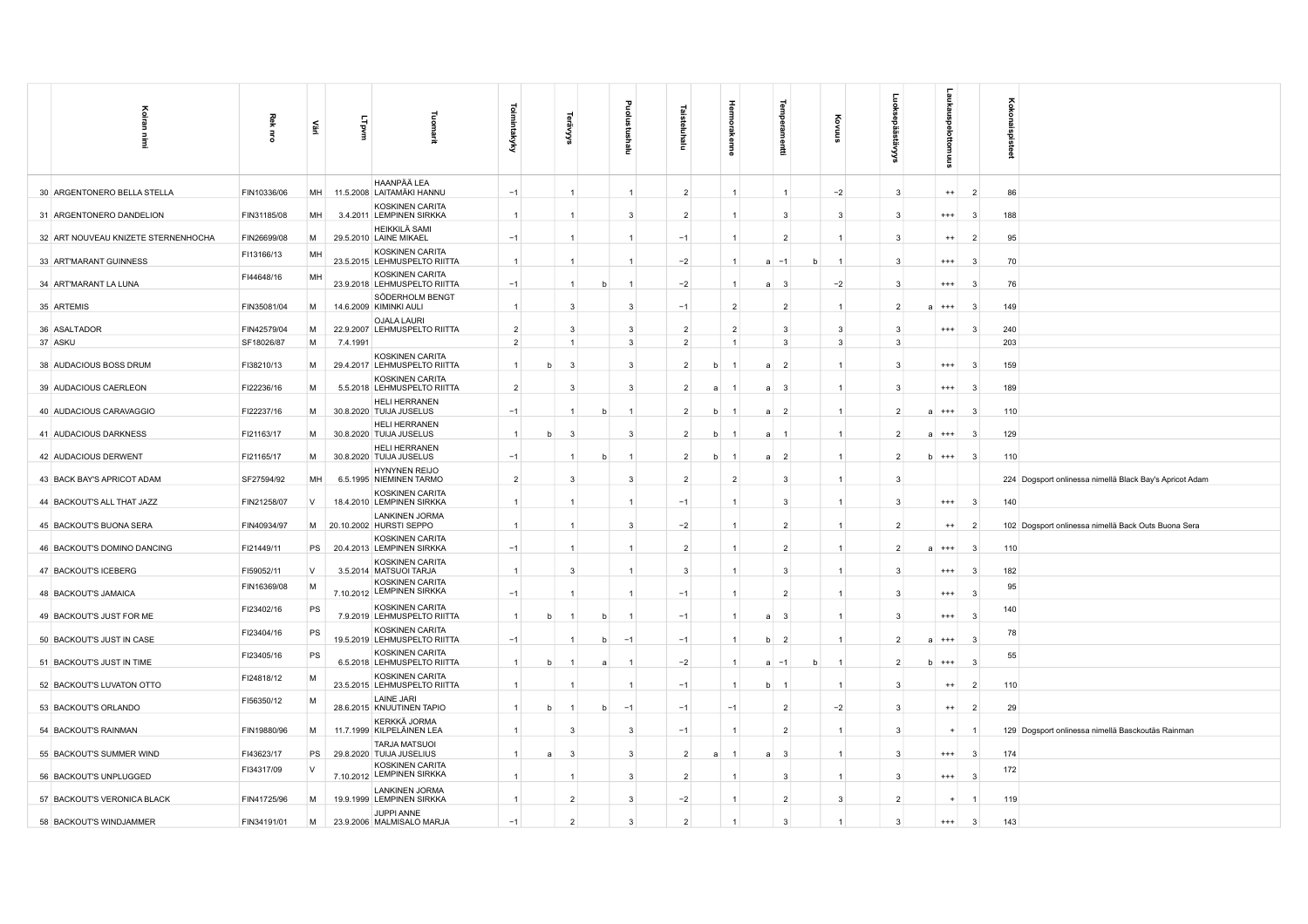| Koiran                                | Rek         |        |           |                                                       |                |   |                |   |                |                | Hermora                 | edwei                   |              |                |                     | 5         |                            | Koko                                                   |
|---------------------------------------|-------------|--------|-----------|-------------------------------------------------------|----------------|---|----------------|---|----------------|----------------|-------------------------|-------------------------|--------------|----------------|---------------------|-----------|----------------------------|--------------------------------------------------------|
| Ē.                                    | 蛋           | Ψă     | LTpvm     | Tuomarit                                              | Toimintakyky   |   | Š              |   | ng             | Ξ              | kenne                   | m                       | ट्टे<br>ទ្ធ  | ë,             |                     | SINIULO   |                            | naispisteet                                            |
| 59 BACKOUT'S YOCOTHAI                 | FIN42893/06 | M      |           | KILPELÄINEN LEA<br>6.9.2009 VIROLAINEN WILHELMIINA    | $-2$           |   | $\mathbf{1}$   |   | $-1$           | $-1$           | $\mathbf{1}$            | $\overline{2}$          | $-2$         | $\overline{2}$ |                     | $^{++}$   | $\overline{2}$             | 39                                                     |
| 60 BACKOUT'S YOURS SINCERELY          | FI15069/10  | M      |           | KOSKINEN CARITA<br>25.10.2014 HAANPÄÄ LEA             | $-1$           |   | $\mathbf{1}$   |   |                | $-1$           | 1                       | $\overline{2}$          | $\mathbf{1}$ | $\overline{2}$ |                     | $^{++}$   | $\overline{2}$             | 80                                                     |
| 61 BACKOUT'S ZINNIA                   | FI45842/14  | PS     |           | <b>KOSKINEN CARITA</b><br>6.5.2018 LEHMUSPELTO RIITTA | $-1$           |   | $\mathbf{1}$   |   | -1             | $-2$           | $\mathbf{1}$            | $\overline{2}$<br>b     | $-2$         | $\overline{2}$ |                     | $^{++}$   | $\overline{2}$             | 46                                                     |
| 62 BACKOUT'S XPENSIVE HOBBY           | FI44632/18  | V      |           | <b>TARJA MATSUOI</b><br>29.8.2020 TUIJA JUSELIUS      | $-1$           |   | $\mathbf{1}$   |   |                | $-1$           |                         | $\overline{2}$<br>b     | $\mathbf{1}$ | 2              |                     | $^{+++}$  | -3                         | 80                                                     |
| 63 BARBA NIGRA MAGIC TOUCH OF CORTADO | FI37729/09  | M      |           | <b>KOSKINEN CARITA</b><br>21.4.2012 LEMPINEN SIRKKA   | $\overline{1}$ |   | 3              |   | $\overline{2}$ | $-1$           | 1                       | 3                       | $\mathbf{1}$ | 3              |                     | $^{++}$   | -3                         | 143                                                    |
| 64 BARTZAGA'S CARUSO                  | FIN27426/01 | MH     |           | PIIROINEN JORMA<br>27.7.2003 SÖDERHOLM BENGT          | $\overline{1}$ |   | 3              |   | 3              | $\overline{2}$ | 1                       | 3                       | 1            | 3              |                     | $\ddot{}$ |                            | 174 Dogsport onlinessa nimellä Bartzagas Caruso        |
| 65 BARTZAGA'S DIMA                    | SF46029/94  |        |           | <b>LANKINEN JORMA</b><br>MH 21.9.1996 TUOVINEN RITVA  | $-1$           |   | $\mathbf{1}$   |   | $\mathbf{1}$   | $-1$           | $\mathbf{1}$            | $\mathbf{3}$            | $\mathbf{1}$ |                | $\overline{2}$      | $+$       | $\overline{\phantom{0}}$ 1 | 95 Dogsport onlinessa nimellä Bartzagas Dima           |
| 66 BARTZAGA'S LAKKA                   | SF00900/91  | M      |           | PITKÄNEN HANNU<br>4.7.1993 TUOVINEN REIJO             | $\overline{1}$ |   | $\overline{2}$ |   | 3              | $\overline{2}$ | $\mathbf{1}$            | 3                       | $\mathbf{1}$ |                | $\overline{2}$<br>h |           |                            | 158 Dogsport onlinessa nimellä Bortsagas Latka         |
| 67 BARTZAGA'S LEWIS                   | SF00899/91  | M      |           | HURSTI SEPPO<br>9.10.1993 LOVEN TUOMO                 | $\overline{1}$ |   | $\mathbf{1}$   |   |                | $\overline{2}$ | 1                       | $\overline{2}$          | $\mathbf{1}$ | $\overline{2}$ |                     |           |                            | 140                                                    |
| 68 BARTZAGA'S RASMUS                  | SF24156/92  | MH     |           | <b>HALME PASI</b><br>7.5.1994 NIEMINEN TARMO          | $-1$           |   | 3              |   | $\mathbf{1}$   | $\overline{2}$ | 1                       | 3                       | $\mathbf{1}$ | 3              |                     |           |                            | 142                                                    |
| 69 BATBEARDS ALL FOOLS DAY            | SF18397/90  | M      |           | AHOLA MARJA-LIISA<br>15.10.1995 TUOVINEN RITVA        | $\overline{2}$ |   | 3              |   | 3              | $\overline{2}$ | $\mathbf{1}$            | $\overline{3}$          | 3            | 3              |                     |           |                            | 205 Dogsport onlinessa nimellä Batbearos All Fools Day |
| 70 BATBEARDS ALL SPICE                | SF18398/90  | M      |           | <b>TUOVINEN REIJO</b><br>25.10.1992 TUOVINEN RITVA    | $\overline{1}$ |   | $\mathbf{1}$   |   | 3              | $\overline{2}$ | 1                       | 3                       | 3            |                |                     |           |                            | 158                                                    |
| 71 BEBU                               | FIN15164/99 | MH     |           | JUPPI ANNE<br>26.8.2000 TOMMINEN JOSEF                | $-1$           |   | 3              |   |                | $\overline{2}$ | 1                       | $\overline{2}$          |              | 3              |                     | $^{+++}$  | -3                         | 127                                                    |
| 72 BELLABELLAX BLUE BUGATTI           | FI35824/14  | MH     |           | KOSKINEN CARITA<br>30.9.2017 LEHMUSPELTO RIITTA       | $-1$           |   | $\mathbf{1}$   | b |                | $-1$           | 1                       | $\overline{2}$<br>a     | $-2$         | 2              | b                   | $^{+++}$  | 3                          | 56                                                     |
| 73 BERIES FROSTY EFFECT               | FIN44423/03 | MH     |           | PIIROINEN JORMA<br>18.6.2006 SÖDERHOLM BENGT          | $\overline{1}$ |   | $\mathbf{1}$   |   | $\mathbf{1}$   | $\overline{2}$ | $\mathbf{1}$            | $\mathbf{1}$            | $\mathbf{1}$ | 3              |                     | $^{+++}$  | 3                          | 140                                                    |
| 74 BERIES FROSTY GRANT                | FIN34703/04 | MH     |           | HAANPÄÄ LEA<br>10.5.2008 LAITAMÄKI HANNU              | $-1$           |   | $\mathbf{1}$   |   | $\overline{1}$ | $-1$           | $\mathbf{1}$            | $\overline{2}$          | $\mathbf{1}$ | 3              |                     | $^{+++}$  | 3                          | 95                                                     |
| 75 BERIES FROSTY ZACK                 | FI11064/13  |        |           | <b>KOSKINEN CARITA</b><br>MH 26.10.2014 HAANPÄÄ LEA   | $\overline{1}$ |   |                |   | 3              | $-1$           | 1                       | $\overline{2}$          |              | 3              |                     | $^{++}$   | $\overline{2}$             | 127                                                    |
| 76 BIGBROTHER                         | FI41670/15  | $\vee$ |           | <b>HELI HERRANEN</b><br>30.8.2020 TUIJA JUSELUS       | $\overline{1}$ | h |                | h |                | $-2$           |                         | $\overline{2}$<br>a     | $\mathbf{1}$ | $\overline{2}$ |                     | $^{++}$   | 3                          | 100                                                    |
| 77 BIG PAW'S GRANDE PICCOLOGIGOLO     | FI43670/12  | M      |           | KEINÄNEN JARI<br>5.9.2015 LAINE JARI                  | $\overline{1}$ | b |                | a |                | $\overline{2}$ | b                       | $\overline{2}$<br>a     | $\mathbf{1}$ | 3              |                     | $^{+++}$  | 3                          | 155                                                    |
| 78 BIG PAW'S I HEAR VOICEZ            | FI29765/14  | M      | 30.9.2017 | KOSKINEN CARITA &<br>LEHMUSPELTO RIITTA               | $\vert$ 1      | b |                | b | $\mathbf{1}$   | $-1$           |                         | $\overline{2}$<br>a     | $\mathbf{1}$ | 3              |                     | $^{++}$   | 3                          | 125                                                    |
| 79 BIG PAW'S ON THE ROAD AGAIN        | FI50662/17  | M      |           | <b>TARJA MATSUOI</b><br>29.8.2020 TUIJA JUSELIUS      | $\overline{1}$ |   |                |   |                | $-1$           |                         | $\overline{2}$<br>h     | $-2$         | $\overline{2}$ |                     |           | 3                          | 86                                                     |
| 80 BLACK CARAMBAS DRAGO               | FIN56579/07 | M      |           | KIMINKI AULI<br>1.11.2009 OJALA-LAINE PIRJO           | $-1$           |   | 3              |   |                | $\overline{2}$ |                         | 3                       | $-2$         | 3              |                     | $^{++}$   | $\overline{2}$             | 118                                                    |
| 81 BLACK CARAMBAS EVENING STAR        | FIN48607/08 | MH     |           | <b>MATSUOI TARJA</b><br>18.6.2011 SÖDERHOLM BENGT     | $\overline{1}$ |   | $\mathbf{1}$   |   |                | 3              | $\mathbf{1}$            | $\overline{\mathbf{3}}$ | 3            | 3              |                     | $^{+++}$  | -3                         | 196                                                    |
| 82 BLACK DROP AURORA                  | FIN15595/00 | M      |           | KIIVERI SAMI<br>20.10.2002 ORAVA PEKKA                | $\overline{1}$ |   | 3              |   | $\mathbf{1}$   | $\overline{2}$ | $\mathbf{1}$            | $\overline{3}$          | $\mathbf{1}$ | 3              |                     | $^{++}$   | 3                          | 172                                                    |
| 83 BLACK DROP BB KING                 | FIN13726/01 | M      |           | MÄKI HANNU<br>27.4.2003 NIEMINEN TARMO                | $\overline{1}$ |   | 3              |   | 3              | $-1$           | $\overline{2}$          | 3                       | 3            | 3              |                     | $^{++}$   | $\overline{2}$             | 195                                                    |
| 84 BLACK DROP BELLONA II              | FI44754/15  | M      |           | KOSKINEN CARITA &<br>18.5.2019 LEHMUSPELTO RIITTA     | $\overline{1}$ | a |                |   |                | $\overline{2}$ | $\mathbf{1}$<br>a       | $\overline{3}$          | 3            | 3              |                     | $^{++}$   | 3                          | 186                                                    |
| 85 BLACK DROP BIG BANG                | FIN13725/01 | M      |           | <b>MÄKI HANNU</b><br>28.9.2003 VUORISALO MARCO        | $\overline{2}$ |   | 3              |   | 3              | $-1$           | $\mathbf{1}$            | $\overline{2}$          | 3            |                | $\overline{2}$      |           |                            | 145                                                    |
| 86 BLACK DROP ELDERBERRYJUICE         | FIN34353/03 | M      |           | <b>HALME PASI</b><br>23.4.2006 ORAVA PEKKA            | $\overline{2}$ |   | $\overline{2}$ |   | 2              | $\overline{2}$ | $\overline{\mathbf{c}}$ | 3                       | 3            | 3              |                     | $^{+++}$  | 3                          | 238                                                    |
| 87 BLACK DROP EOS EOSEN               | FIN34357/03 | М      |           | <b>LEIKOLA KATRI</b><br>28.4.2009 PUPUTTI IRENE       | $\overline{1}$ |   | 3              |   | 3              | $\overline{2}$ | 1                       | 3                       | $\mathbf{1}$ | $\overline{2}$ |                     | $^{***}$  | 3                          | 159                                                    |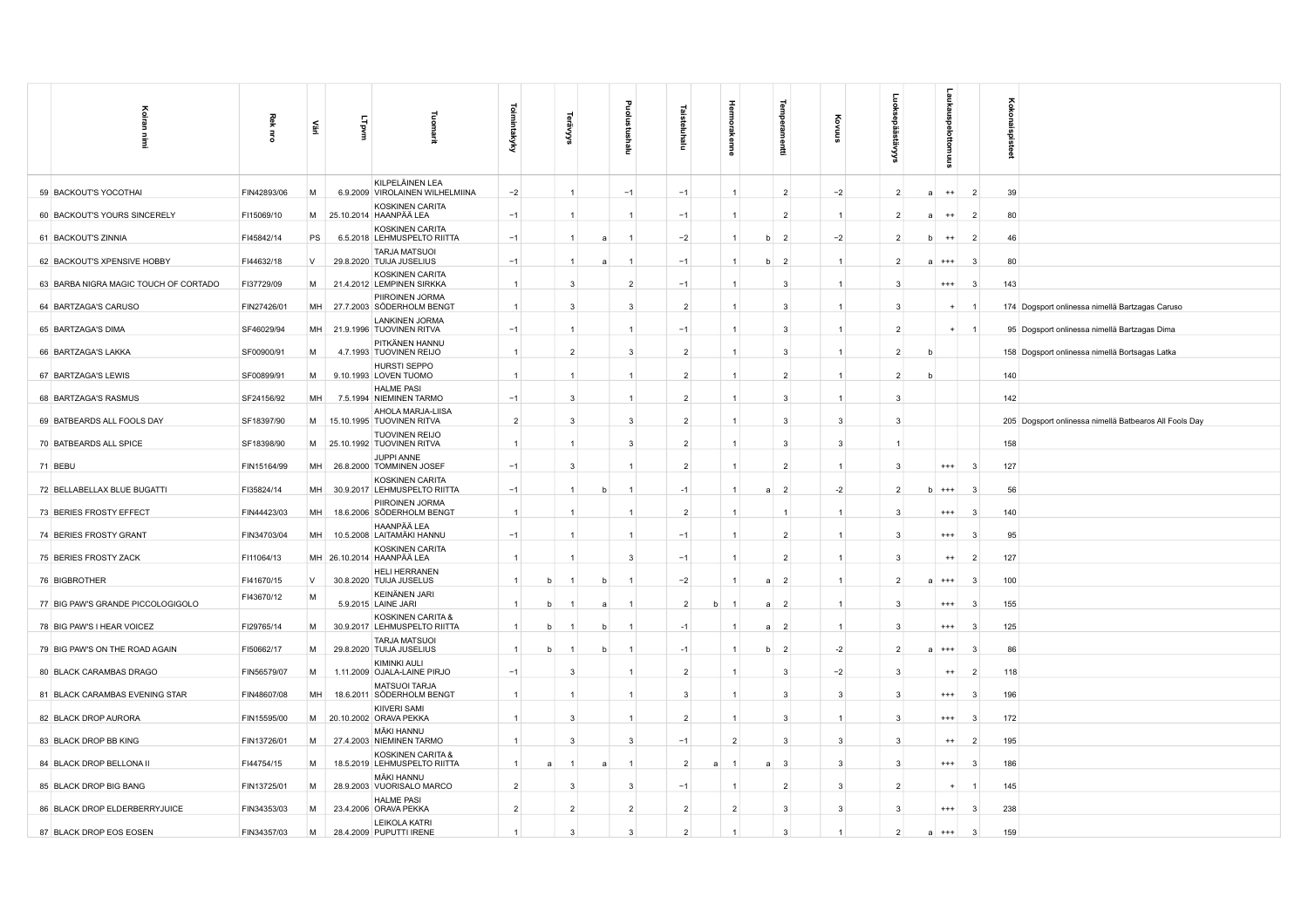| Koiran<br>İ                        | Rek<br>Ē    | 蔓      | LTpvm    | Tuon<br>ărit                                           | Toimintakyky   |   | ર્જે           |   | Ξ              | Ξ              |   | Hermol<br>kenne |   | Ē                       | ĝ<br>高         | نو             | snexne <sup>.</sup><br>$\overline{\bullet}$<br>ttomuus |                | oxox<br>g |                                                          |
|------------------------------------|-------------|--------|----------|--------------------------------------------------------|----------------|---|----------------|---|----------------|----------------|---|-----------------|---|-------------------------|----------------|----------------|--------------------------------------------------------|----------------|-----------|----------------------------------------------------------|
| 88 BLACK DROP EXELLENT PEARL       | FIN34355/03 | M      |          | ORAVA PEKKA<br>18.10.2009 PUPUTTI IRENE                | $\overline{1}$ |   | $\mathbf{3}$   |   | 3              | $-1$           |   | $\mathbf{1}$    |   | 3                       | $\mathbf{1}$   | 3              | $^{+++}$                                               | -3             | 144       |                                                          |
| 89 BLACK DROP GB GENESIS           | FIN35982/04 | M      |          | <b>KIIVERI SAMI</b><br>31.3.2007 LEIKOLA KATRI         | $\mathbf{1}$   |   | $\overline{1}$ |   | $\overline{1}$ | $\overline{2}$ |   | $\overline{2}$  |   | $\overline{2}$          | 3              | 3              | $^{+++}$                                               | 3              | 206       |                                                          |
| 90 BLACK DROP HAMLET               | FIN11831/05 | M      |          | PUPUTTI IRENE<br>15.9.2007 TARKKA KAI                  | $\overline{1}$ |   | 3              |   | $\mathbf{3}$   | 3              |   | $\mathbf{1}$    |   | $\mathbf{1}$            | 3              | 3              | $^{+++}$                                               | - 3            | 170       |                                                          |
| 91 BLACK DROP ID EST IL DUCE       | FIN49533/05 | M      | 2.4.2011 | KOSKINEN CARITA<br><b>LEMPINEN SIRKKA</b>              | $\overline{2}$ |   | $\overline{1}$ |   | $\mathbf{3}$   | 3              |   | $\mathbf{1}$    |   | 3                       | $\overline{1}$ | 3              |                                                        | $-1$           | 197       |                                                          |
| 92 BLACK DROP LORELEI              | FIN24802/07 | M      |          | KOSKINEN CARITA<br>18.4.2010 LEMPINEN SIRKKA           | $\mathbf{1}$   |   | $\mathbf{3}$   |   | 3              | $\overline{2}$ |   | $\mathbf{1}$    |   | 3                       | $\overline{1}$ | 3              | $^{++}$                                                | $\overline{2}$ | 174       |                                                          |
| 93 BLACK DROP LUCE                 | FIN24801/07 | M      |          | KOSKINEN CARITA<br>2.4.2011 LEMPINEN SIRKKA            | $\overline{2}$ |   | $\mathbf{3}$   |   | $\overline{2}$ | $-1$           |   | $\overline{2}$  |   | 3                       | $\overline{1}$ | 3              | $^{++}$                                                | $\overline{2}$ | 193       |                                                          |
| 94 BLACK DROP MADONNA              | FIN48194/07 | M      |          | <b>KOSKINEN CARITA</b><br>2.4.2011 LEMPINEN SIRKKA     | $\overline{2}$ |   | 3              |   | $\mathbf{1}$   | $\overline{2}$ |   | $\mathbf{1}$    |   | 3                       | 3              | 3              | $^{+++}$                                               | -3             | 203       |                                                          |
| 95 BLACK DROP PECHSCHWARTZ PADRINO | FI45058/09  | M      |          | PUPUTTI IRENE<br>13.4.2013 VUORISALO MARCO             | $\mathbf{1}$   |   | $\mathbf{3}$   |   | $\mathbf{3}$   | $\overline{2}$ |   | $\mathbf{1}$    |   | $\overline{2}$          | $\mathbf{1}$   | 3              | $^{+++}$                                               | 3              | 159       |                                                          |
| 96 BLACK DROP RADICALLY AUDACIOUS  | FI40592/10  | M      |          | KOSKINEN CARITA<br>20.4.2013 LEMPINEN SIRKKA           | $\mathbf{1}$   |   | $\overline{3}$ |   | $\overline{1}$ | $\overline{2}$ |   |                 |   | 3                       | $\overline{1}$ | 3              | $^{+++}$                                               | -3             | 172       |                                                          |
| 97 BLACK DROP SIC ITUR AD ASTRA    | FI55502/11  | M      |          | <b>LANKINEN JORMA</b><br>15.10.2016 KOSKINEN CARITA    | $\mathbf{1}$   | a | -3             |   | $\overline{1}$ | $\overline{2}$ | a |                 | a | $\overline{2}$          | 3              | 3              | $^{+++}$                                               | 3              | 173       |                                                          |
| 98 BLACK DROP SILVER SIRIUS        | FI55504/11  | MH     |          | <b>KOSKINEN CARITA</b><br>1.10.2016 LEHMUSPELTO RIITTA | $\overline{1}$ | b | -3             |   | -1             | $-1$           |   | -1              | a | $\overline{2}$          | $\overline{1}$ | 3              | $^{+++}$                                               | - 3            | 127       |                                                          |
| 99 BLACK DROP TIMBERJACK           | SF22297/94  | M      |          | MÄKI HANNU<br>9.9.2000 NIEMINEN TARMO                  | $-1$           |   |                |   | $\overline{1}$ | $-2$           |   | 1               |   | $\overline{2}$          | $\mathbf{1}$   | 3              | $^{+++}$                                               | -3             |           | 85 Dogsport onlinessa nimellä Black Drop Timber Jack     |
| 100 BLACK DROP WACHSAM             | FI21647/12  | M      |          | MÖLLER MIA<br>23.5.2015 VUORISALO MARCO                | $\overline{1}$ | b |                |   | 3              | $-1$           |   | $\mathbf{1}$    |   | $\overline{2}$          | $\overline{1}$ | 3              | $^{++}$                                                | -3             | 127       |                                                          |
| 101 BLACK DROP WENKE               | FIN43119/95 | M      |          | <b>HALME PASI</b><br>7.5.2000 NIEMINEN TARMO           | $\mathbf{1}$   |   | $\overline{1}$ |   | $-1$           | 3              |   | $\overline{2}$  |   | $\overline{2}$          | 3              | 3              | $^{++}$                                                | $\overline{2}$ | 214       |                                                          |
| 102 BLACK SKIN'S DON QUIJOTE       | FIN16199/96 | M      |          | KILPELÄINEN LEA<br>5.9.1999 SÖDERHOML BENGT            | -1             |   | $\overline{1}$ |   | -1             | $\overline{2}$ |   | $\mathbf{1}$    |   | 3                       | -1             | 3              | $+$                                                    |                |           | 170 Dogsport onlinessa nimellä Black Skin's Donquijote   |
| 103 BLACK WIDOW'S EXELLENT EVITA   | FIN25856/06 | V      |          | KILPELÄINEN LEA<br>24.5.2008 VIROLAINEN WILHELMIINA    | $\overline{2}$ |   | $\mathbf{3}$   |   | $\mathbf{3}$   | $\overline{2}$ |   | $\mathbf{1}$    |   | $\mathbf{1}$            | $\mathbf{1}$   | 3              | $^{+++}$                                               | - 3            | 159       |                                                          |
| 104 BLACKPEAK'S CHICA BONITA       | FI38290/10  |        |          | <b>HYNYNEN REIJO</b><br>M 27.10.2012 KERKKÄ JORMA      | $-1$           |   | $\overline{1}$ |   | 3              | $-1$           |   | $-1$            |   | $\mathbf{1}$            | $-2$           | $\overline{2}$ |                                                        | $-1$           | $-27$     |                                                          |
| 105 BLACKREBEL'S BOOGIEMAN         | FIN42615/97 | MH     |          | MÄKI HANNU<br>13.8.2000 ORAVA PEKKA                    | $-1$           |   | $\overline{1}$ |   | $\mathbf{1}$   | $-1$           |   | 1               |   | $\overline{2}$          | $-2$           | $\overline{2}$ | $^{++}$                                                | $\overline{2}$ | 56        |                                                          |
| 106 BOADICEA SVARCAVA              | FIN33859/08 | $\vee$ |          | <b>KOSKINEN CARITA</b><br>7.10.2012 LEMPINEN SIRKKA    | $\overline{1}$ |   | 3              |   | 3              | $-1$           |   | $\overline{1}$  |   | $\mathbf{1}$            | $\mathbf{1}$   | $\overline{2}$ | $^{+++}$                                               | - 3            | 99        |                                                          |
| 107 BOJAI ODESSA                   | FI32272/13  | MH     |          | PUPUTTI IRENE<br>8.10.2016 VUORISALO MARCO             | $\overline{1}$ | b | -1             | b | 3              | $\overline{2}$ | b | $\overline{1}$  | a | $\overline{\mathbf{3}}$ | $\mathbf{1}$   | 3              | $^{+++}$                                               | -3             | 172       |                                                          |
| 108 BOLTRES FLAMENCO WHITE DANCE   | FI24830/12  | V      |          | HAANPÄÄ LEA<br>9.11.2014 MATSUOI TARJA                 | $\overline{1}$ |   |                |   | $-1$           | $-1$           |   |                 |   | 3                       | $\overline{1}$ | 3              | $^{***}$                                               | 3              | 138       |                                                          |
| 109 BOUVBEAR'S LIFT ME             | FIN11312/07 | M      |          | <b>MATSUIOI TARJA</b><br>5.9.2010 SÖDERHOLM BENGT      | $-1$           |   | $\overline{1}$ |   |                | $-1$           |   | 1               |   | $\overline{2}$          | $\overline{1}$ | 3              | $^{++}$                                                | $\overline{2}$ | 95        |                                                          |
| 110 BRASCO HEBANOWA SFORA          | FI10239/12  |        |          | KOSKINEN CARITA<br>M 25.10.2014 HAANPÄÄ LEA            | $-1$           |   | $\mathbf{3}$   |   | 3              | $-1$           |   | $\mathbf{1}$    |   | $\mathbf{1}$            | $-2$           | 3              | $^{++}$                                                | $\overline{2}$ | 60        |                                                          |
| 111 BRIGHT EYES BLACK AMBASSADO    | SF01863/88  | M      |          | <b>LOVEN TUOMO</b><br>22.10.1994 SÖDERHOLM BENGT       | $\overline{1}$ |   | $\mathbf{3}$   |   | $\mathbf{3}$   | $\overline{2}$ |   | $\overline{2}$  |   | $\overline{2}$          | $\overline{1}$ | $\overline{2}$ |                                                        |                | 179       |                                                          |
| 112 BRINATA RAD REX                | FI54996/10  | PS     |          | KOSKINEN CARITA<br>24.5.2015 LEHMUSPELTO RIITTA        | $-1$           |   | $\overline{1}$ |   |                | $-2$           |   | 1               | h | $\overline{2}$          | $-2$           | $\overline{2}$ | $^{++}$                                                | $\overline{2}$ | 46        |                                                          |
| 113 BRINATA SUPER STAR             | FI42612/11  | PS     |          | KOSKINEN CARITA<br>3.5.2014 MATSUOI TARJA              | $\mathbf{1}$   |   | 3              |   | 3              | $\overline{2}$ |   | 1               |   | $\mathbf{1}$            | $\overline{1}$ | 3              | $^{+++}$                                               | 3              | 144       |                                                          |
| 114 BRINATA UNIQUE URSULA          | FI43114/14  | PS     |          | KOSKINEN CARITA &<br>29.4.2017 LEHMUSPELTO RIITTA      | $\overline{1}$ |   | $\overline{1}$ |   | 3              | $-1$           |   | 1               |   | $\overline{\mathbf{3}}$ | $\mathbf{1}$   | 3              | $^{+++}$                                               | - 3            | 142       |                                                          |
| 115 BROCKHOUSE BESSIE BEDTIME      | SF35460/93  | MH     |          | MÄKI HANNU<br>14.8.1999 ORAVA PEKKA                    | $-1$           |   | $\overline{1}$ |   | $-1$           | $\overline{2}$ |   | 1               |   | $\overline{\mathbf{3}}$ | $-2$           | 3              | $\ddot{}$                                              |                |           | 114 Dogsport Onlinessa nimellä Balckhouse Bessie Bedtime |
| 116 BUOYANT FIRST LOVE             | FIN24701/04 | MH     |          | HAANPÄÄ LEA<br>11.5.2008 LAITAMÄKI HANNU               | $\mathbf{1}$   |   | 3              |   | $\overline{2}$ | $\overline{2}$ |   |                 |   |                         |                | 3              | $^{+++}$                                               | 3              | 143       |                                                          |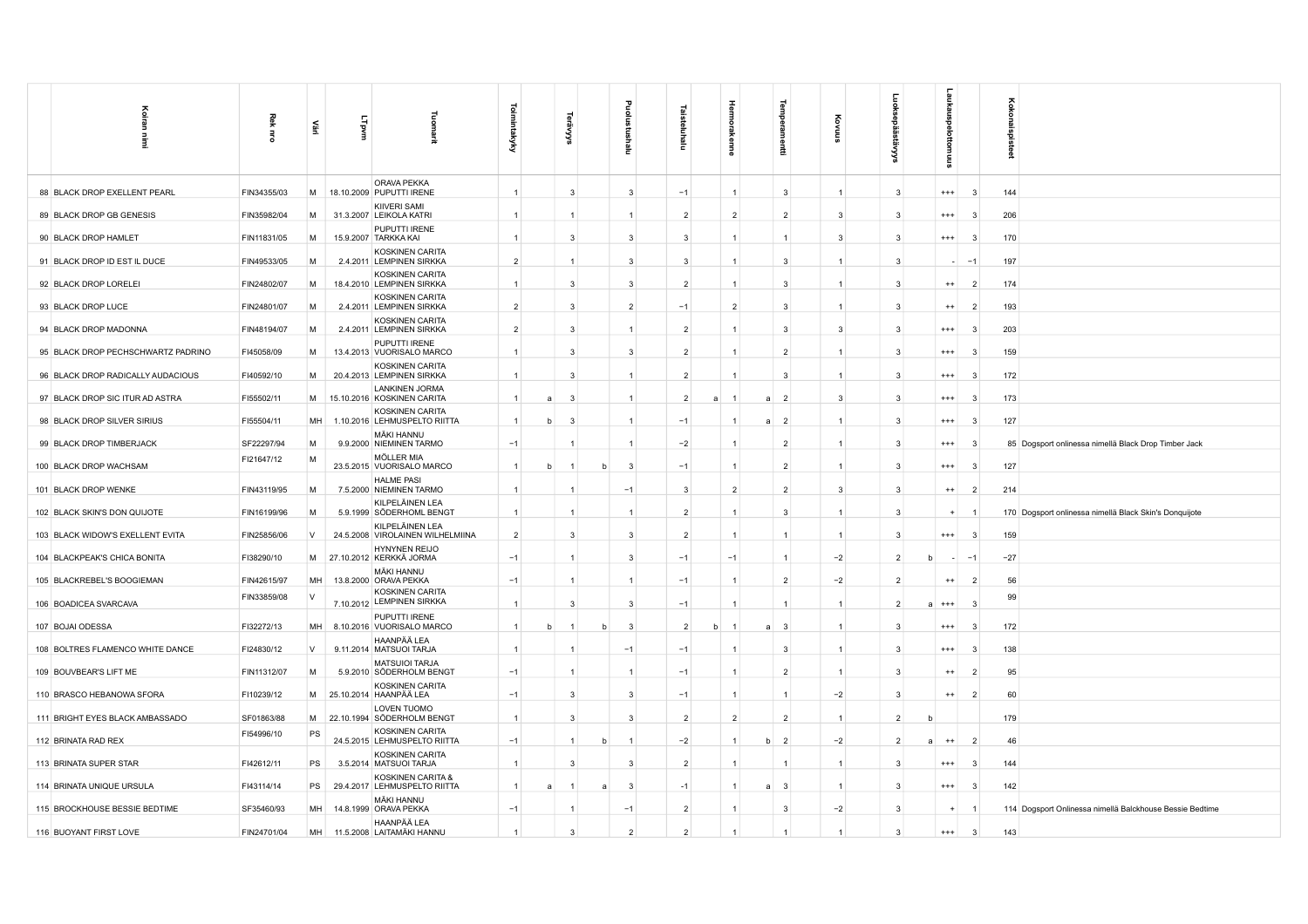| Koiran                        | Rek         |           |       |                                                                    | ō              |                |   |                |                |   |                | 큧                                |                              |                |                            |                          |                |                 |
|-------------------------------|-------------|-----------|-------|--------------------------------------------------------------------|----------------|----------------|---|----------------|----------------|---|----------------|----------------------------------|------------------------------|----------------|----------------------------|--------------------------|----------------|-----------------|
| Ì                             | $\vec{5}$   | £         | LTpvm | 긮                                                                  | mintakyky      | '≍             |   | Ξ              | Ξ              |   |                | 툪                                |                              | تِوَ           |                            |                          |                | Kokonaispisteet |
| 117 BUSTERIN ALVAMARIA        | FIN45336/07 | MH        |       | KOSKINEN CARITA<br>18.4.2010 LEMPINEN SIRKKA                       | $-1$           | $\overline{1}$ |   | $-1$           | $\overline{2}$ |   |                |                                  | $\overline{1}$               | -3             | $+++$                      |                          | -3             | 108             |
| 118 BUSTERIN AUGUSTINA        | FIN45337/07 | MH        |       | KOSKINEN CARITA<br>18.4.2010 LEMPINEN SIRKKA                       | $-1$           | $\mathbf{1}$   |   | $-1$           | $\overline{2}$ |   |                | $\mathbf{3}$                     | $\overline{1}$               | $\overline{2}$ | a<br>$^{+++}$              | -3                       |                | 123             |
| 119 BUSTERIN BIRGITTA         | FI18525/09  | MH        |       | KOSKINEN CARITA<br>6.10.2012 LEMPINEN SIRKKA                       | $-1$           | -1             |   | -1             | $-1$           |   | $\overline{1}$ | $\overline{2}$                   |                              | -3             | $^{+++}$                   |                          | -3             | 95              |
| 120 BUSTERIN CARLGUSTAV       | FI38102/09  |           |       | KOSKINEN CARITA<br>MH 5.10.2013 LEMPINEN SIRKKA                    | $\overline{1}$ | $\mathbf{1}$   |   |                | $\overline{2}$ |   | $\mathbf{1}$   | $\overline{2}$                   | $\overline{1}$               | -3             | $^{++}$                    |                          | $\overline{2}$ | 155             |
| 121 BUSTERIN CARLPHILIP       | FI38103/09  |           |       | KOSKINEN CARITA<br>MH 25.10.2014 HAANPÄÄ LEA                       | $\overline{1}$ | -1             |   | 3              | $-1$           |   |                |                                  |                              | $\mathbf{B}$   | $^{++}$                    |                          | -2             | 112             |
| 122 BUSTERIN CECILIA          | FI38105/09  | MH        |       | <b>LEMPINEN SIRKKA</b><br>25.9.2011 KOSKINEN CARITA                | $\mathbf{1}$   | -1             |   |                | $\mathcal{P}$  |   |                | $\mathbf{3}$                     | ঽ                            | $\mathbf{B}$   | $^{+++}$                   |                          | -9             | 186             |
| 123 BUSTERIN CERAFINA         | FI38106/09  |           |       | KOSKINEN CARITA<br>MH 5.10.2013 LEMPINEN SIRKKA                    | $-1$           | -1             |   | $-1$           | $-2$           |   | $\overline{1}$ | $-1$                             | h<br>$\overline{\mathbf{1}}$ | -3             | $^{++}$                    |                          | -3             | 38              |
| 124 BUSTERIN CHARLOTTA        | FI38104/09  | MH        |       | <b>LEMPINEN SIRKKA</b><br>25.9.2011 KOSKINEN CARITA                | $\overline{1}$ | $\mathbf{1}$   |   | 3              | $\overline{2}$ |   |                | $\mathbf{3}$                     | -3                           | -3             | $^{++}$                    |                          | $\overline{2}$ | 188             |
| 125 BUSTERIN DAGMAR           | FI19767/11  | MH        |       | KOSKINEN CARITA<br>20.4.2013 LEMPINEN SIRKKA<br>KOSKINEN CARITA    | $-1$           | $\mathbf{1}$   |   | $-1$           | $\overline{2}$ |   |                | $\overline{2}$                   |                              | $\overline{2}$ | $^{+++}$<br>$\overline{a}$ |                          | -3             | 108             |
| 126 BUSTERIN DAVID            | FI19765/11  | MH        |       | 4.5.2014 MATSUOI TARJA                                             | $\overline{1}$ | $\overline{1}$ |   | 3              | $-1$           |   |                | $\overline{2}$                   |                              |                | я                          | $\overline{\phantom{a}}$ |                | 112             |
| 127 BUSTERIN ESTER            | FI35226/11  | MH        |       | KOSKINEN CARITA<br>24.5.2015 LEHMUSPELTO RIITTA                    | $-1$           | -1             | h | -1             | $-2$           |   | -1             | $\overline{2}$<br>a              | $\overline{1}$               | $\mathbf{B}$   | $^{+++}$                   |                          | -3             | 85              |
| 128 BUSTERIN FRIDAMARIA       | FI28729/12  |           |       | KOSKINEN CARITA<br>MH 25.10.2014 HAANPÄÄ LEA                       | $\overline{1}$ | $\mathbf{1}$   |   |                | $-1$           |   |                | $\mathbf{3}$                     | $\overline{1}$               | -3             | $^{++}$                    |                          | $\overline{2}$ | 140             |
| 129 BUSTERIN SELMASYLVIA      | FI50089/14  | <b>MH</b> |       | KOSKINEN CARITA<br>22.9.2018 LEHMUSPELTO RIITTA                    | $-1$           | $\mathbf{1}$   | h | $-1$           | $-2$           |   |                | $\overline{2}$                   |                              | $\overline{2}$ | $^{+++}$<br>a              |                          |                | 68              |
| 130 BUSTERIN SVEASOFIA        | FI50090/14  | <b>MH</b> |       | KOSKINEN CARITA<br>1.10.2016 LEHMUSPELTO RIITTA                    | $\overline{2}$ | 3              |   | 3              | $\overline{2}$ | a |                | $\overline{3}$<br>$\overline{a}$ | $\overline{1}$               |                | $^{++}$                    |                          |                | 189             |
| 131 BUSTERIN SVENSSON         | FI50088/14  |           |       | <b>HYNYNEN REIJO</b><br>MH 31.7.2020 KERKKÄ JORMA                  | $\overline{1}$ | $\mathbf{1}$   | h | $\overline{1}$ | $\overline{2}$ | h |                | $\overline{2}$<br>a              | $\overline{1}$               | -3             | $^{+++}$                   |                          | 3              | 155             |
| 132 BUSTERIN TYRA             | FI38112/17  | MH        |       | KOSKINEN CARITA<br>7.9.2019 LEHMUSPELTO RIITTA                     | $\overline{2}$ | 3              |   | 3              | $\overline{3}$ |   | $\overline{2}$ | $\mathbf{3}$                     | $\mathbf{3}$                 | $\mathbf{3}$   | $^{+++}$                   | -3                       |                | 250             |
| 133 CALM CATO SIDEBRINE TUOPA | FIN49320/06 | M         |       | KOSKINEN CARITA<br>21.4.2012 LEMPINEN SIRKKA                       | $\overline{1}$ | $\mathbf{3}$   |   | 3              | $-2$           |   |                |                                  |                              | -3             | $+++$                      |                          | -3             | 104             |
| 134 CAPPASWAAN DARUDE         | FI29774/12  |           |       | HYNYNEN REIJO<br>PS 12.10.2014 LAINE JARI                          | $\overline{1}$ | $\mathbf{1}$   |   |                | $\overline{2}$ |   | $\overline{2}$ | 3                                | 3                            | -3             | $^{+++}$                   |                          | -3             | 221             |
| 135 CASTLEWOLF BABY-FIA       | FIN32130/05 | M         |       | <b>HALME PASI</b><br>16.8.2008 ORAVA PEKKA                         | $-1$           | -1             |   | $-1$           | $-1$           |   |                | $\mathbf{3}$                     | -3                           | 3              | $^{+++}$                   |                          | - 3            | 124             |
| 136 CASTLEWOLF FONZIE BOY     | SF35199/92  | M         |       | <b>HALME PASI</b><br>5.11.1995 ORAVA PEKKA                         | $-1$           | $\mathbf{1}$   |   | $\mathbf{1}$   | $-1$           |   | $\overline{1}$ | $\overline{2}$                   | $\overline{1}$               | $\overline{2}$ | b                          |                          |                | 80              |
| 137 CASTLEWOLF FUNNY GIRL     | SF35200/92  | M         |       | <b>HALME PASI</b><br>4.11.1995 ORAVA PEKKA                         | $\overline{1}$ | $\mathbf{3}$   |   | 3              | $-1$           |   |                | 3                                |                              | $\mathcal{P}$  | b                          |                          |                | 129             |
| 138 CASTLEWOLF GEM VERA GIRL  | SF32391/93  | MH        |       | <b>HALME PASI</b><br>5.11.1995 ORAVA PEKKA                         |                | $\overline{1}$ |   |                | $-1$           |   |                | 3                                |                              |                |                            |                          |                | 140             |
| 139 CASTLEWOLF GREAT CARAMIA  | SF32392/93  |           |       | NIEMINEN TARMO<br>MH 10.10.1998 OJALA LAURI                        | $\overline{1}$ | -1             |   | $-1$           | $\overline{2}$ |   |                | $\mathbf{3}$                     | $\overline{\mathbf{1}}$      | 3              |                            | $-1$                     |                | 168             |
| 140 CASTLEWOLF HOPEFUL ROMEO  | SF33965/93  |           |       | <b>HALME PASI</b><br>PS 4.11.1995 ORAVA PEKKA<br><b>HALME PASI</b> | $\overline{1}$ | 3              |   | $\overline{2}$ | $\overline{2}$ |   | $\overline{1}$ | $\mathbf{3}$                     | $\overline{1}$               | 3              |                            |                          |                | 173             |
| 141 CASTLEWOLF JUST MY SARA   | SF19554/94  | M         |       | 5.11.1995 ORAVA PEKKA<br>NIEMINEN TARMO                            | $\overline{1}$ | $\overline{1}$ |   |                | $-1$           |   |                | 3                                | $\overline{1}$               | $\overline{2}$ | a                          |                          |                | 125             |
| 142 CASTLEWOLF POMMAC         | FIN27654/95 |           |       | MH 11.10.1998 OJALA LAURI<br>NIEMINEN TARMO                        |                | $\overline{1}$ |   | $-1$           | $\overline{2}$ |   | $\overline{2}$ | 3                                | 3                            | -3             |                            | $+$                      |                | 219             |
| 143 CASTLEWOLF TOTAL WINNER   | FIN16424/96 |           |       | M 10.10.1998 OJALA LAURI<br>NIEMINEN TARMO                         | $\overline{1}$ | -1             |   |                | $-1$           |   |                | 3                                |                              |                |                            |                          |                | 110             |
| 144 CASTLEWOLF UTOPIA         | FIN15798/96 |           |       | PS 11.10.1998 OJALA LAURI<br>MATSUOI TARJA                         | $-1$           | $\mathbf{1}$   |   | $-1$           | $-1$           |   |                | $\mathbf{3}$                     | $\mathbf{1}$                 | $-1$           |                            | <b>A</b>                 |                | 48              |
| 145 CATADELIAN DESIREE        | FIN29137/07 | MH        |       | 18.3.2012 SÖDERHOLM BENGT                                          |                |                |   | $-1$           | $-1$           |   |                | $\overline{2}$                   |                              | $\mathbf{3}$   |                            | $++$                     | $\overline{2}$ | 123             |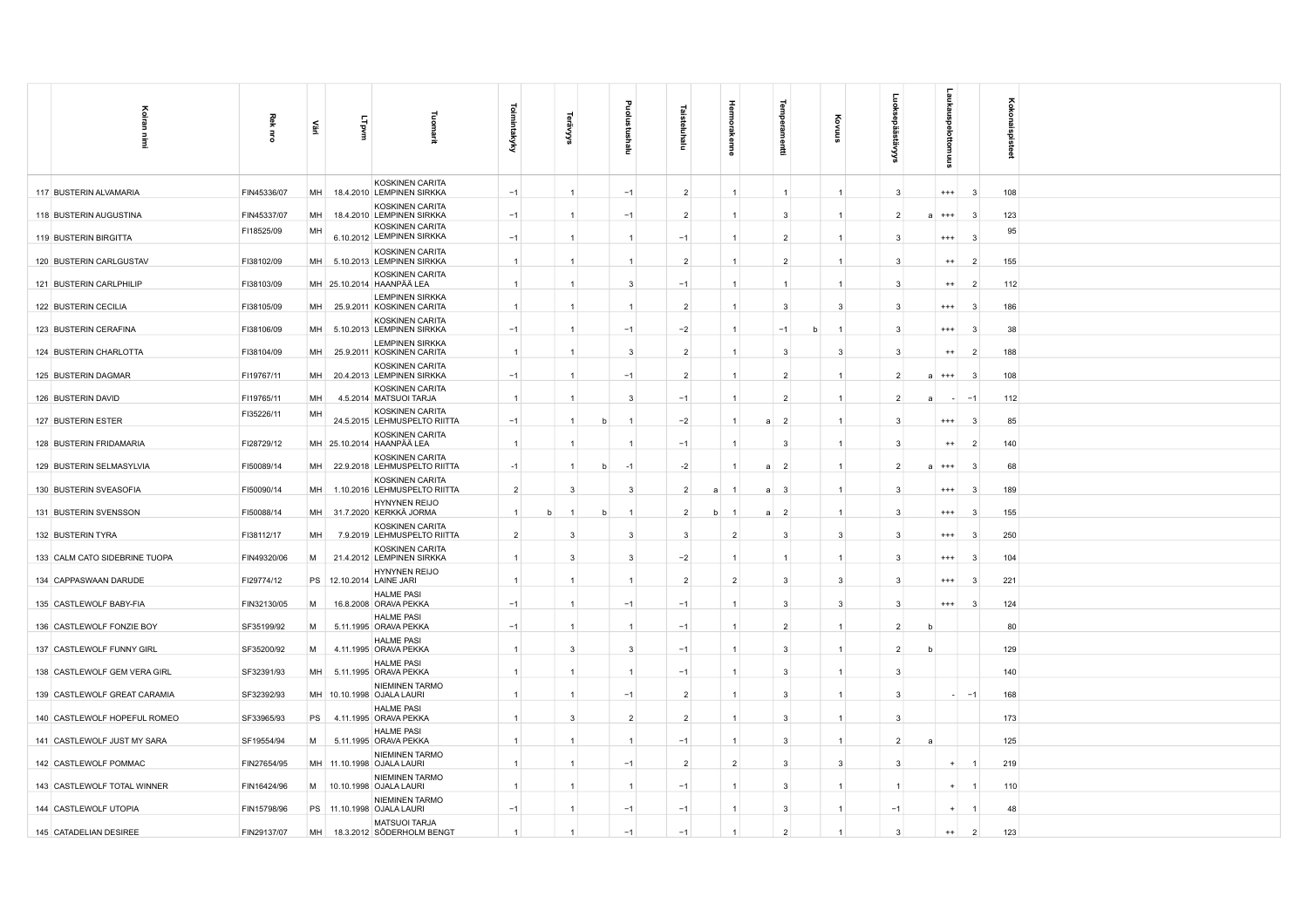| Koiran<br>İ                           | Rek<br>$\overline{5}$ | 쁲         | LTpvm | 긮                                                   | Toimintakyky      | દ્ભ            | $\circ$<br>Ξ   |                | $\bar{\epsilon}$ | Hermon<br>kenne   |                     |                |                | ᇑ                         |                         | <b>Soko</b><br>š<br>ු                                  |
|---------------------------------------|-----------------------|-----------|-------|-----------------------------------------------------|-------------------|----------------|----------------|----------------|------------------|-------------------|---------------------|----------------|----------------|---------------------------|-------------------------|--------------------------------------------------------|
| 146 CATSOPAS BABUSHKA                 | FIN19369/95           |           |       | KILPELÄINEN LEA<br>PS 25.10.1997 LAITAMÄKI HANNU    | $\overline{2}$    | $\overline{1}$ | $\overline{1}$ |                | $\overline{2}$   | $\mathbf{1}$      | 3                   | $\overline{1}$ | $\mathbf{3}$   |                           |                         | 185                                                    |
| 147 CAVALON CLAIR DE LUNE             | FI34301/10            | V         |       | KOSKINEN CARITA<br>26.10.2014 HAANPÄÄ LEA           | $\overline{2}$    |                | $\mathbf{3}$   |                | $\overline{2}$   | 1                 | $\overline{2}$      | $\mathbf{1}$   | 3              | $^{+++}$                  | $\mathbf{3}$            | 172                                                    |
| 148 CAVALON DEJÀ VU                   | FI35593/12            | V         |       | LAINE JARI<br>27.9.2014 OJALA LAURI                 | $-1$              |                | $\overline{1}$ |                | $-1$             | $\mathbf{1}$      | $\overline{2}$      | $-2$           | $\overline{2}$ | $^{++}$                   | $\overline{2}$          | 56                                                     |
| 149 CAVALON EUFORIA                   | FI53882/12            | V         |       | KOSKINEN CARITA<br>26.10.2014 HAANPÄÄ LEA           | $\mathbf{1}$      | $\overline{3}$ |                | $\mathbf{3}$   | $-1$             | 1                 | $\overline{2}$      | $\mathbf{1}$   | $\overline{2}$ | $a + + +$                 | -3                      | 114                                                    |
| 150 CAVALON FAITH OF JUSTICE          | FI27978/14            | V         |       | LAINE JARI<br>10.6.2017 HYNYNEN REIJO               | $\mathbf{1}$<br>a | $\overline{a}$ | $\overline{1}$ |                | $-2$             | h<br>$\mathbf{1}$ | $\overline{2}$<br>a | $\mathbf{1}$   | $\overline{2}$ | $^{++}$<br>$\overline{a}$ | $\overline{2}$          | 140                                                    |
| 151 CEMOLIRO'S BLUE MOON              | FIN37076/04           | MH        |       | HAANPÄÄ LEA<br>10.5.2008 LAITAMÄKI HANNU            |                   |                | $-1$           |                | $-1$             |                   | $\overline{2}$      | $\mathbf{1}$   | 3              | $^{++}$                   | $\overline{2}$          | 123                                                    |
| 152 CHARCOAL BURNER'S KOBEBRYANT      | FI47109/10            | M         |       | <b>KOSKINEN CARITA</b><br>5.10.2013 LEMPINEN SIRKKA | $-1$              | $\overline{2}$ |                | $\overline{2}$ | $-2$             | $\mathbf{1}$      | $\overline{2}$      | 1              | $\overline{2}$ | $^{++}$<br>h              | $\overline{2}$          | 72                                                     |
| 153 CHARCOAL BURNER'S MERLENEOTTEY    | FI47112/10            | M         |       | KOSKINEN CARITA<br>5.10.2013 LEMPINEN SIRKKA        | $\mathbf{1}$      | $\mathbf{3}$   |                | $\overline{2}$ | $-1$             | 1                 | $\overline{2}$      | $\mathbf{1}$   | $\overline{2}$ | $A + + +$                 | -3                      | 113                                                    |
| 154 CHARCOAL BURNER'S SANYARICHARDS   | FI47115/10            | M         |       | KOSKINEN CARITA<br>21.4.2013 LEMPINEN SIRKKA        | $-1$              | $\overline{1}$ | $\mathbf{1}$   |                | $-2$             | $\mathbf{1}$      | $\overline{2}$      | $-2$           | 3              |                           | $-1$                    | 61                                                     |
| 155 CHARCOAL BURNER'S VERONICACAMBELL | FI47113/10            | M         |       | KOSKINEN CARITA<br>21.4.2013 LEMPINEN SIRKKA        | $-1$              | $\overline{1}$ | $-1$           |                | $-1$             | 1                 | 3                   | $-2$           | 3              | $^{+++}$                  | $\mathbf{3}$            | 84                                                     |
| 156 CHEANTAKE AXCIUM ATTACK           | FIN54853/06           | <b>PS</b> |       | <b>LEMPINEN SIRKKA</b><br>24.9.2011 KOSKINEN CARITA | $-1$              | $\overline{3}$ | 3              |                | $-1$             | $\mathbf{1}$      | $\overline{2}$      | $-2$           | $\overline{3}$ | $^{+++}$                  | $\overline{\mathbf{3}}$ | 75                                                     |
| 157 CHEANTAKE BEST'N ORIGINAL         | FIN34973/07           | PS        |       | KOSKINEN CARITA<br>18.4.2010 LEMPINEN SIRKKA        | $-1$              | $\overline{1}$ |                | $\overline{2}$ | $-2$             | $\mathbf{1}$      | 3                   | $\mathbf{1}$   | 3              | $^{+++}$                  | $\mathbf{3}$            | 101                                                    |
| 158 CHEANTAKE FULL METAL JACKET       | FI37571/10            | PS        |       | KOSKINEN CARITA<br>6.10.2012 LEMPINEN SIRKKA        | $\mathbf{1}$      |                |                |                | $-1$             | $\overline{2}$    | $\overline{2}$      | 3              | 3              | $^{++}$                   | $\mathbf{3}$            | 176                                                    |
| 159 CHEANTAKE LIKE MILLION DOLLARS    | FI10560/14            | PS        |       | KOSKINEN CARITA<br>29.4.2017 LEHMUSPELTO RIITTA     | $\mathbf{1}$<br>я | я              | -3             |                | $\mathbf{3}$     |                   | $\mathbf{3}$<br>я   | $\overline{2}$ | 3              | $^{+++}$                  | 3                       | 198                                                    |
| 160 CHEANTAKE MAD ABOUT YOU           | FI34469/14            | PS        |       | LANKINEN JORMA<br>10.9.2016 KELLOPERÄ PIRJO         | $-1$              | -1<br>a        | -1             |                | $\overline{2}$   | b<br>-1           | $\overline{2}$<br>b | $-2$           | $\overline{2}$ | $++$                      | $\overline{2}$          | 86                                                     |
| 161 CHIQUITITA                        | FIN25034/03           | PS        |       | <b>LANKINEN JORMA</b><br>1.6.2008 YLI-SUVANTO LEA   | $\mathbf{1}$      | $\overline{1}$ | $-1$           |                | $\overline{2}$   | $\mathbf{1}$      | $\overline{3}$      | $\overline{1}$ | 3              | $^{++}$                   | $\overline{2}$          | 168                                                    |
| 162 CHISTOSO A FIRE INSIDE            | FIN33524/06           | MH        |       | LAITAMÄKI HANNU<br>20.9.2009 MATSUOI TARJA          | $\overline{1}$    | $\overline{3}$ | 3              |                | $\overline{2}$   | 1                 | 3                   | $\mathbf{1}$   | $\overline{2}$ | $^{+++}$                  | 3                       | 159                                                    |
| 163 CHISTOSO BABY DOLL                | FIN33347/04           |           |       | KILPELÄINEN LEA<br>MH 8.10.2006 KERKKÄ JORMA        | $-1$              | $\overline{1}$ | $-1$           |                | $-2$             | 1                 | $\overline{2}$      | $\mathbf{1}$   | 3              | $^{++}$                   | $\overline{2}$          | 83                                                     |
|                                       |                       | MH        |       | KIIVERI SAMI                                        |                   | $\overline{1}$ | $-1$           |                |                  |                   |                     | $\mathbf{1}$   | 3              | $^{+++}$                  |                         |                                                        |
| 164 CHOTTANS ZPEED MAXON              | FIN34456/08           |           |       | 14.8.2008 LEIKOLA KATRI<br><b>LANKINEN JORMA</b>    | $-1$              |                |                |                | $-1$             | $\mathbf{1}$      | 3                   |                |                |                           | - 3                     | 108                                                    |
| 165 COMEASYOUARE                      | FIN23789/07           | PS        |       | 6.6.2010 OJALA-LAINE PIRJO<br>KIIVERI SAMI          | $-1$              | $\overline{1}$ | $-1$           |                | $-1$             | $\mathbf{1}$      | $\overline{3}$      | $-2$           | $\overline{2}$ | $++$<br>$\overline{a}$    | $\overline{2}$          | 69                                                     |
| 166 CORANTE'S ALL OR NOTHING          | FIN13823/02           | MH        |       | 24.4.2004 TARKKA KAI<br>KOSKINEN CARITA             | $-1$              | -1             | $-1$           |                | $\overline{2}$   | $\mathbf{1}$      | 3                   | -1             | 3              | $^{+++}$                  | $\mathbf{3}$            | 138 Dogsport onlinessa nimellä Corantes All Or Nothing |
| 167 D'ARNÉ ALL NIGHT LONG             | FIN22864/07           | $\vee$    |       | 18.4.2010 LEMPINEN SIRKKA<br>KOSKINEN CARITA        |                   |                |                |                | $-2$             | 1                 | $\overline{2}$      |                | $\overline{2}$ | $b + + +$                 | -3                      | 100                                                    |
| 168 D'ARNÉ ALL THE RAGE               | FIN22868/07           | V         |       | 18.9.2010 LEMPINEN SIRKKA<br><b>KOSKINEN CARITA</b> | $\mathbf{1}$      | $\overline{1}$ | 3              |                | $-1$             | $\mathbf{1}$      | $\overline{2}$      | $\mathbf{1}$   | 3              | $^{+++}$                  | $\mathbf{3}$            | 127                                                    |
| 169 D'ARNÉ BEAUVALLET                 | FIN53050/07           | PS        |       | 7.10.2012 LEMPINEN SIRKKA                           | $-1$              | $\overline{2}$ |                | $\mathbf{3}$   | $-1$             | $\mathbf{1}$      | $\overline{2}$      | $\mathbf{1}$   | $\overline{2}$ | $h$ +++                   | $\overline{\mathbf{3}}$ | 83                                                     |
| 170 D'ARNÉ SKYLARK                    | FIN41620/04           | M         |       | HAANPÄÄ LEA<br>10.5.2008 LAITAMÄKI HANNU            | $\overline{1}$    | $\overline{3}$ |                | 3              | $-1$             | 1                 | $\mathbf{1}$        | $-2$           | $\overline{2}$ | $^{++}$                   | $\overline{2}$          | 75                                                     |
| 171 D'ARNÉ TOURAN                     | FIN31937/05           | M         |       | KOSKINEN CARITA<br>19.9.2010 LEMPINEN SIRKKA        |                   | -1             | $-1$           |                | $\overline{2}$   | 1                 | $\overline{2}$      | -1             | 3              |                           | $-1$                    | 153                                                    |
| 172 D'ARNÉ ZUCKERLI                   | FIN52321/06           | M         |       | KOSKINEN CARITA<br>18.4.2010 LEMPINEN SIRKKA        | $-1$              | 3              | $\overline{2}$ |                | $-2$             | 1                 | 3                   | -1             | 2              | $^{++}$                   | $\overline{2}$          | 88                                                     |
| 173 DARYA'S BLAZING BRIELLA           | FI14543/09            | <b>V</b>  |       | <b>LEIKOLA KATRI</b><br>9.6.2011 PUPUTTI IRENE      | $-2$              | $\mathbf{1}$   |                | $\mathbf{1}$   | $\overline{2}$   | 1                 | $\overline{2}$      | $\mathbf{1}$   | $\overline{2}$ | $a + + +$                 | - 3                     | 95                                                     |
| 174 DARYA'S CUTEST CINDERELLA         | FI26423/10            | $\vee$    |       | <b>MATSUOI TARJA</b><br>9.3.2013 TURUNEN LEENA      | $\mathbf{1}$      | 3              |                | 3              | 3                |                   |                     |                | 3              | $^{++}$                   | $\overline{2}$          | 154                                                    |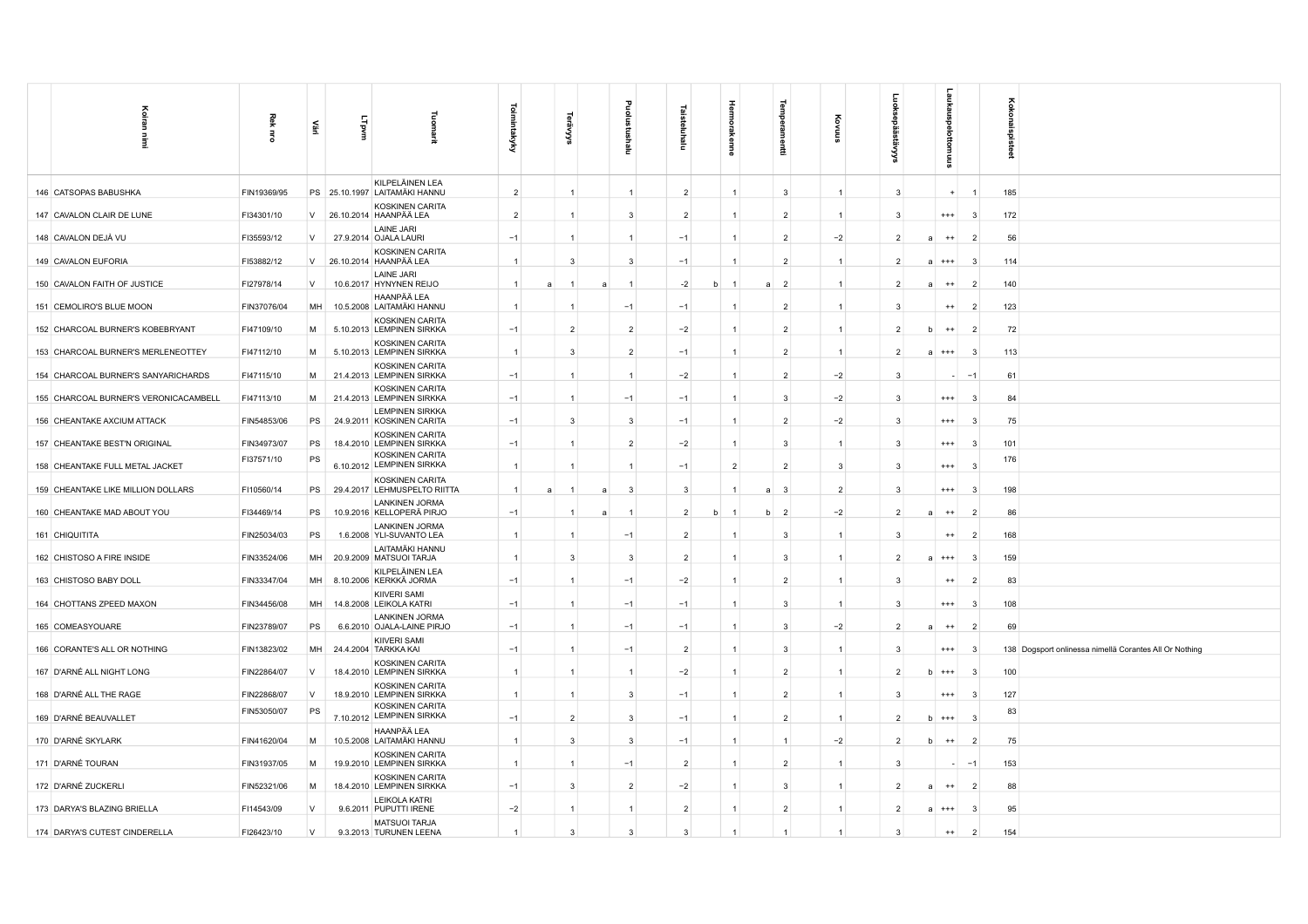|                                                         |                |           |       |                                                       |                     |   |                |                |                |                |                |                |                                  |   |                |                |                            |                | боко        |    |
|---------------------------------------------------------|----------------|-----------|-------|-------------------------------------------------------|---------------------|---|----------------|----------------|----------------|----------------|----------------|----------------|----------------------------------|---|----------------|----------------|----------------------------|----------------|-------------|----|
| 즐                                                       | Rek            | 쁲         | LTpvm | g                                                     | <b>Toimintakyky</b> |   |                |                | ∘              | 亘              |                |                |                                  |   |                |                |                            |                |             |    |
|                                                         | $\overline{5}$ |           |       |                                                       |                     |   |                |                | Ξ              | malu           |                |                |                                  |   |                | š              |                            |                | haispisteet |    |
|                                                         |                |           |       | KOSKINEN CARITA                                       |                     |   |                |                |                |                |                |                |                                  |   |                |                |                            |                |             |    |
| 175 DAYWAY'S CHARMING CASPER                            | FI14486/16     | M         |       | 22.9.2018 LEHMUSPELTO RIITTA                          | $-2$                |   | $\mathbf{1}$   | h              | $-1$           | $-1$           |                |                | $\overline{2}$<br>$\overline{a}$ |   | $\overline{1}$ | 3              | $^{+++}$                   | -3             | 78          |    |
| 176 DAYWAY'S DAZZLING DEON                              | FI53615/17     | PS        |       | <b>TARJA MATSUOI</b><br>29.8.2020 TUIJA JUSELIUS      | $-1$                |   | 3              |                |                | $-1$           |                |                | $\overline{2}$<br>a              |   |                | 3              | $^{+++}$                   | $\mathbf{3}$   |             | 97 |
| 177 DELLENITS GUESS WHO                                 | FIN25601/09    | M         |       | KOSKINEN CARITA<br>20.4.2013 LEMPINEN SIRKKA          | $-1$                |   | $\overline{1}$ |                | $-1$           | $-1$           |                |                | $-1$                             |   | $\overline{1}$ | 3              | $^{++}$                    | $\overline{2}$ |             | 48 |
| 178 DOCTOR'S ORDER NOMINA                               | FI25770/11     |           |       | TURUNEN LEENA MARIA<br>MH 15.11.2014 MATSUOI TARJA    | $\vert$ 1           |   | -1             |                | $-1$           | $-1$           |                |                | $\overline{2}$                   |   | $-2$           | $\overline{2}$ | $^{++}$<br>a               | $\overline{2}$ |             | 84 |
| 179 DOG-OTHO'S MICHAEL                                  | FI55990/10     | MH        |       | KOSKINEN CARITA<br>3.10.2015 LEHMUSPELTO RIITTA       | $-1$                |   |                |                |                | $-2$           |                |                | $\overline{2}$<br>$\overline{a}$ |   |                | 3              | $^{+++}$                   | -3             |             | 85 |
| 180 DON'T SAY GOODBYE JEZZY DOGS                        | FI23902/15     | M         |       | KOSKINEN CARITA<br>1.10.2016 LEHMUSPELTO RIITTA       | $\overline{1}$      |   |                |                |                | $-1$           |                |                | $\overline{2}$<br>h              |   | $\overline{1}$ | 3              | $^{++}$                    | -3             | 125         |    |
| 181 DREAMS OF FREEDOM EASTWIND FROM FAUST FI37432/11    |                | M         |       | HAANPÄÄ LEA<br>28.6.2014 MATSUOI TARJA                | $-1$                |   |                |                | 3              | $-1$           |                |                | -3                               |   |                | 3              | $^{+++}$                   | $\overline{2}$ | 112         |    |
| 182 EISERN EINZIGARTIGEEVA                              | FIN46682/95    | M         |       | <b>HALME PASI</b><br>10.5.1998 ORAVA PEKKA            | $\overline{2}$      |   | 3              |                | $\overline{2}$ | $\overline{2}$ |                | $\overline{2}$ | $\mathbf{3}$                     |   | -3             | 3              |                            |                | 239         |    |
| 183 EISERN ISEGRIM ION                                  | FIN32306/97    | M         |       | PIIROINEN JORMA<br>7.9.2002 SÖDERHOLM BENGT           | $\overline{1}$      |   | $\overline{1}$ |                | 3              | $-1$           |                |                | $\mathbf{3}$                     |   |                | 3              | $^{+++}$                   | 3              | 142         |    |
| 184 EISERN KALLE BLOMKVIST                              | FI28780/11     | MH        |       | KOSKINEN CARITA<br>3.10.2015 LEHMUSPELTO RIITTA       | $-1$                |   | $\mathbf{1}$   | a              |                | $-1$           |                |                | $-1$<br>$\overline{a}$           | h |                | $\overline{2}$ | a<br>$^{+++}$              | $\mathbf{3}$   |             | 35 |
| 185 EISERN MONNET                                       | FIN16598/05    | $\vee$    |       | <b>LAINE MIKAEL</b><br>20.4.2008 HEIKKILÄ SAMI        | $\overline{2}$      |   | 3              |                | $\overline{2}$ | 3              |                | $\overline{2}$ | $\mathbf{3}$                     |   |                | -2             | $^{+++}$<br>a              | -3             | 218         |    |
| 186 EISERN ZIGEUNER ZAR                                 | FIN11743/02    | M         |       | <b>TARKKA KAI</b><br>3.7.2004 KIIVERI SAMI            | $\overline{1}$      |   | -1             |                | з              | $\overline{2}$ |                |                | $\overline{3}$                   |   |                | -3             | $^{+++}$                   | -3             | 172         |    |
| 187 ELEONOORA                                           | FIN49921/07    | MH        |       | HEIKKILÄ SAMI<br>19.9.2009 LANKINEN JORMA             | $-1$                |   | $\overline{2}$ |                | 3              | $\overline{2}$ |                |                |                                  |   |                | $\overline{2}$ | b<br>$^{++}$               | -2             |             | 98 |
| 188 ELKOST EDELWEISS                                    | FI36454/16     | M         |       | KOSKINEN CARITA &<br>19.5.2019 LEHMUSPELTO RIITTA     | $-1$                |   | $\overline{1}$ |                |                | $-2$           |                |                | $-1$<br>h                        |   |                |                | $^{++}$                    | -3             |             | 40 |
| 189 ELKOST ILE DE BEAUTE                                | FI61227/10     | M         |       | KOSKINEN CARITA<br>5.10.2013 LEMPINEN SIRKKA          | $\overline{1}$      |   |                |                | 3              | $-1$           |                |                | $\mathbf{3}$                     |   | $\mathbf{3}$   | 3              | $^{++}$                    | 3              | 158         |    |
|                                                         |                |           |       | KOSKINEN CARITA                                       |                     |   |                |                |                | $\overline{2}$ |                |                |                                  |   |                |                |                            |                |             |    |
| 190 ENYOS BLACK BEAUTY                                  | FI54099/10     | M         |       | 21.4.2013 LEMPINEN SIRKKA<br>KOSKINEN CARITA &        | $\vert$ 1           |   |                |                | 3              |                |                |                | $\overline{\mathbf{3}}$          |   | $\overline{1}$ | $\overline{2}$ | h<br>$^{+++}$              | $\mathbf{3}$   | 157         |    |
| 191 EVELYN FOR AGORIAN V.D. KLEINEN BARTIGEN RKF4102425 |                | M         |       | 29.4.2017 LEHMUSPELTO RIITTA<br><b>LANKINEN JORMA</b> | $\overline{1}$      |   | $\mathcal{P}$  |                | $\overline{2}$ | $\overline{2}$ | $\overline{a}$ |                | $\mathbf{3}$<br>$\overline{a}$   |   | $\overline{1}$ | $\mathcal{P}$  | $\overline{a}$<br>$^{+++}$ | -3             | 157         |    |
| 192 FACILIS JIM                                         | FIN25003/08    | $\vee$    |       | 13.7.2014 MATSUOI TARJA<br>KOSKINEN CARITA            |                     |   | 3              |                | 3              | $\overline{2}$ |                |                | $\overline{3}$                   |   | $\overline{1}$ |                | $^{+++}$                   | -3             | 174         |    |
| 193 FAME REZLARK                                        | FIN14730/06    | PS        |       | 19.9.2010 LEMPINEN SIRKKA<br><b>TARJA MATSUOI</b>     | $-1$                |   | -1             |                |                | $-1$           |                |                | $\overline{2}$                   |   | $\overline{1}$ | -2             | a<br>$^{+++}$              | - 3            | 80          |    |
| 194 FANFARA DI MONTE GENTILE                            | FI42939/17     | MH        |       | 29.8.2020 TUIJA JUSELIUS<br>LEHMUSPELTO RIITTA        | $-2$                |   | $\mathbf{1}$   | $\overline{a}$ | $\overline{a}$ | $-1$           |                |                | $\overline{2}$<br>b              |   | $\overline{1}$ | 3              | $^{++}$                    | $\mathbf{3}$   |             | 80 |
| 195 FAUSTKÄMPFEN BROCKHOUSE BOY                         | FI17303/09     | <b>MH</b> |       | 6.4.2013 LEIKOLA KATRI<br>HAANPÄÄ LEA                 | $\overline{1}$      |   | 3              |                | 3              | $-1$           |                | $-1$           |                                  |   |                |                | $++$<br>h                  | -2             |             | 29 |
| 196 FAUSTKÄMPFEN ETNA                                   | FI12968/10     | MH.       |       | 17.5.2014 YLI-SUVANTO LEA                             | $-1$                |   |                |                |                | $-1$           |                |                | -3                               |   |                | -3             | $^{+++}$                   | -3             | 110         |    |
| 197 FAUSTKÄMPFEN FACE THE FACT                          | FIN29872/03    | MH        |       | LAITAMÄKI HANNU<br>20.9.2009 MATSUOI TARJA            | $\overline{1}$      |   |                |                |                | $\overline{2}$ |                |                | $\mathbf{1}$                     |   |                | -3             | $^{++}$                    | -2             | 140         |    |
| 198 FAUSTKÄMPFEN FANTASY IN WHITE                       | FI31608/10     | $\vee$    |       | KOSKINEN CARITA<br>3.10.2015 LEHMUSPELTO RIITTA       | $\overline{1}$      | h | -1             | $\overline{a}$ | -1             | $-1$           |                | $-1$           | $\overline{2}$<br>a              |   | $\overline{1}$ | 3              | $^{+++}$                   | -3             | 125         |    |
| 199 FAUSTKÄMPFEN GIRL TO BROCKHOUSE                     | FI42386/10     | MH        |       | LEHMUSPELTO RIITTA<br>6.4.2013 LEIKOLA KATRI          | $-1$                |   |                |                | $-1$           | $-2$           |                |                | $\overline{2}$                   |   | $\overline{1}$ | 3              |                            | $\mathcal{L}$  |             | 83 |
| 200 FAUSTKÄMPFEN HERSELF IN WHITE                       | FI12790/11     | V         |       | KOSKINEN CARITA<br>3.10.2015 LEHMUSPELTO RIITTA       | $\overline{1}$      |   | 3              |                | 3              | $-1$           |                |                | $\mathbf{3}$<br>$\overline{a}$   |   | $\overline{1}$ | 3              | $^{++}$                    | -3             | 144         |    |
| 201 FAUSTKÄMPFEN INDEED I AM                            | FI12859/12     | MH        |       | KOSKINEN CARITA<br>3.10.2015 LEHMUSPELTO RIITTA       | -1                  |   |                |                |                | $-1$           |                |                | $\overline{2}$<br>b              |   | $\overline{1}$ | -3             | $^{++}$                    | -2             | 125         |    |
| 202 FAUSTKÄMPFEN KNOCKOUT IN WHITE                      | FI55600/12     | $\vee$    |       | LANKINEN JORMA & YLI-<br>9.9.2017 SUVANTO LEA         | $-1$                |   | -1             | h              | 3              | $\overline{2}$ | b              |                | $\mathbf{3}$<br>a                |   | $\overline{1}$ | $\mathbf{3}$   | $^{+++}$                   | -3             | 142         |    |
| 203 FAUSTKÄMPFEN KRYSTAL IN WHITE                       | FI55598/12     | $\vee$    |       | KOSKINEN CARITA<br>1.10.2016 LEHMUSPELTO RIITTA       | $\overline{2}$      |   |                |                |                | $\overline{2}$ | a              |                | $\mathbf{3}$<br>a                |   | $\mathbf{z}$   | $\mathbf{R}$   | $^{++}$                    | 3              | 201         |    |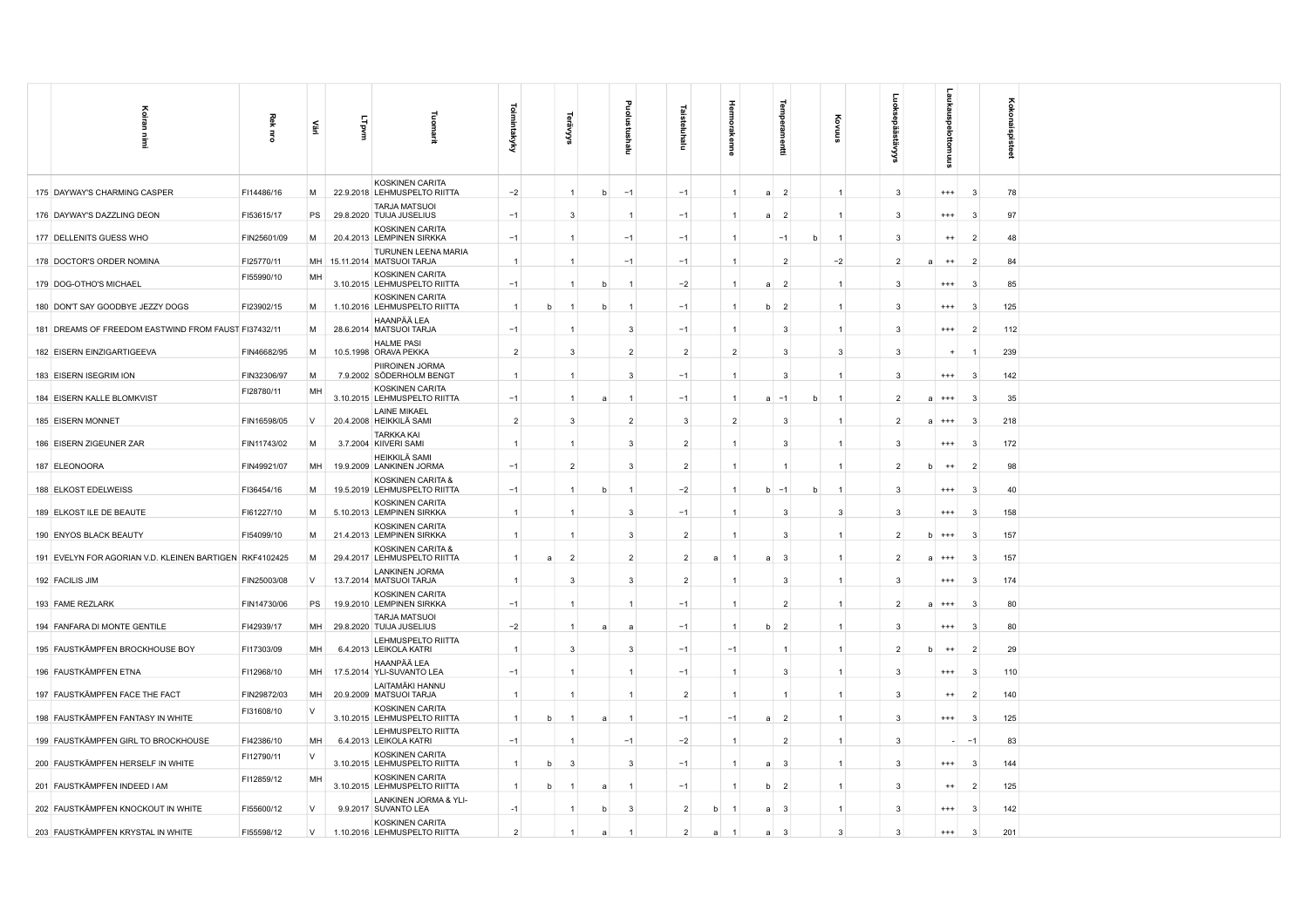| Koiran<br>Ē                           | Rek<br>$\vec{5}$ | 휲        | Lipvm |                                                        | <b>Toimintakyky</b> |                | ⋦                 | E                    |                |                |                | ermpe                            |   |                |                         |              |                | Ö<br>8 |                                                            |
|---------------------------------------|------------------|----------|-------|--------------------------------------------------------|---------------------|----------------|-------------------|----------------------|----------------|----------------|----------------|----------------------------------|---|----------------|-------------------------|--------------|----------------|--------|------------------------------------------------------------|
| 204 FAUSTKÄMPFEN LEXIS IN WHITE       | FI24652/13       | $\vee$   |       | <b>MATSUOI TARJA</b><br>30.6.2018   IMMONEN PAULA      | $\mathbf{1}$        | $\overline{a}$ | $\mathbf{3}$      | $\mathbf{3}$         |                | $\overline{2}$ | <sub>b</sub>   | $\overline{3}$<br>$\overline{a}$ |   | $\mathbf{1}$   | $\overline{2}$          | $++$         | $\overline{2}$ | 159    |                                                            |
| 205 FAUSTKÄMPFEN LOVEJOY IN WHITE     | FI24648/13       | $\vee$   |       | KOSKINEN CARITA<br>3.10.2015 LEHMUSPELTO RIITTA        | $\mathbf{1}$        | $\overline{a}$ | a                 | 3                    |                | $\overline{2}$ | b              | $\overline{2}$<br>a              |   | $\mathbf{1}$   | 3                       | $^{+++}$     | -3             | 157    |                                                            |
| 206 FAUSTKÄMPFEN MARLENE              | FI22504/14       | PS       |       | KOSKINEN CARITA<br>1.10.2016 LEHMUSPELTO RIITTA        | $\mathbf{1}$        | a              | -1<br>a           |                      |                | $\mathbf{3}$   |                | $\mathbf{3}$<br>a                |   | $\overline{3}$ | $\mathbf{3}$            | $^{+++}$     | - 3            | 196    |                                                            |
| 207 FAUSTKÄMPFEN MEISTERN'SUPER       | FI22506/14       | PS       |       | KOSKINEN CARITA<br>1.10.2016 LEHMUSPELTO RIITTA        | $\mathbf{1}$        | b              | $\overline{1}$    | b<br>-1              |                | $\overline{2}$ | b              | b<br>$\overline{1}$              |   | $\mathbf{1}$   | 3                       | $^{++}$      | $\overline{2}$ | 140    |                                                            |
| 208 FAUSTKÄMPFEN NABUCCO BSW          | FI46322/14       | PS       |       | KOSKINEN CARITA &<br>30.9.2017 LEHMUSPELTO RIITTA      | $\mathbf{1}$        | a              |                   |                      |                | $\overline{2}$ | $\overline{a}$ | -3<br>a                          |   | $\mathbf{1}$   | 3                       | $^{+++}$     | -3             | 170    |                                                            |
| 209 FAUSTKÄMPFEN OILILY IN WHITE BW   | FI47700/14       | V        |       | KOSKINEN CARITA<br>1.10.2016 LEHMUSPELTO RIITTA        | $\mathbf{1}$        | h              |                   | а                    |                | $-1$           |                | a<br>$\overline{1}$              |   | $-2$           | -3                      |              |                | 86     |                                                            |
| 210 FAUSTKÄMPFEN ONE BLACK BEAUTY BW  | FI47699/14       | M        |       | KOSKINEN CARITA<br>1.10.2016 LEHMUSPELTO RIITTA        | -1                  | я              | a                 | -3                   |                | $\overline{2}$ | $\mathbf{a}$   | a<br>- 1                         |   | $\mathbf{1}$   | 3                       | $^{+++}$     | - 3            | 142    |                                                            |
| 211 FAUSTKÄMPFEN ONLY ONE BW          | FI47696/14       | PS       |       | KOSKINEN CARITA<br>1.10.2016 LEHMUSPELTO RIITTA        | $\overline{1}$      | a              | $\mathbf{1}$      | -3<br>$\overline{a}$ |                | $\overline{2}$ | b              | a<br>$\overline{\mathbf{3}}$     |   | $\mathbf{1}$   | 3                       | $^{++}$      | $\overline{2}$ | 172    |                                                            |
| 212 FAUSTKÄMPFEN OPTION IN PEPPER BW  | FI47698/14       | PS       |       | <b>MATSUOI TARJA</b><br>30.6.2018 IMMONEN PAULA        | $-1$                |                | 3                 |                      |                | $-1$           |                | b<br>- 2                         |   | $\mathbf{1}$   | 3                       | $^{++}$      | $\overline{2}$ | 97     |                                                            |
| 213 FAUSTKÄMPFEN PAS DE DEUX WBS      | FI49924/14       | PS       |       | KOSKINEN CARITA<br>1.10.2016 LEHMUSPELTO RIITTA        | $\overline{2}$      |                | $\mathbf{1}$      | 3<br>b               |                | $\overline{2}$ | a              | a<br>$\mathbf{3}$                |   | 3              | 3                       | $^{+++}$     | -3             | 203    |                                                            |
| 214 FAUSTKÄMPFEN PIROUETTE WBS        | FI49926/14       | PS       |       | LAINE MIKAEL & CEDERLÖF<br>2.9.2017 JOHANNA            | $-1$                |                | $\mathbf{1}$<br>h | $\overline{1}$       |                | $-1$           |                | b<br>$\overline{\phantom{0}}^2$  |   | $-2$           | $\overline{2}$          |              | $-1$           | 56     |                                                            |
| 215 FAUSTKÄMPFEN QUANTUM LEAP WB      | FI27339/15       | M        |       | KOSKINEN CARITA<br>22.9.2018 LEHMUSPELTO RIITTA        | $\overline{2}$      |                | $\mathbf{3}$      | 3                    |                | $\overline{2}$ | a              | $\overline{\mathbf{3}}$<br>a     |   | $\overline{1}$ | 3                       | $^{+++}$     | -3             | 189    |                                                            |
| 216 FAUSTKÄMPFEN RAVEN IN WHITE       | FI19777/16       | $\vee$   |       | KOSKINEN CARITA<br>22.9.2018 LEHMUSPELTO RIITTA        | $-1$                |                | -1                | -3<br>h              |                | $\overline{2}$ |                |                                  |   |                | $\overline{2}$          | $+++$        | -3             | 108    |                                                            |
| 217 FAUSTKÄMPFEN YOLANDE              | FIN17270/08      | <b>V</b> |       | SÖDERHOLM BENGT<br>10.2.2011 MATSUOI TARJA             | $\overline{2}$      |                | 3                 | 3                    |                | $\overline{2}$ |                | 3                                |   | 3              | 3                       | $+++$        | 3              | 205    |                                                            |
| 218 FILMUR PIKKU NAOMI                | FI37689/12       | MH       |       | <b>KOSKINEN CARITA</b><br>23.8.2015 LEHMUSPELTO RIITTA | $\mathbf{1}$        | b              | $\overline{2}$    | $-2$                 |                | $\overline{2}$ | a              | b<br>$\mathbf{3}$                |   | $\mathbf{1}$   | $-1$                    | $^{++}$<br>b | $\overline{2}$ | 108    |                                                            |
| 219 FIRMITAS HAKUNA MATATA            | FI56096/12       | MH       |       | <b>MATSUOI TARJA</b><br>25.4.2015 HAANPÄÄ LEA          | $\overline{2}$      |                | $\overline{1}$    | $\mathbf{1}$<br>a    |                | $\overline{2}$ | a              | a<br>$\overline{\mathbf{3}}$     |   | 3              | $\overline{\mathbf{3}}$ | $^{++}$      | $\overline{2}$ | 201    |                                                            |
| 220 FONDA HEARTS' WINNER              | UKU.0285161      | PS       |       | KOSKINEN CARITA<br>22.9.2018 LEHMUSPELTO RIITTA        | $\mathbf{1}$        | b              | $\overline{2}$    |                      | $\overline{2}$ | $\overline{2}$ |                | b                                |   | $\mathbf{1}$   | $\overline{2}$          | $^{++}$      | $\overline{2}$ | 95     |                                                            |
| 221 FORSIS SVARTE PRIMO AMOROSO       | S21679/96        | M        |       | NIEMINEN TARMO<br>20.4.2002 TARKKA KAI                 |                     |                | 3                 |                      | 3              | $-2$           |                | 3                                |   |                | $\overline{2}$          | $***$        | 3              | 119    |                                                            |
| 222 FORSURE MERRY MATILDA             | FI16598/11       | MH       |       | <b>MATSUOI TARJA</b><br>9.3.2013 TURUNEN LEENA         | -1                  |                |                   | $-1$                 |                | $-1$           | 1              | $\overline{2}$                   |   |                | 3                       | $^{+++}$     | $\mathbf{3}$   | 123    |                                                            |
| 223 FRANCES                           | FIN38353/98      | MH       |       | KERKKÄ JORMA<br>28.9.2002 KILPELÄINEN LEA              | $-1$                |                | $\overline{1}$    | $-1$                 |                | $-2$           | $\mathbf{1}$   | $\overline{2}$                   |   | $\mathbf{1}$   | 3                       | $^{+++}$     | -3             | 83     |                                                            |
| 224 GEFIGE MAUS V.D. KLEINEN BARTIGEN | FI44329/14       | PS       |       | <b>KOSKINEN CARITA</b><br>29.4.2017 LEHMUSPELTO RIITTA | $\mathbf{1}$        |                |                   |                      |                | $-1$           |                | $\overline{2}$                   |   |                | 3                       | $^{+++}$     | 3              | 125    |                                                            |
| 225 GIGABIT GEMMA                     | FIN32967/07      | M        |       | <b>MATSUIOI TARJA</b><br>12.9.2009 SÖDERHOLM BENGT     |                     |                |                   |                      |                | $-1$           |                | $\overline{2}$                   |   |                | 3                       | $^{+++}$     | 3              | 125    |                                                            |
| 226 GLOBETROTTER GRASANT              | FI37235/09       | MH       |       | <b>LEMPINEN SIRKKA</b><br>25.9.2011 KOSKINEN CARITA    | $-1$                |                |                   | $-1$                 |                | $-1$           | $\mathbf{1}$   | $-1$                             | b |                | 3                       | $^{+++}$     | -3             | 48     |                                                            |
| 227 GOLDEN CUB HAPPY FEELINGS         | FI30967/14       | M        |       | MATSUOI TARJA & TURUNEN<br>29.5.2017 LEENA MARIA       | $\mathbf{1}$        | b              | $\overline{1}$    | $-1$<br>b            |                | $-2$           | $\mathbf{1}$   | $\overline{2}$<br>a              |   | $\mathbf{1}$   | 3                       | $^{+++}$     | $\mathbf{3}$   | 113    |                                                            |
| 228 GOLDEN CUB LOVE CONNECTION        | FIN28645/02      | M        |       | <b>HALME PASI</b><br>17.4.2005 ORAVA PEKKA             |                     |                |                   | 3                    |                | $\overline{2}$ | $\overline{2}$ | $\overline{2}$                   |   | 3              | 3                       | $***$        | - 3            |        | 208 Dogsport onlinessa nimellä Golden Club Love Connection |
| 229 GOLDWÄSCHER GLADIATOR             | SF08436/93       | MH       |       | PIIROINEN JORMA<br>7.5.1995 PIKKUPEURA VEIKKO          | $-1$                |                |                   |                      |                | $\overline{2}$ |                | -3                               |   |                | 3                       |              |                | 140    |                                                            |
| 230 GOLDWÄSCHER QSTOCK                | FI44809/15       | MH       |       | <b>KOSKINEN CARITA</b><br>6.5.2018 LEHMUSPELTO RIITTA  | $\overline{2}$      |                |                   |                      |                | $-1$           |                | -3                               |   |                | 3                       | $^{+++}$     | -3             | 155    |                                                            |
| 231 GOLDWÄSCHER QUECKSILBER           | FI44807/15       | MH       |       | KOSKINEN CARITA<br>22.9.2018 LEHMUSPELTO RIITTA        | $\mathbf{1}$        | a              | 3                 |                      | $\mathbf{3}$   | $-1$           |                | $\mathbf{3}$<br>a                |   | 3              | 3                       | $^{+++}$     | 3              | 160    |                                                            |
| 232 GREEDY RASCAL'S AIS               | FIN11738/06      | M        |       | LAITAMÄKI HANNU<br>20.9.2009 MATSUOI TARJA             | $\overline{2}$      |                | $\mathbf{3}$      |                      | 3              | $\overline{2}$ |                | 3                                |   |                | 3                       | $^{***}$     | 3              | 189    |                                                            |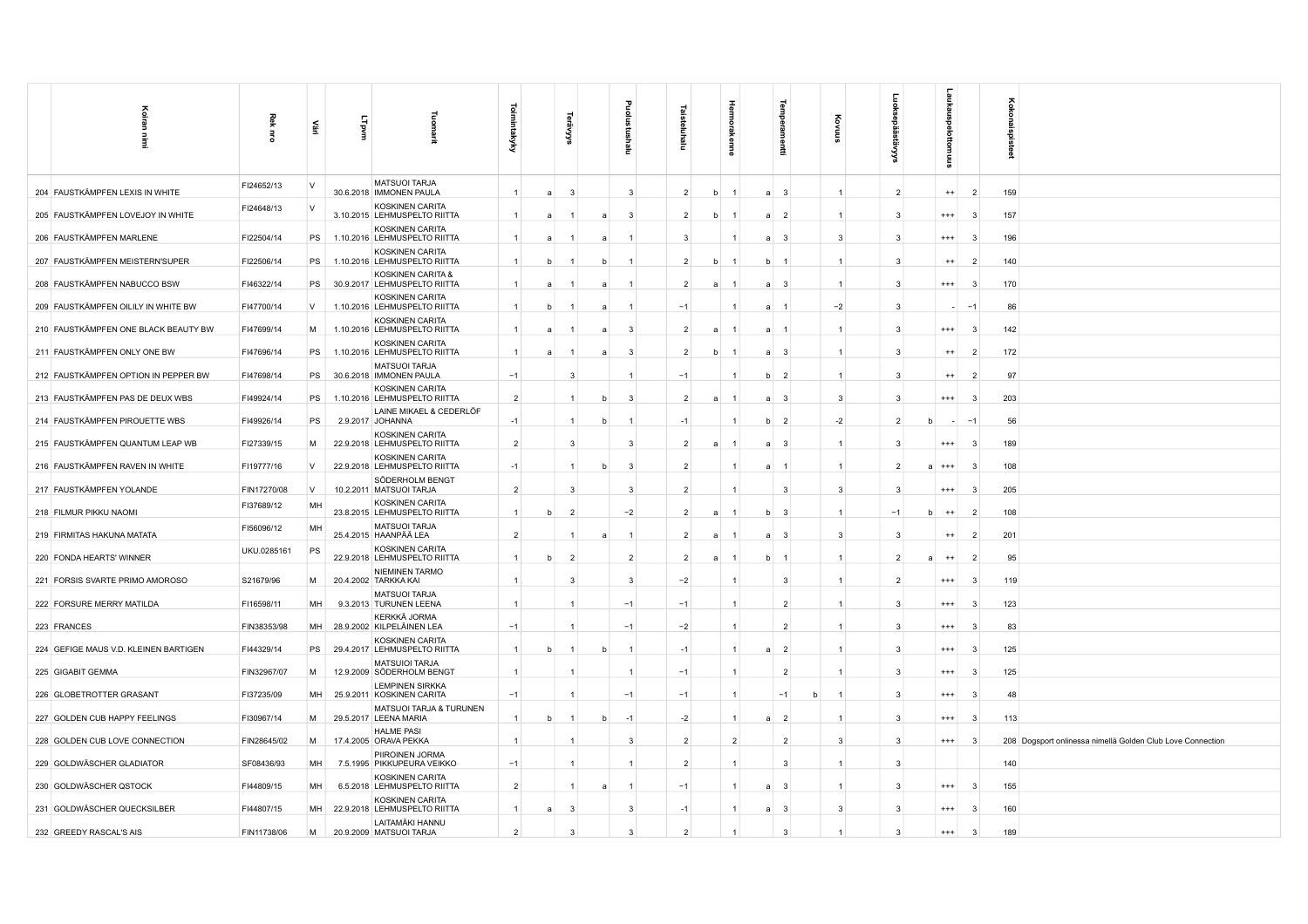|                                     |                            |        |              |                                                        | ಠ              |   |                |                |                |                |   |                |                         |                      |                |            |          |                | ह                        |
|-------------------------------------|----------------------------|--------|--------------|--------------------------------------------------------|----------------|---|----------------|----------------|----------------|----------------|---|----------------|-------------------------|----------------------|----------------|------------|----------|----------------|--------------------------|
| Koiran                              | 죛                          | £      | <b>Lipvm</b> | noma                                                   | imintakyky     |   |                |                |                |                |   |                |                         |                      |                |            |          |                |                          |
| İ                                   | $\vec{a}$                  |        |              | 긤                                                      |                |   | '≍             |                | Ξ              | Ξ              |   |                | 륲                       |                      | ္တ             |            |          |                | konaispisteet            |
| 233 GREEDY RASCAL'S INKA            | FI59385/09                 | M      |              | KOSKINEN CARITA<br>22.4.2012 LEMPINEN SIRKKA           | $\overline{1}$ |   | $\mathbf{1}$   |                | $-1$           | $\overline{2}$ |   |                | $\overline{2}$          | $\mathbf{1}$         | $\mathbf{3}$   |            | $++$     | $\overline{2}$ | 153                      |
| 234 HEATHKEEPER'S DREAM COME TRUE   | FIN47684/05                |        |              | <b>LANKINEN JORMA</b><br>M 24.10.2009 LEMPINEN SIRKKA  | $-1$           |   | 3              |                | 3              | $\overline{2}$ |   | $\overline{1}$ |                         | $\mathbf{1}$         | $\overline{2}$ | h          | $^{++}$  | $\overline{2}$ | 99                       |
| 235 HEATHKEEPER'S EXPECT NO LESS    | FIN22248/07                | M      |              | LEHMUSPELTO RIITTA<br>7.4.2013 LEIKOLA KATRI           |                |   | -1             |                | 3              | $\overline{2}$ |   | $\overline{2}$ | $\overline{2}$          | 3                    | $\mathbf{3}$   |            | $^{++}$  | $\overline{2}$ | 208                      |
| 236 HEATHKEEPER'S FIFTH ELEMENT     | FIN37961/07                | M      |              | KOSKINEN CARITA<br>19.9.2010 LEMPINEN SIRKKA           | $\overline{1}$ |   | $\mathbf{1}$   |                | 3              | $-2$           |   | $\overline{1}$ | $\overline{2}$          | $\mathbf{1}$         | -3             |            | $^{+++}$ | $\mathbf{3}$   | 117                      |
| 237 HEATHKEEPER'S FLOWER POWER      | FIN37960/07                | M      |              | LEHMUSPELTO RIITTA<br>6.4.2013 LEIKOLA KATRI           | $\overline{1}$ |   | $\mathbf{3}$   |                | 3              | $\overline{2}$ |   |                | $\overline{2}$          | $\mathbf{3}$         | $\mathbf{B}$   |            | $^{+++}$ | $\mathbf{3}$   | 175                      |
| 238 HEATHKEEPER'S I'M CELEBRATED    | FIN43818/04                | M      |              | SÖDERHOLM BENGT<br>5.5.2007 RIIKONEN ARI               | $-1$           |   | -1             |                | $-1$           | $-1$           |   | -1             | $\mathbf{3}$            | $-2$                 | $\mathbf{B}$   | $^{+++}$   |          | વ              | 84                       |
| 239 HEATHKEEPER'S KICK OF LUCK      | FI34350/10                 | M      |              | LEHMUSPELTO RIITTA<br>6.4.2013 LEIKOLA KATRI           | $\mathbf{1}$   |   |                |                |                | $-1$           |   | $\overline{1}$ | $\overline{2}$          | 1                    | -2             | a          | $^{++}$  | - 2            | 110                      |
| 240 HEATHKEEPER'S KILLIN' ME SOFTLY | FI34353/10                 | M      |              | HYNYNEN REIJO<br>24.9.2016 KERKKÄ JORMA                | $\overline{1}$ |   | $\mathbf{1}$   | a              | 3              | $-1$           |   | $\overline{1}$ | $\overline{2}$<br>a     | $\overline{1}$       | $\overline{2}$ | $h$ +++    |          | $\mathbf{3}$   | 112                      |
| 241 HEATHKEEPER'S STILL LOVING YOU  | EJ15289/14                 |        |              | HYNYNEN REIJO<br>24.9.2016 KERKKÄ JORMA                | $-1$           |   |                |                |                | $-1$           |   |                | $\overline{2}$<br>h     | $\overline{1}$       | $\mathbf{B}$   |            |          | $-1$           | 95                       |
| 242 HERALDIN GIUSEPPE               | FIN36970/95                | MH     |              | LOVEN TUOMO<br>13.9.1997 NIEMINEN TARMO                | $-1$           |   | $\overline{1}$ |                |                | $-1$           |   |                | $\overline{3}$          | $\overline{1}$       | $\mathbf{B}$   |            |          |                | 110                      |
| 243 HERALDIN GREGORIUS              | FIN36971/95                | MH     |              | MÄKI HANNU<br>9.5.1998 ORAVA PEKKA                     | $\overline{1}$ |   |                |                |                | $\overline{2}$ |   | $\overline{1}$ | $\mathbf{3}$            | $-2$                 | $\mathbf{3}$   |            |          |                | 146                      |
| 244 HILFIES NUFFIELD                | FI36743/18                 | MH     |              | KOSKINEN CARITA<br>8.9.2019 LEHMUSPELTO RIITTA         | $\overline{1}$ |   | -3             |                | 3              | $-1$           |   |                | $\overline{2}$          | $-1$                 | $\overline{2}$ | a          | $^{++}$  | $\overline{2}$ | 114                      |
| 245 HOLAN HARDBEARD CANDY GIRL      | FIN52127/06<br>EST00555/04 | M      |              | PIIROINEN JORMA<br>17.6.2006 SÖDERHOLM BENGT           | $\overline{2}$ |   | -1             |                | 3              | $-1$           |   |                | -3                      | $-2$                 | -3             |            | $^{+++}$ | -3             | 133                      |
| 246 HOSSZUBEREKI-CSASZAR RHAPSODY   | FIN30636/06<br>MET7596/05  | $\vee$ |              | HAANPÄÄ LEA<br>11.5.2008 LAITAMÄKI HANNU               | $-1$           |   | $\overline{2}$ |                | $-3$           | 3              |   | $-1$           | $-1$                    | $-2$                 | $\mathcal{P}$  | $+++$<br>h |          |                | $-22$                    |
| 247 HOSSZUBEREKI-CSASZAR ZIPPY BOY  | FIN39290/07                | PS     |              | KOSKINEN CARITA<br>18.9.2010 LEMPINEN SIRKKA           | $-1$           |   |                |                |                | $-2$           |   | $\overline{1}$ | $\overline{2}$          | $\mathbf{1}$         | $\mathbf{B}$   |            | $^{++}$  | $\overline{2}$ | 85                       |
| 248 HOTT'N TOTT DA UFO SON OF AFI   | FI15649/10                 | MH     |              | HURSTI SEPPO<br>29.4.2012 YLI-SUVANTO LEA              | $-1$           |   | 3              |                | $\overline{2}$ | $\overline{2}$ |   | $\overline{1}$ | $\overline{\mathbf{3}}$ | $\mathbf{1}$         | $\mathbf{3}$   |            | $^{++}$  | $\mathcal{P}$  | 143                      |
| 249 HOUSE KAZAK UNBELIEVABLE        | FIN34583/08                | MH     |              | <b>LEMPINEN SIRKKA</b><br>25.9.2011 KOSKINEN CARITA    | $\overline{1}$ |   |                |                |                | $-1$           |   |                | 3                       | $\blacktriangleleft$ | $\mathbf{B}$   |            | $^{++}$  | $\overline{2}$ | 140                      |
| 250 HÖMPÖTIN ADORABLE ANGEL         | FIN48848/08                | PS     |              | LEHMUSPELTO RIITTA<br>6.4.2013 LEIKOLA KATRI           | $-1$           |   | $\overline{1}$ |                |                | $-1$           |   |                | $\overline{2}$          | $\mathbf{1}$         | $\mathcal{P}$  |            | $^{++}$  | -2             | 80                       |
| 251 IKIHARMAAN DYNAMITE             | FI38577/14                 | PS     |              | <b>KOSKINEN CARITA</b><br>22.9.2018 LEHMUSPELTO RIITTA | $-2$           |   |                |                | $-1$           | $-1$           |   |                | $\overline{2}$<br>a     | $\overline{1}$       | -3             |            | $^{+++}$ | -3             | 174                      |
| 252 IMBREZ AT YOUR REQUEST          | FI19893/11                 | M      |              | KOSKINEN CARITA<br>23.5.2015 LEHMUSPELTO RIITTA        | $\vert$ 1      | a | $\mathbf{1}$   | $\overline{a}$ | 3              | $\overline{2}$ | a |                | $\mathbf{3}$<br>a       | $\mathbf{1}$         | $\mathbf{3}$   |            | $^{+++}$ | $\mathbf{3}$   | 172                      |
| 253 IMBREZ COOKIE MONSTER           | FI34920/11                 | PS     |              | KOSKINEN CARITA<br>6.5.2018 LEHMUSPELTO RIITTA         | $\overline{1}$ |   |                |                | $-1$           | $-1$           |   |                | a                       | $\mathbf{1}$         | $\mathbf{3}$   |            |          | $-1$           | 108                      |
| 254 IMBREZ DROP BY DROP             | FI29991/14                 | M      |              | KOSKINEN CARITA<br>6.5.2018 LEHMUSPELTO RIITTA         | $-1$           |   |                | $\overline{a}$ | $-1$           | $-1$           |   |                |                         | $\blacktriangleleft$ | $\mathbf{B}$   |            | $^{+++}$ |                | 78                       |
| 255 IMBREZ FENWAY FAITHFUL          | FI55401/13                 | PS     |              | <b>KOSKINEN CARITA</b><br>7.9.2019 LEHMUSPELTO RIITTA  | $\overline{2}$ |   | -1             | b              | -3             | 3              |   |                | a<br>$\overline{1}$     | $\mathbf{3}$         | 3              |            | $^{+++}$ | -3             | 183                      |
| 256 IMBREZ HOT WHY NOT              | MFIN30656/02               | M      |              | <b>OJALA LAURI</b><br>22.9.2007 LEHMUSPELTO RIITTA     | $-1$           |   | $\mathbf{1}$   |                | 3              | $\overline{2}$ |   | $\overline{1}$ | $\overline{2}$          | $\mathbf{1}$         | $\overline{2}$ | $a$ +++    |          | $\mathbf{3}$   | 112                      |
| 257 IMBREZ SHADOW SWEETER           | FIN27560/01                | M      |              | <b>LANKINEN JORMA</b><br>16.5.2004 LEMPINEN SIRKKA     | $\overline{1}$ |   | $\overline{1}$ |                | $-1$           | $-2$           |   |                | $\overline{2}$          | $\mathbf{1}$         | $\mathbf{B}$   |            | $^{++}$  | $\overline{2}$ | 113                      |
| 258 IMBREZ SHADOW SWINGER           | FIN27559/01                | M      |              | <b>LEMPINEN SIRKKA</b><br>25.9.2004 KOSKINEN CARITA    | $-1$           |   | $\mathbf{1}$   |                | 3              | $-2$           |   | $\mathbf{1}$   | $\overline{2}$          | $-2$                 | $\overline{2}$ |            |          | $-1$           | 48                       |
| 259 IRMA REZLARK                    | CMKU/KM/7340/<br>08        | PS     |              | <b>KOSKINEN CARITA</b><br>2.4.2011 LEMPINEN SIRKKA     |                |   |                |                |                |                |   |                |                         |                      |                |            |          |                | KESKEYTETTY, syy pehmeys |
| 260 IVORY REZLARK                   | FIN10230/08                | MH     |              | <b>LANKINEN JORMA</b><br>20.6.2010 LEMPINEN SIRKKA     | $-1$           |   | $\mathbf{1}$   |                | $-1$           | $-1$           |   | $\mathbf{1}$   | $\overline{2}$          | $\mathbf{1}$         | 3              |            | 65       | $\overline{2}$ | 93                       |
| 261 JANE DO BEAT THE HOUSE          | FI13131/12                 | MH     |              | HERRANEN HELI<br>2.8.2014 PUPUTTI IRENE                | $-1$           |   |                |                | 3              | $-2$           |   |                | $\overline{2}$          |                      | $\overline{2}$ | h          | $+++$    | -3             | 72                       |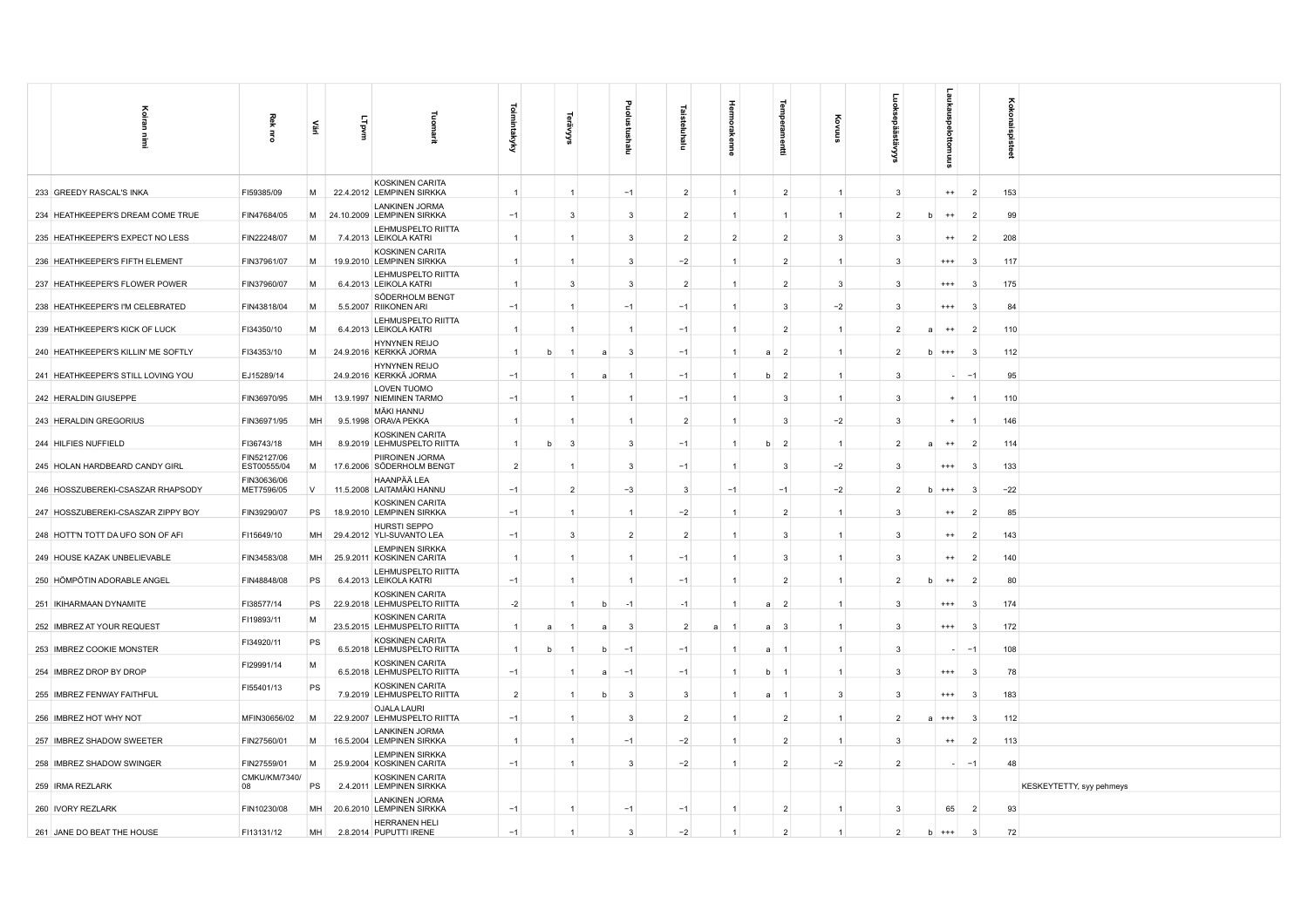| Koiran<br>Ì                      | Rek<br>ă    | <b>SET</b> | LTpvm | Tuomarit                                               | Toimintakyky   |   | š              |             | ᆱ<br>Ξ       | 호              |   | enne           | lempe<br>muti       |                | ē                       | aukai<br>ottomuus       |                         | oxox                                                     |
|----------------------------------|-------------|------------|-------|--------------------------------------------------------|----------------|---|----------------|-------------|--------------|----------------|---|----------------|---------------------|----------------|-------------------------|-------------------------|-------------------------|----------------------------------------------------------|
| 262 JANE DO BIG BLUFF            | FI13132/12  | MH         |       | HERRANEN HELI<br>2.8.2014 PUPUTTI IRENE                | $-1$           |   | $\overline{1}$ |             | 3            | $-2$           |   | $\overline{1}$ | $\overline{2}$      | $\mathbf{1}$   | 3                       | $^{+++}$                | -3                      | 87                                                       |
| 263 JETTYSPOOF'S OH SO GREAT     | FI10701/12  | $\vee$     |       | KEINÄNEN JARI<br>3.9.2016 HYNYNEN REIJO                | $\overline{1}$ | b |                |             |              | $-1$           |   | $\overline{2}$ | $\overline{2}$      | $\overline{1}$ | 3                       | $^{+++}$                | 3                       | 160                                                      |
| 264 JETTYSPOOF'S SUPER MARIO     | FI48372/13  | V          |       | <b>KOSKINEN CARITA</b><br>1.10.2016 LEHMUSPELTO RIITTA | $\overline{1}$ | b | $\mathbf{3}$   |             | 3            | $-1$           |   | $\overline{1}$ | $\overline{1}$<br>b | $-2$           | $\overline{\mathbf{3}}$ | $^{+++}$                | $\mathbf{3}$            | 90                                                       |
| 265 JEWELSTAR                    | FI51783/13  | M          |       | KOSKINEN CARITA &<br>29.4.2017 LEHMUSPELTO RIITTA      | $\overline{1}$ |   |                |             | 3            | $-1$           |   | $\mathbf{1}$   | b<br>$\overline{1}$ |                | 3                       | $^{++}$                 | $\overline{2}$          | 112                                                      |
| 266 JIP-JAP'N JEROMY DI NOTTE    | FIN21150/99 | M          |       | <b>MÄKI HANNU</b><br>13.10.2001 ORAVA PEKKA            | $-1$           |   |                |             | 3            | $-1$           |   |                | 3                   |                | 3                       | $^{+++}$                | -3                      | 112 Dogsport onlinessa nimellä Jip-Pap'n Jeromy di Notte |
| 267 JIP-JAP'N KAPRI DI ARGE      | FIN20740/00 |            |       | MÄKI HANNU<br>MH 13.10.2001 ORAVA PEKKA                | $-1$           |   |                |             | 3            | $-1$           |   |                | 3                   |                | $\overline{2}$          | $^{++}$                 | $\overline{2}$          | 97                                                       |
| 268 JIP-JAP'N LEONORA DI ALBA    | FIN38754/00 | V          |       | <b>LOVEN TUOMO</b><br>17.4.2004 ORAVA PEKKA            | $-1$           |   | $\mathbf{1}$   |             | 3            | $\overline{2}$ |   | $\overline{1}$ | 3                   |                | $\overline{\mathbf{3}}$ | $^{+++}$                | $\overline{\mathbf{3}}$ | 142 Dogsport onlinessa nimellä Jip-Japin Leonora di Alba |
| 269 JIP-JAP'N LUCIA DI ALBA      | FIN38755/00 | V          |       | PITKÄNEN HANNU<br>17.10.2004 KIIVERI SAMI              | $-2$           |   | $\mathbf{1}$   |             |              | $-1$           |   | $\mathbf{1}$   |                     | $-2$           | 3                       | $^{++}$                 | $\overline{\mathbf{3}}$ | 41 Dogsport onlinessa nimellä Jip-Japin Lucia di Alba    |
| 270 JIP-JAP'N NIMUE DI ALBA      | FIN40637/01 | V          |       | <b>TUOVINEN RITVA</b><br>26.9.2004 HALME PASI          | $\overline{1}$ |   | $\overline{1}$ |             |              | $\overline{2}$ |   | $\mathbf{1}$   | 3                   |                | 3                       | $^{++}$                 | $\overline{2}$          | 170 Dogsport onlinessa nimellä Jaip Japn Nimue de Alba   |
| 271 JULIUKSEN ANSA-UNELMA        | SF19470/92  |            |       | <b>HYNYNEN REIJO</b><br>PS   17.10.1993   ORAVA PEKKA  | $\overline{1}$ |   | $\overline{1}$ |             |              | $\overline{2}$ |   | $\mathbf{1}$   | $\overline{2}$      |                | $\overline{2}$          |                         |                         | 140                                                      |
| 272 JULIUKSEN CIRCA UNA MAGICA   | FI33985/18  | MH         |       | HELI HERRANEN<br>30.8.2020 TUIJA JUSELUS               | $-2$           |   | $\mathbf{1}$   |             |              | $-1$           |   | $\mathbf{1}$   | $\overline{2}$<br>b |                | $\overline{2}$          | $^{++}$                 | $\overline{2}$          | 65                                                       |
| 273 JULIUKSEN DEAN MARTIN        | FIN43861/05 |            |       | KERKKÄ JORMA<br>MH 12.10.2008 KILPELÄINEN LEA          | $-1$           |   |                |             |              | $\overline{2}$ |   |                | 3                   |                | 3                       |                         | $-1$                    | 140                                                      |
| 274 JULIUKSEN ELLEN-ANNA         | FIN43867/05 | PS         |       | KEINÄNEN JARI<br>29.8.2010 OJALA LAURI                 | $\overline{1}$ |   |                |             |              | $-1$           |   |                | $\mathbf{3}$        |                | 3                       | $^{++}$                 | $\overline{2}$          | 140                                                      |
| 275 JULIUKSEN ESSERE AMICO       | FI54018/16  | MH         |       | KERKKÄ JORMA<br>19.10.2019 BERG LEENA                  | $\mathbf{1}$   |   |                |             |              | $\overline{2}$ | b |                | $\mathbf{3}$        |                | 3                       | $^{++}$                 | $\overline{2}$          | 170                                                      |
| 276 JULIUKSEN ESSERE UNA ARDENTE | FI54017/16  | MH         |       | KOSKINEN CARITA<br>8.9.2019 LEHMUSPELTO RIITTA         | $-1$           |   |                |             | 3            | $\overline{2}$ | a |                | $\mathbf{3}$<br>b   |                | $\overline{2}$          | $^{++}$                 | $\overline{2}$          | 127                                                      |
| 277 JULIUKSEN NICK NOLTE         | FIN29966/07 | MH         |       | HYNYNEN REIJO<br>22.9.2012 KEINÄNEN JARI               | $\overline{1}$ |   | $\mathbf{3}$   |             | 3            | $\overline{2}$ |   | $\overline{2}$ | $\overline{2}$      | 3              | 3                       | $^{+++}$                | $\mathbf{3}$            | 210                                                      |
| 278 JULIUKSEN MADAME SIMZA       | FI30312/18  | ${\sf PS}$ |       | HELI HERRANEN<br>30.8.2020 TUIJA JUSELUS               | $\overline{1}$ |   | $\mathbf{3}$   |             | 3            | $\overline{2}$ | a |                | b                   |                | 3                       | $^{***}$                | -3                      | 144                                                      |
| 279 JULIUKSEN PUUHA-PETE         | FIN49902/07 | MH         |       | <b>KEINÄNEN JARI</b><br>29.8.2010 OJALA LAURI          | $\mathbf{1}$   |   |                |             | 3            | $\overline{2}$ |   |                | $\mathbf{3}$        | 3              | 3                       | $^{***}$                | 3                       | 188                                                      |
| 280 JULIUKSEN QUERIDISIMO        | FI51166/12  | MH         |       | HYNYNEN REIJO<br>29.8.2015 KERKKÄ JORMA                | $\overline{1}$ | a |                |             | 3            | $\overline{2}$ | b |                | $\overline{2}$<br>a |                | 3                       | $^{++}$                 | $\overline{2}$          | 157                                                      |
| 281 JULIUKSEN UNA VOLTA          | FI51894/13  | MH         |       | LAINE JARI<br>16.7.2016 KNUUTINEN TAPIO                | $\overline{1}$ | a | $\mathbf{1}$   |             | $\mathbf{1}$ | $\overline{2}$ | b |                | $\overline{2}$<br>a | $\mathbf{1}$   | $\overline{2}$          | $^{++}$                 | $\overline{2}$          | 140                                                      |
| 282 JULIUKSEN UNTAMO             | FIN38048/08 | PS         |       | KOSKINEN CARITA<br>20.4.2013 LEMPINEN SIRKKA           | $-1$           |   |                |             | $-1$         | $-1$           |   |                | $\overline{2}$      | $-2$           | $\overline{2}$          | $^{++}$<br><sub>b</sub> | 3                       | 54                                                       |
| 283 JULIUKSEN VLADIMIR           | FIN51846/08 | MH         |       | KEINÄNEN JARI<br>17.6.2012 OJALA LAURI                 |                |   |                |             |              | $\overline{2}$ |   |                | $\overline{2}$      | 3              | 3                       | $^{***}$                | 3                       | 171                                                      |
| 284 JULIUKSEN ÄHÄKUTTI           | FI45848/09  | PS         |       | KEINÄNEN JARI<br>17.6.2012 OJALA LAURI                 | $-1$           |   |                |             |              | $-1$           |   | $\mathbf{1}$   | $\overline{2}$      |                | 3                       | $^{++}$                 | $\overline{2}$          | 95                                                       |
| 285 KALLIOPE DE TRUFAS NEGRAS    | FIN29447/08 | PS         |       | <b>HEIKKILÄ SAMI</b><br>30.8.2009 LAINE MIKAEL         | $-1$           |   | $\mathbf{1}$   |             | 3            | $\overline{2}$ |   | $-1$           | $\overline{2}$      | $\mathbf{1}$   | $\overline{2}$          |                         | $-1$                    | 42                                                       |
| 286 KANERVAKANKAAN KATA          | SF28389/90  | M          |       | IKÄVALKO JUHANI<br>11.6.1994 TOMMINEN JOSEF            | $\overline{2}$ |   | $\mathbf{3}$   |             |              | $\overline{2}$ |   | $\overline{2}$ | 3                   | 3              | $\overline{2}$          |                         |                         | 223                                                      |
| 287 KAPPULAN FABULOUS FOREVER    | FI29999/17  | M          |       | KOSKINEN CARITA<br>7.9.2019 LEHMUSPELTO RIITTA         | $-2$           |   |                | $\mathbf b$ | $-1$         | $-2$           |   |                | $\overline{2}$<br>b |                | 3                       | $^{+++}$                | 3                       | 68                                                       |
| 288 KEEP THE FAITH JEZZY DOGS    | FI12111/16  | MH         |       | <b>KOSKINEN CARITA</b><br>22.9.2018 LEHMUSPELTO RIITTA | $\overline{1}$ |   | -3             |             | 3            | $\overline{2}$ | a |                | - 3<br>a            |                | $\mathbf{3}$            | $^{***}$                | 3                       | 117                                                      |
| 289 KIPENEN WANDA                | FIN49091/05 | MH         |       | HAANPÄÄ LEA<br>10.5.2008 LAITAMÄKI HANNU               | $\overline{2}$ |   | 3              |             | 3            | $\overline{2}$ |   | $\overline{2}$ |                     | $\overline{1}$ | 3                       | $^{+++}$                | 3                       | 194                                                      |
| 290 KIRIFIX PARTY MARTY          | FIN10789/07 | PS         |       | MATSUOI TARJA<br>18.3.2012 SÖDERHOLM BENGT             | $\overline{2}$ |   | $\overline{1}$ |             | 3            | $\overline{2}$ |   | $\overline{2}$ | $\overline{2}$      | 3              | 3                       | $^{***}$                | 3                       | 223                                                      |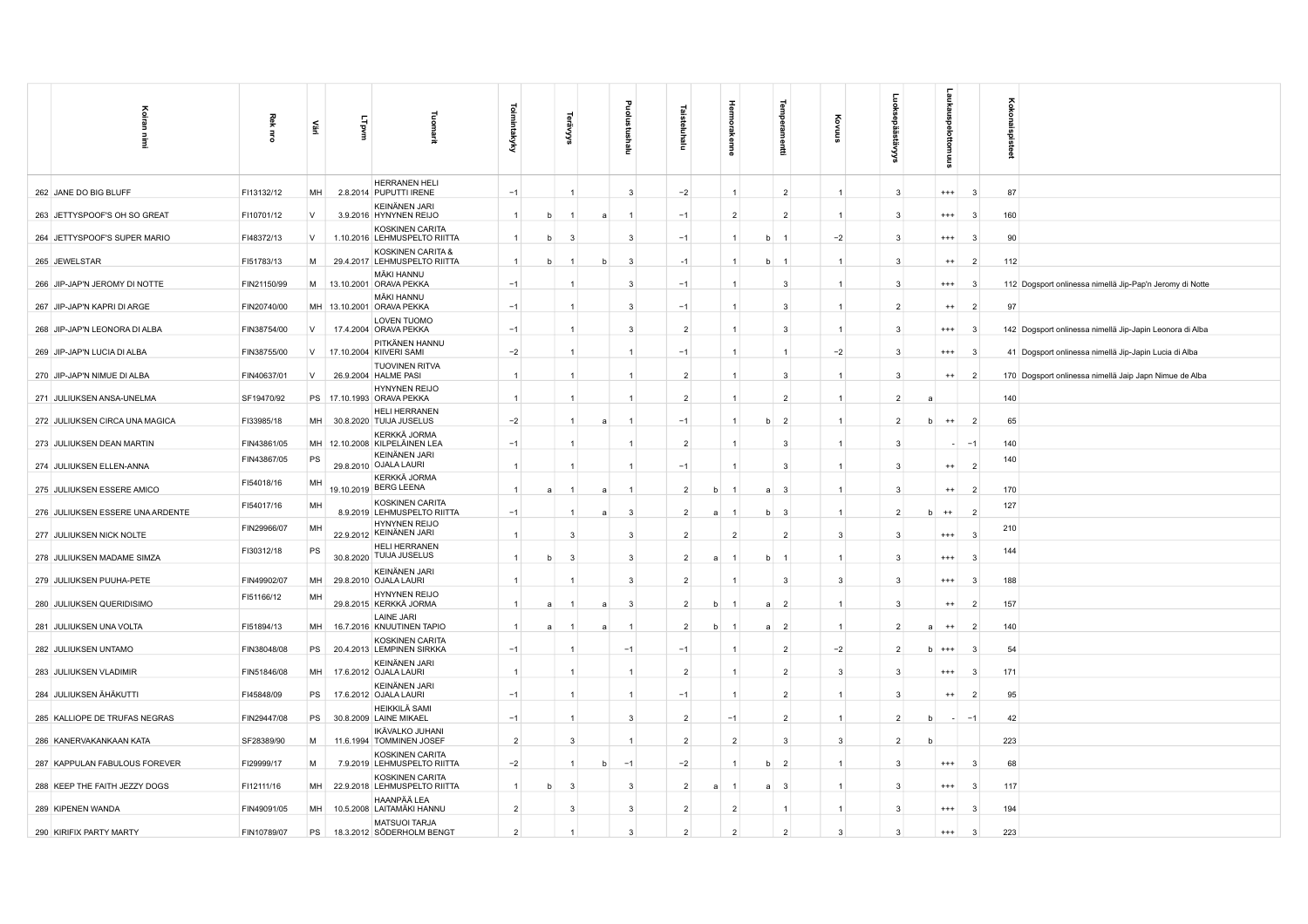| Koiran<br>Ē                                           | Rek<br>ᄛ    | 즕      | <b>Lipvm</b>     | 릧                                                      | ಕ<br>mintakyky    | ్ట             |   | Ξ              | Ξ              |              | kenne               | 昆                       | ĝ              |                                         | sney<br>$\overline{a}$ |                | ੇ<br>Ā<br>ğ                           |
|-------------------------------------------------------|-------------|--------|------------------|--------------------------------------------------------|-------------------|----------------|---|----------------|----------------|--------------|---------------------|-------------------------|----------------|-----------------------------------------|------------------------|----------------|---------------------------------------|
| 291 KORIANDER IZ SALSKOY STEPI                        | FI56704/10  | PS     |                  | <b>LEMPINEN SIRKKA</b><br>25.9.2011 KOSKINEN CARITA    | $\mathbf{1}$      | $\mathbf{3}$   |   | $\mathbf{3}$   | $-1$           |              | $\mathbf{1}$        | 3                       | $\overline{1}$ | $\overline{2}$<br><sub>b</sub>          | $***$                  | $\mathbf{3}$   | 129                                   |
| 292 KUURAPARRAN GABRIELLA                             | FIN44763/05 | PS     |                  | KEINÄNEN JARI<br>28.8.2011 OJALA LAURI                 | $\mathbf{1}$      | -1             |   |                | $\overline{2}$ |              | $\mathbf{1}$        | -1                      | -3             | $\overline{2}$<br>$\overline{a}$        | $^{+++}$               | -3             | 141                                   |
| 293 KUURAPARRAN LEMPI-ILONA                           | FIN41577/06 | MH     |                  | <b>HYNYNEN REIJO</b><br>9.9.2012 KERKKÄ JORMA          | $\overline{1}$    | 3              |   | 3              | $\overline{2}$ |              | $\overline{1}$      | $\overline{2}$          | $\mathbf{1}$   | 3                                       | $\sim$ $-$             | $-2$           | 159                                   |
| 294 KUURAPARRAN MORITZ                                | FIN40658/01 | V      |                  | LOVEN TUOMO<br>17.4.2004 ORAVA PEKKA                   | $-1$              | -1             |   | $-1$           | $-1$           |              | $\mathbf{1}$        | 3                       | $\overline{1}$ | 3                                       | $^{+++}$               | 3              | 108                                   |
| 295 LAMIGRAS BLACK PRIDE PANTHER                      | S14726/2004 | M      |                  | <b>OJALA LAURI</b><br>23.5.2009 KEINÄNEN JARI          | $\overline{2}$    | -1             |   | 3              | $\overline{2}$ |              | $\overline{2}$      | $\overline{2}$          | 3              | 3                                       | $^{+++}$               | 3              | 223                                   |
| 296 LAPLAND'S ARCTIC POWER                            | FI45857/07  | MH     |                  | KEINÄNEN JARI<br>8.9.2012 SALLA MAARIT                 | $-1$              | $\overline{1}$ |   | $\overline{1}$ | $-1$           |              | $\mathbf{1}$        | $\overline{2}$          | $\overline{1}$ | $-1$                                    | $^{+++}$               | -3             | 35                                    |
| 297 LAPLAND'S DEAR DANDY                              | FI19024/11  | MH     |                  | HAANPÄÄ LEA<br>15.9.2013 MATSUOI TARJA                 | $\mathbf{1}$      | -1             |   | $-1$           | $\overline{2}$ |              | $\overline{1}$      | $\overline{2}$          | $-2$           | 3                                       | $^{++}$                | $\overline{2}$ | 129                                   |
| 298 LAPLAND'S ELLERY ELMER                            | FI41739/11  | MH     |                  | LEHMUSPELTO RIITTA<br>28.6.2015 KEINÄNEN JARI          | b                 |                | h | $-1$           | $-2$           |              | 1<br>a              | $\overline{2}$          | $\mathbf{1}$   | 3                                       |                        | $-1$           | 113                                   |
| 299 LAPLAND'S FIREFLY                                 | FI41745/13  |        |                  | MH 26.8.2017 HYNYNEN REIJO & LAINE JARI                | $\mathbf{1}$<br>h | $\overline{1}$ | a | $\overline{1}$ | $\overline{2}$ | h            | $\overline{1}$      | $\overline{2}$          | $\overline{1}$ | 3                                       | $^{+++}$               | $\mathbf{3}$   | 190                                   |
| 300 LAPLAND'S INCREDIBLE CARBON                       | FI47818/15  | M      |                  | KEINÄNEN JARI<br>21.4.2019 HYNYNEN REIJO               | $-1$              | $\overline{1}$ | h | $\overline{1}$ | $-1$           |              | $\mathbf{1}$<br>a   | $\overline{2}$          | $\overline{1}$ | $\overline{2}$                          | $a + + +$              | -3             | 80                                    |
| 301 LIBERTE DE TRUFAS NEGRAS                          | FI28861/12  | PS     |                  | KOSKINEN CARITA<br>4.5.2014 MATSUOI TARJA              | $\mathbf{1}$      | $\mathbf{3}$   |   | $\mathbf{3}$   | $-1$           |              | $\overline{2}$      | $\overline{2}$          | $\overline{1}$ | 3                                       | $^{+++}$               | -3             | 164                                   |
| 302 LILI-JAN FLAMING MAN                              | FI59860/11  | MH     |                  | <b>KOSKINEN CARITA</b><br>3.10.2015 LEHMUSPELTO RIITTA | $\mathbf{1}$      | -3             |   | 3              | $\overline{2}$ |              | a                   | $\overline{\mathbf{3}}$ | 3              | 3                                       | $^{+++}$               | 3              | 190                                   |
| 303 LIQUID SILVER'S ALPENGLOW                         | FI22013/17  | MH     |                  | KOSKINEN CARITA<br>8.9.2019 LEHMUSPELTO RIITTA         | $-1$              | $\overline{2}$ |   | $\overline{2}$ | $-1$           |              | $\mathbf b$<br>-1   | $\overline{2}$          | $\overline{1}$ | $\overline{2}$                          | $^{++}$                | $\overline{2}$ | 82                                    |
| 304 LITTLE GIANT'S ENJOY                              | FI46015/09  | M      |                  | KOSKINEN CARITA<br>2.4.2011 LEMPINEN SIRKKA            | $\mathbf{1}$      | $\overline{2}$ |   | $\overline{2}$ | $-1$           |              | 1                   | 3                       | $\mathbf{1}$   | $\overline{\mathbf{c}}$<br>$\mathbf{a}$ | $^{+++}$               | 3              | 127                                   |
| 305 LITTLE GIANT'S EXTREMO                            | FI46016/09  | M      |                  | KOSKINEN CARITA<br>2.4.2011 LEMPINEN SIRKKA            | $-1$              | $\overline{1}$ |   | 3              | $-1$           |              | $\mathbf{1}$        | $\overline{2}$          | $-2$           | $\overline{2}$<br>a.                    | $^{++}$                | $\mathbf{3}$   | 58                                    |
| 306 LIVELY ONE'S CARLOS                               | SF23986/94  | M      |                  | LAITAMÄKI HANNU<br>3.5.1997 KILPELÄINEN LEA            | $\mathbf{1}$      |                |   | 3              | $\overline{2}$ |              | $\overline{2}$      | 3                       | 3              | 3                                       | $\ddot{}$              | $\overline{1}$ | 223 Dogsport onlinessa nimellä Carlos |
| 307 LJUBIMYI BORODACH ODALISKA                        | FIN33787/06 | MH     |                  | YLI-SUVANTO LEA<br>9.9.2006 LAINE MIKAEL               | $-1$              | $\overline{1}$ |   | $-1$           | $-1$           |              | $\mathbf{1}$        | 2                       | $\mathbf{1}$   | 3                                       | $^{+++}$               | -3             | 93                                    |
| 308 LÜMMEL VON NIEDERHALEN                            | FIN58131/07 | V      |                  | HAANPÄÄ LEA<br>14.9.2013 MATSUOI TARJA                 | $\mathbf{1}$      | 3              |   | $\mathbf{3}$   | $\overline{2}$ |              | $\mathbf{1}$        | $\overline{2}$          | $\overline{1}$ | 3                                       | $^{++}$                | $\overline{2}$ | 159                                   |
| 309 MAC LINK'S I KNOW THE DELIGHT                     | FIN41655/05 | PS     |                  | <b>OJALA LAURI</b><br>23.9.2007 LEHMUSPELTO RIITTA     | $\mathbf{1}$      | $\overline{1}$ |   |                | $-1$           |              | $\overline{2}$      | $\overline{2}$          | 3              | 3                                       | $^{+++}$               | 3              | 176                                   |
| 310 MAC LINK'S JUST AS I AM                           | FIN33444/08 | PS     |                  | KOSKINEN CARITA<br>19.9.2010 LEMPINEN SIRKKA           | $-1$              | $\overline{1}$ |   | $\mathbf{3}$   | $-1$           |              | $\mathbf{1}$        | $\overline{2}$          | $\mathbf{1}$   | $\overline{2}$                          | $^{++}$                | -3             | 82                                    |
| 311 MAGIC MAKER LITTLE ALICIA                         | FIN37373/04 | V      |                  | HAANPÄÄ LEA<br>18.4.2010 MÄKINEN KARI                  | $-1$              |                |   | $-1$           | $-1$           |              | $\overline{1}$      | $\mathbf{1}$            | $-2$           | 3                                       | $^{++}$                | $\overline{2}$ | 54                                    |
| 312 MAGIC MAKER LITTLE BAMBI                          | FIN31051/06 | $\vee$ |                  | KERKKÄ JORMA<br>22.5.2011 KILPELÄINEN LEA              | $\mathbf{1}$      |                |   | $-1$           | $-1$           |              | $\overline{1}$      | $\overline{2}$          | $\mathbf{1}$   | 3                                       | $^{++}$                | $\overline{2}$ | 123                                   |
| 313 MAGIC MAKER LITTLE GUARDIAN                       | FI17612/09  | V      |                  | KERKKÄ JORMA<br>22.5.2011 KILPELÄINEN LEA              | -1                |                |   | $-1$           | $-1$           |              | $\overline{2}$      | $\overline{2}$          | 3              | 3                                       | $^{+ + +}$             | -3             | 174                                   |
| 314 MAIRAN AMOR AMAZING MAN                           | FI39747/15  | V      | 13.10.2017 REIJO | KEINÄNEN JARI & HYNYNEN                                | $\mathbf{1}$<br>b | $\overline{1}$ | a | $\overline{1}$ | $\overline{2}$ | $\mathbf{a}$ | $\overline{1}$<br>a | $\overline{2}$          | $\mathbf{1}$   | 3                                       | $^{+++}$               | -3             | 155                                   |
| 315 MAIRAN AMOR DANIEL THE GOTHENBURG PRIN FI24694/18 |             | V      |                  | HYNYNEN REIJO<br>1.8.2020 KERKKÄ JORMA                 | $-1$              |                |   | 3              | $\overline{2}$ |              |                     | $\overline{2}$          | $\mathbf{1}$   | 3                                       | $^{++}$                | $\overline{2}$ | 127                                   |
| 316 MAMI'S BEARDIE JUST IINA                          | FIN35235/06 | MH     |                  | LAITAMÄKI HANNU<br>20.9.2009 MATSUOI TARJA             |                   |                |   | $-1$           | $\overline{2}$ |              |                     | 3                       | $\mathbf{1}$   | 3                                       | $^{+++}$               | 3              | 168                                   |
| 317 MARDENAS DURAN                                    | FIN28042/01 |        |                  | KIIVERI SAMI<br>M 30.10.2004 PITKÄNEN HANNU            | $\overline{1}$    | $\mathbf{3}$   |   | $\mathbf{3}$   | $\overline{2}$ |              | $\mathbf{1}$        | 3                       | $\mathbf{1}$   | $\overline{2}$                          | $^{++}$                | 3              | 159                                   |
| 318 MARDENAS FREYA                                    | FIN46554/03 | M      |                  | YLI-SUVANTO LEA<br>8.10.2006 PITKÄNEN HANNU            | $-1$              |                |   |                | $-1$           |              | $\mathbf{1}$        | $\overline{2}$          | $\overline{1}$ | $\overline{2}$                          | $^{+++}$               | 3              | 80                                    |
| 319 MARDENAS GREGORY GOBLIN                           | FIN48058/04 | M      |                  | YLI-SUVANTO LEA<br>8.10.2006 PITKÄNEN HANNU            | $-1$              |                |   | $-1$           | $\mathcal{D}$  |              | 1                   | $\mathbf{B}$            | $\overline{1}$ | 3                                       | $^{++}$                | $\mathbf{3}$   | 138                                   |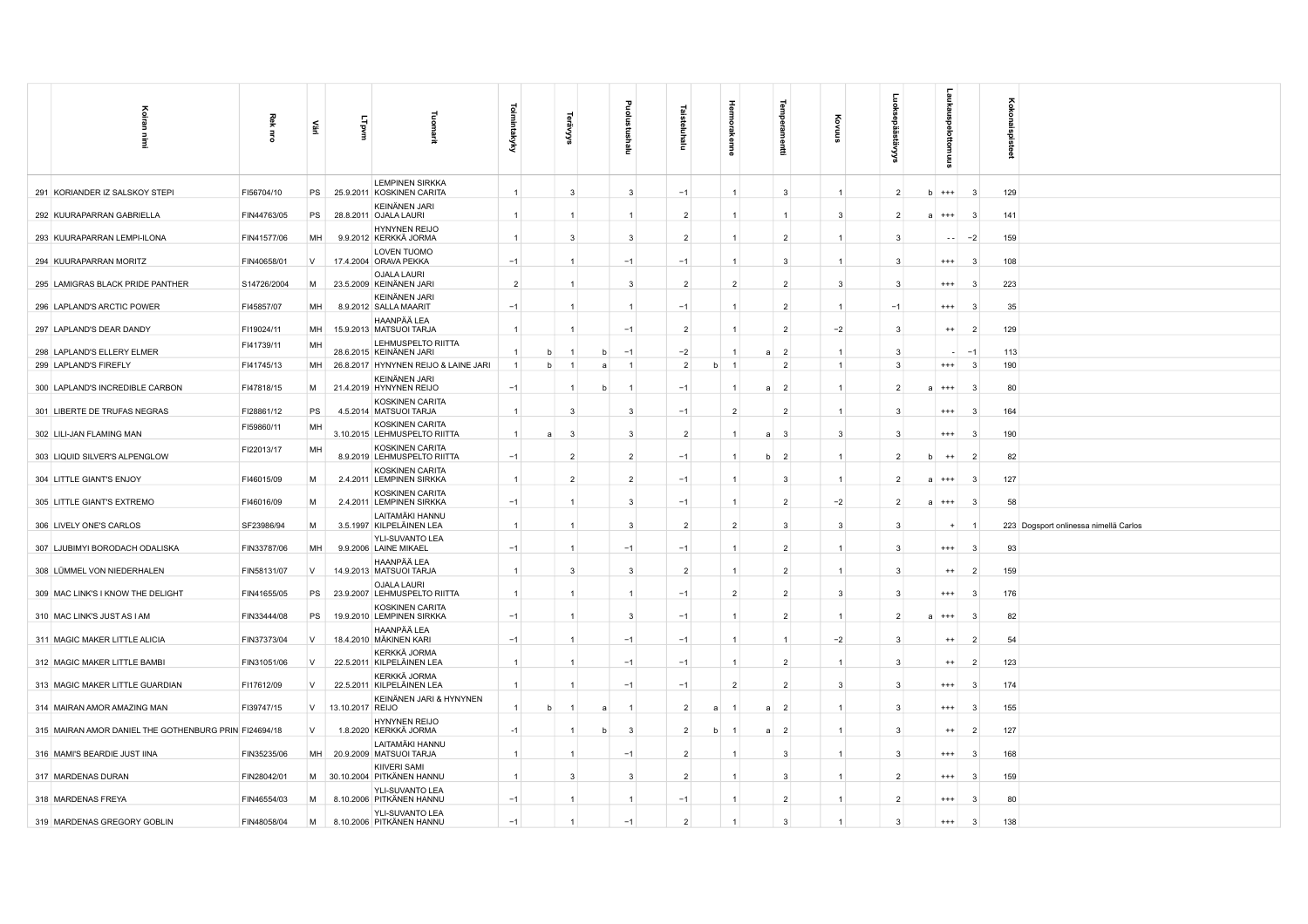| Koiran                              | Rek                 |           |       | Tuom                                                   |                |                |                |                | Hermol         |                     | ĝ              |                | aukaus        |                         | oxox                                                     |
|-------------------------------------|---------------------|-----------|-------|--------------------------------------------------------|----------------|----------------|----------------|----------------|----------------|---------------------|----------------|----------------|---------------|-------------------------|----------------------------------------------------------|
| Ë                                   | Ē                   | 즕         | Lipvm | ărit                                                   | Toimintakyky   | ર્જે           | Ξ              | Ξ              | kenne          | Ē                   | 高              | نو<br>⋚        | ठ<br>ttomuus  |                         | spisteet                                                 |
| 320 MARDENAS HONEY BEE              | FIN12160/06         | M         |       | KOSKINEN CARITA<br>19.9.2010 LEMPINEN SIRKKA           | $\mathbf{1}$   | $\mathbf{3}$   | 3              | $-1$           | $\mathbf{1}$   | 3                   | $\mathbf{1}$   | 3              |               | $-1$                    | 144                                                      |
| 321 MARZINAS FLICKA                 | SF19068/92          |           |       | LAITAMÄKI HANNU<br>MH 19.11.1994 ORAVA PEKKA           | $-1$           | $\overline{1}$ | 3              | $\overline{2}$ | $\mathbf{1}$   | 3                   | $-2$           | $\overline{2}$ |               |                         | 103                                                      |
| 322 MARZINAS FRANCES                | SF19065/92          | <b>MH</b> |       | LOVEN TUOMO<br>1.10.1995 NIEMINEN TARMO                | $\overline{1}$ | $\overline{1}$ | $\mathbf{1}$   | $\overline{2}$ | $\overline{2}$ | $\overline{2}$      | 3              | $\overline{2}$ |               |                         | 191                                                      |
| 323 MARZINAS FRANCO                 | SF19063/92          | MH        |       | <b>TUOVINEN REIJO</b><br>13.8.1995 TUOVINEN RITVA      | $\mathbf{1}$   | $\overline{1}$ |                | $\overline{2}$ | 1              | 3                   | $\overline{1}$ | 3              |               |                         | 170                                                      |
| 324 MATRASZEPE RADIO GAGA           | FIN50549/05         | V         |       | JUPPI ANNE<br>28.8.2006 HAANPÄÄ LEA                    | $\overline{1}$ |                |                | $\overline{2}$ | 1              | 3                   | $\mathbf{3}$   | 3              | $^{+++}$      | 3                       | 186                                                      |
| 325 MERMIX FINAL COUNTDOWN          | FIN14723/05         | MH        |       | HAANPÄÄ LEA<br>10.5.2008 LAITAMÄKI HANNU               |                |                |                |                |                |                     |                |                |               |                         | 0 KESKEYTETTY, syy pehmeys                               |
| 326 MERMIX FINAL COUNTDOWN          | FIN14723/05         | <b>MH</b> |       | HEIKKILÄ SAMI<br>19.8.2007 MALMISALO MARJA             | $-1$           | $\overline{1}$ | 3              | $-1$           | $\mathbf{1}$   | $\overline{2}$      | $-2$           | 3              | $^{+++}$      | $\overline{\mathbf{3}}$ | 73                                                       |
| 327 MERMIX MARIONETA A MI           | FIN18664/01         | MH        |       | <b>LANKINEN JORMA</b><br>27.8.2006 LAINE MIKAEL        | $-1$           | $\mathbf{3}$   | 3              | $\overline{2}$ | 1              |                     | $\overline{1}$ | $\overline{2}$ | $^{++}$       | 3                       | 99                                                       |
| 328 MIDNIGHT'S SPEEDERS BIANCA      | FIN42514/96         | MH        |       | <b>HALME PASI</b><br>7.9.2003 ORAVA PEKKA              | $\mathbf{1}$   |                |                | 3              | 1              | $\overline{3}$      | $\overline{1}$ | 3              | $^{++}$       | $\overline{2}$          | 180 Dogsport onlinessa nimellä Midnights Speeders Bianca |
| 329 MIHAN MINI-YASPER               | FI33414/14          | PS        |       | KOSKINEN CARITA &<br>30.9.2017 LEHMUSPELTO RIITTA      | $\overline{1}$ | h              |                | $\overline{2}$ |                | $\overline{2}$<br>a | $\mathbf{1}$   | 3              | $^{++}$       | $\overline{2}$          | 155                                                      |
| 330 MINDOG'S HURRICANE              | FIN22688/07         | MH        |       | <b>LANKINEN JORMA</b><br>16.7.2011 LEMPINEN SIRKKA     | $-2$           |                | $-1$           | $-1$           | 1              | $\overline{2}$      | $\mathbf{1}$   | 3              | $^{+++}$      | -3                      | 78                                                       |
| 331 MINI-MAKSI LUCIFER              | FIN44328/08         | MH        |       | KEINÄNEN JARI<br>29.8.2010 OJALA LAURI                 | $\mathbf{1}$   | $\overline{1}$ | $\overline{1}$ | $-1$           | $\mathbf{1}$   | $\overline{2}$      | 3              | $\overline{2}$ | $^{+++}$      | 3                       | 126                                                      |
| 332 MINORE JAMBO                    | SF18806/86          | M         |       | PITKÄNEN HANNU<br>5.7.1992 TUOVINEN REIJO              | $\mathbf{1}$   | $\mathbf{3}$   | $\overline{2}$ | $\overline{2}$ | 1              | $-1$                | -3             | 3              |               |                         | 129                                                      |
| 333 MINORE LOLA                     | SF04276/87          | M         |       | NIEMINEN TARMO<br>7.4.1990 PITKÄNEN H                  |                |                |                | $\overline{2}$ | 1              | $\overline{2}$      | 3              | $\overline{2}$ |               |                         | 156                                                      |
| 334 MIREKALS HERO OF HEARTS         | FIN34198/00         |           |       | <b>LANKINEN JORMA</b><br>PS 30.10.2004 LEMPINEN SIRKKA | $\mathbf{1}$   | $\mathbf{3}$   | $-1$           | $\overline{2}$ | $\mathbf{1}$   | 3                   | $\overline{1}$ | 3              | $^{++}$       | $\overline{2}$          | 170                                                      |
| 335 MIREKALS ODE TO OCEAN           | FIN32954/02         | PS        |       | <b>OJALA LAURI</b><br>22.9.2007 LEHMUSPELTO RIITTA     | $\mathbf{1}$   | $\overline{1}$ | $\mathbf{3}$   | $-1$           | $\mathbf{1}$   | 3                   | 3              | 3              | $^{+++}$      | 3                       | 158                                                      |
| 336 MIREKALS ONLY MY OWN            | FIN32952/02         | PS        |       | <b>OJALA LAURI</b><br>23.9.2007 LEHMUSPELTO RIITTA     | $\mathbf{1}$   |                | 3              | $\overline{2}$ | $\overline{2}$ | $\overline{2}$      | -3             | 3              | $^{++}$       | 3                       | 208                                                      |
| 337 MIRTA'S HAUS KALEVALA DESIGN    | FI21231/09          | M         |       | KOSKINEN CARITA<br>21.4.2012 LEMPINEN SIRKKA           | $-1$           | $\overline{1}$ | 3              | $-2$           | $\mathbf{1}$   | $\overline{2}$      | $\overline{1}$ | 3              | $^{+++}$      | 3                       | 87                                                       |
| 338 MIRTA'S HAUS LEXUS              | FI17237/09          | PS        |       | KOSKINEN CARITA<br>20.4.2013 LEMPINEN SIRKKA           | $\overline{1}$ | $\overline{1}$ | $\mathbf{1}$   | $-1$           | $\mathbf{1}$   | $\overline{2}$      | $\overline{1}$ | $\overline{2}$ | $^{+++}$<br>a | -3                      | 110                                                      |
| 339 MISKA                           | FIN29686/00         | MH        |       | <b>HALME PASI</b><br>7.9.2003 ORAVA PEKKA              | $-1$           | $\mathbf{3}$   | $\overline{1}$ | $\overline{2}$ | 1              | 3                   | $-2$           | $\overline{2}$ | $\ddot{}$     |                         | 103                                                      |
| 340 MNBS ZIGLOO V RUEDELBARTZ       | FIN25821/01         | V         |       | LOVEN TUOMO<br>20.10.2002 PITKÄNEN HANNU               | $\overline{1}$ | $\mathbf{3}$   | $\mathbf{3}$   | $\overline{2}$ | 1              | 3                   | $\overline{1}$ | 3              | $^{+++}$      | 3                       | 174 Dogsport onlinessa nimellä Mmbs Zigloo v Ruedebartz  |
| 341 MOON REGIYS ZHOSIEN GETSMART    | FIN13457/06         | <b>MH</b> |       | KOSKINEN CARITA<br>19.9.2010 LEMPINEN SIRKKA           | $-1$           | $\mathbf{3}$   | 3              | $\overline{2}$ | 1              | $\overline{2}$      | $-2$           | 3              | $^{+++}$      | 3                       | 105                                                      |
| 342 MORGENSILBER BRAND NEW NONTOXIC | FIN44629/07         | <b>MH</b> |       | HAANPÄÄ LEA<br>10.5.2008 LAITAMÄKI HANNU               | $\overline{2}$ | $\mathbf{3}$   | $\mathbf{3}$   | $\overline{2}$ | $\overline{2}$ | $\overline{3}$      | 3              | 3              | $^{+++}$      | 3                       | 240                                                      |
| 343 MUSANTERIN CÄPY                 | FIN25736/03         |           |       | <b>LANKINEN JORMA</b><br>MH 22.10.2006 LAINE MIKAEL    | $-1$           | $\mathbf{3}$   | $\overline{2}$ | 3              | 1              | $\mathbf{1}$        | $\overline{1}$ | 3              | $^{++}$       | $\overline{2}$          | 123                                                      |
| 344 MYLLY-MURMELIN AMBRO PRECIOUS   | FIN15753/01         | M         |       | <b>LEMPINEN SIRKKA</b><br>25.9.2004 KOSKINEN CARITA    | $\overline{1}$ |                | 3              | $-1$           | $\overline{1}$ | $\overline{2}$      | $\overline{1}$ | $\overline{2}$ | $^{+++}$      | 3                       | 112                                                      |
| 345 MÄUSCHEN BEAUREGARD             | FIN37982/95         | PS        |       | <b>LANKINEN JORMA</b><br>5.6.1999 LEMPINEN SIRKKA      | $-1$           |                |                | $-2$           | $\mathbf{1}$   | $\overline{2}$      | -1             | 3              | $^{++}$       | $\mathbf{3}$            | 85                                                       |
| 346 NATHANIEL                       | SF40546/92          | M         |       | LAITAMÄKI HANNU<br>19.11.1994 ORAVA PEKKA              | $\overline{2}$ | $\overline{1}$ | $\overline{2}$ | $-1$           | $\mathbf{1}$   | $\overline{2}$      | $\overline{1}$ | $\overline{2}$ |               |                         | 126                                                      |
| 347 NICK SVARCAVA                   | CMKU/KM/7814/<br>10 | $\vee$    |       | PUPUTTI IRENE<br>14.8.2013 TARKKA KAI                  | $-1$           | $\overline{1}$ | $\overline{1}$ | $-1$           | $\mathbf{1}$   | 3                   | $\mathbf{1}$   | 3              | $^{+++}$      | 3                       | 110                                                      |
| 348 NIR BLUES LANANASIM             | FIN31504/08         | MH        |       | <b>KOSKINEN CARITA</b><br>6.10.2012 LEMPINEN SIRKKA    | $-1$           |                | 3              | $-2$           |                | $\overline{2}$      | $-2$           | 3              | $^{++}$       | $\overline{2}$          | 63                                                       |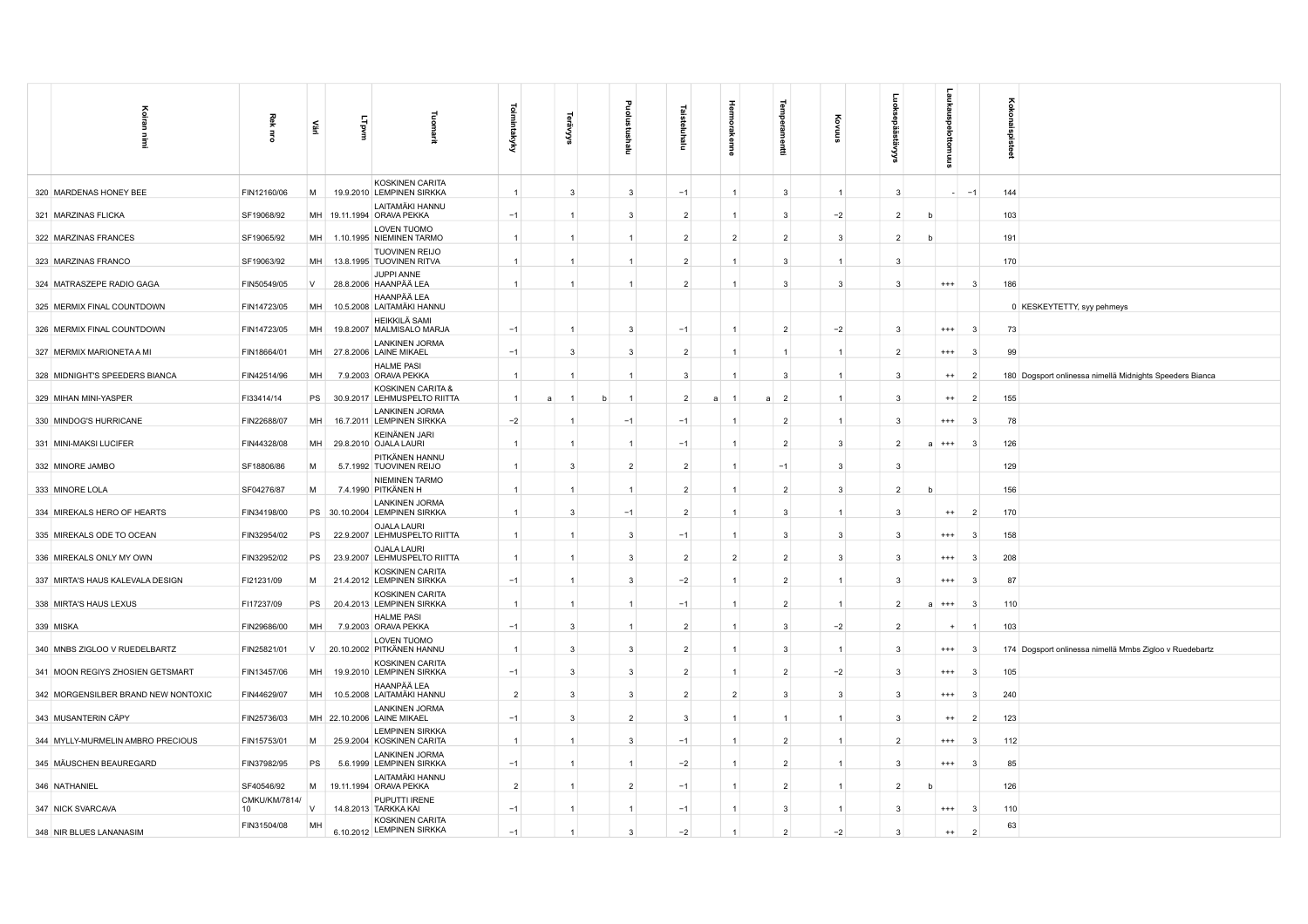| Koiran<br>Ē                      | Rek<br>ă    | 뿤      | Lipvm     | 긮                                                    | Toimintakyky   |     |                |   |                | 5<br>Ξ         |             |                |             |                         |                |                | kaus<br>ਨ             |                | gist |                                                          |
|----------------------------------|-------------|--------|-----------|------------------------------------------------------|----------------|-----|----------------|---|----------------|----------------|-------------|----------------|-------------|-------------------------|----------------|----------------|-----------------------|----------------|------|----------------------------------------------------------|
|                                  |             |        |           | KOSKINEN CARITA                                      |                |     |                |   | ε              |                |             |                |             | 륲                       |                |                | 틇                     |                | å    |                                                          |
| 349 NIXIAN'S ABRACADABRA         | FIN23727/08 | PS     |           | 19.9.2010 LEMPINEN SIRKKA<br><b>LANKINEN JORMA</b>   | $\overline{2}$ |     | $\overline{2}$ |   | 3              | $\overline{2}$ |             |                |             | -3                      | $\overline{1}$ | -3             | $^{+++}$              | -3             | 188  |                                                          |
| 350 NONTOXIC BLACK BAZOOKA       | FIN42630/00 | M      |           | 20.10.2002 HURSTI SEPPO                              | $-1$           |     | 3              |   | 3              | $-1$           |             |                |             | $\overline{2}$          | 3              | $\overline{2}$ | $^{+++}$              | 3              | 130  |                                                          |
| 351 NONTOXIC CARDAMONCRACKER     | FIN17430/02 | M      |           | LANKINEN JORMA<br>16.5.2004 LEMPINEN SIRKKA          | $\overline{2}$ |     | 3              |   | 3              | $\overline{2}$ |             | $\overline{1}$ |             | $\mathbf{1}$            | 1              | $\overline{2}$ | $^{+++}$              | - 3            | 144  |                                                          |
| 352 NOUZER'S LIVELY LENNY        | FI48711/10  | PS     |           | KOSKINEN CARITA<br>23.5.2015 LEHMUSPELTO RIITTA      | $\overline{1}$ | a   | 3              |   | 3              | $\overline{2}$ | h           |                | a           | $\overline{\mathbf{3}}$ | 1              | -3             | $^{++}$               | $\overline{2}$ | 174  |                                                          |
| 353 NOUZER'S OH BOY              | FI37387/12  | PS     |           | KOSKINEN CARITA<br>23.5.2015 LEHMUSPELTO RIITTA      |                |     |                |   |                | $-1$           |             |                | a           | $-1$<br>h               | -1             | -3             | $^{+++}$              | -3             | 80   |                                                          |
| 354 NOUZER'S OH MY MY            | FI37389/12  | PS     |           | KOSKINEN CARITA<br>1.10.2016 LEHMUSPELTO RIITTA      | $\mathbf{1}$   |     |                | a | 3              | $\overline{2}$ | h           |                | a           | - 3                     | $-2$           | $\mathbf{3}$   | $^{+++}$              |                | 148  |                                                          |
| 355 NOUZER'S PICASSO             | FI17255/13  | PS     |           | KOSKINEN CARITA<br>1.10.2016 LEHMUSPELTO RIITTA      | $\overline{1}$ | h   | -3             |   |                | $-1$           |             |                | a           | $\overline{2}$          | $\overline{1}$ | -3             | $^{+++}$              | - 3            | 127  |                                                          |
| 356 NOUZER'S QUERIDA QUEEN       | FI31480/13  | PS     |           | MATSUOI TARJA & TURUNEN<br>15.7.2017 LEENA MARIA     | $\overline{1}$ | $b$ | 3              |   | 3              | $\overline{2}$ | h           |                | a           | $\overline{\mathbf{3}}$ | $\overline{1}$ | $\overline{2}$ | $***$<br>$\mathbf{a}$ | -3             | 159  |                                                          |
| 357 NOUZER'S QUERIDA QUEEN       | FI31480/13  | PS     |           | KOSKINEN CARITA<br>3.10.2015 LEHMUSPELTO RIITTA      |                |     | $\overline{2}$ |   | $\overline{2}$ | $-1$           |             |                | h           |                         | $-2$           | -2             | $+++$<br>h            | -3             | 73   |                                                          |
| 358 NOUZER'S ROCK THE BOAT       | FI33779/13  | PS     |           | KOSKINEN CARITA<br>5.5.2018 LEHMUSPELTO RIITTA       | $\overline{1}$ | a   |                | a |                | $-1$           |             |                | a           | $\overline{2}$          | 3              |                | $^{+++}$              | - 3            | 141  |                                                          |
| 359 NOUZER'S VALIANT VIKING      | FI29892/15  | PS     |           | KOSKINEN CARITA<br>5.5.2018 LEHMUSPELTO RIITTA       | $-1$           |     |                |   |                | $-1$           |             | $\mathbf{1}$   | b           | $-1$<br>b               | $-2$           | -3             | $^{++}$               | $\overline{2}$ | 26   |                                                          |
| 360 NOVERIA MOUNT SHASTA         | FI39645/12  | PS     | 18.5.2019 | KOSKINEN CARITA<br>LEHMUSPELTO RIITTA                | $\overline{1}$ | a   |                |   |                | $-1$           |             |                | a           | $\overline{\mathbf{3}}$ | 3              | 3              | $^{+++}$              | $\mathbf{3}$   | 156  |                                                          |
| 361 PANOMAKS BRILLI BIMBADIBRAVO | FI12550/14  | M      |           | KOSKINEN CARITA<br>7.9.2019 LEHMUSPELTO RIITTA       |                |     |                |   |                | $-2$           |             |                | a           | $\overline{2}$          | 1              | -3             | $^{++}$               | -2             | 115  |                                                          |
| 362 PARATUS MICK JAGGER          | FI22580/12  | $\vee$ |           | KOSKINEN CARITA<br>29.4.2017 LEHMUSPELTO RIITTA      | $\mathbf{1}$   |     |                |   |                | $-1$           |             |                | a           | $\overline{1}$          | 1              |                | $++$                  | -2             | 110  |                                                          |
| 363 PARATUS ROCKIN ROMEO         | FI16135/15  | PS     |           | KOSKINEN CARITA<br>6.5.2018 LEHMUSPELTO RIITTA       | $\overline{1}$ | a   | -3             |   | 3              | $\overline{2}$ | b           |                | a           | - 3                     | $\mathbf{1}$   | -2             | $^{+++}$<br>a         | - 3            | 159  |                                                          |
| 364 PARODIAN FAZERINA            | FI10331/14  | PS     |           | KOSKINEN CARITA &<br>29.4.2017 LEHMUSPELTO RIITTA    | $\overline{1}$ | h   | $\overline{1}$ |   | $\overline{1}$ | $-2$           |             |                | $\mathbf b$ | $\overline{2}$          | $\mathbf{1}$   | $\overline{2}$ | $^{++}$<br>a          | $\overline{2}$ | 100  |                                                          |
| 365 PEACEMAKER'S AGA KHAN FROSTY | FI28536/10  |        |           | LANKINEN JORMA<br>MH 15.10.2016 KOSKINEN CARITA      |                |     | $\mathbf{3}$   |   | $-1$           | $\overline{2}$ | $\mathbf b$ |                | a           | $\overline{2}$          | $\mathbf{1}$   |                | $^{+++}$              | $\mathbf{3}$   | 155  |                                                          |
| 366 PEACEMAKER'S ARAMIS PEPPER   | FI24119/10  | PS     |           | KOSKINEN CARITA<br>4.5.2014 MATSUOI TARJA            | $-1$           |     | 3              |   | 3              | $-2$           |             |                |             | $\overline{2}$          | $-2$           |                | $h$ +++               | -3             | 50   |                                                          |
| 367 PEACEMAKER'S BLACK BEACH BOY | FI44235/11  | M      |           | <b>LANKINEN JORMA</b><br>15.10.2016 KOSKINEN CARITA  | $-1$           |     | 3              |   | 3              | $\overline{2}$ | b           |                | a           | $\overline{2}$          | $\overline{1}$ | -3             | $^{++}$               | $\overline{2}$ | 129  |                                                          |
| 368 PEACEMAKER'S BLACK I AM      | FI23900/15  | M      |           | KOSKINEN CARITA<br>7.9.2019 LEHMUSPELTO RIITTA       | $\overline{1}$ | h   | $\overline{2}$ |   | $-2$           | $-1$           |             |                | b           | $\overline{\mathbf{3}}$ | 3              | $\overline{2}$ | $a$ +++               | - 3            | 78   |                                                          |
| 369 PEACEMAKER'S BLACK GARMIWA   | FI17766/13  | M      |           | KOSKINEN CARITA<br>29.4.2017 LEHMUSPELTO RIITTA      | $\mathbf{1}$   |     |                |   |                | $-1$           |             |                |             |                         | 1              | $\overline{2}$ | $++$                  | $\overline{2}$ | 95   |                                                          |
| 370 PEACEMAKER'S BLACK GOVERNOR  | SF19047/94  | M      |           | PITKÄNEN HANNU<br>26.9.1998 TUOVINEN REIJO           | $\overline{2}$ |     | 3              |   | 3              | 3              |             |                |             | 3                       |                |                |                       |                |      | 199 Dogsport onlinessa nimellä Peacemakers Black Govenor |
| 371 PEACEMAKER'S BLACK RHAPSODY  | FIN44178/01 | M      |           | <b>LEMPINEN SIRKKA</b><br>25.9.2004 KOSKINEN CARITA  | $\mathbf{1}$   |     |                |   | 3              | $-1$           |             | $\overline{1}$ |             | 3                       | $\mathbf{1}$   | -3             | $^{+++}$              | $\mathbf{3}$   |      | 142 Dogsport onlinessa nimellä Peacemakers Rhapsody      |
| 372 PEACEMAKER'S BLACK SISTER    | FIN13247/02 | M      |           | <b>LEMPINEN SIRKKA</b><br>25.9.2004 KOSKINEN CARITA  | $-1$           |     | $\mathbf{1}$   |   |                | $-1$           |             | $\overline{1}$ |             | 1                       | $-2$           | $\overline{2}$ | $^{++}$               | $\overline{2}$ |      | 41 Dogsport onlinessa nimellä Peacemakers Black Sister   |
| 373 PEACEMAKER'S BLACK TARZAN    | FI31957/09  | M      |           | KOSKINEN CARITA<br>20.4.2013 LEMPINEN SIRKKA         | $-1$           |     | $\overline{1}$ |   | $-1$           | $-1$           |             | $\mathbf{1}$   |             | $\overline{2}$          | 1              | 3              | $^{+++}$              | -3             | 93   |                                                          |
| 374 PEACEMAKER'S BLACK X-RAY     | FI58347/09  | M      |           | KOSKINEN CARITA<br>20.4.2013 LEMPINEN SIRKKA         | $\overline{2}$ |     | 3              |   | 3              | $-1$           |             | $\overline{2}$ |             | 3                       | 3              | 3              | $^{+++}$              | - 3            | 210  |                                                          |
| 375 PEACEMAKER'S EMPRESS         | FIN14049/07 |        |           | HAANPÄÄ LEA<br>MH 24.10.2010 MÄKINEN KARI            |                |     |                |   |                | $-1$           |             | -1             |             | 3                       |                | 3              | $^{++}$               | $\overline{2}$ | 140  |                                                          |
| 376 PEACEMAKER'S ENCORE          | FIN34849/03 | MH     |           | KOSKINEN CARITA<br>25.4.2009 LEMPINEN SIRKKA KAARINA | $\overline{1}$ |     | 3              |   | 3              | $\overline{2}$ |             | $\mathbf{1}$   |             | 3                       | 1              | -3             | $^{+++}$              | -3             | 174  |                                                          |
| 377 PEACEMAKER'S ERNOLD          | FIN19782/99 | PS     |           | HAANPÄÄ LEA<br>8.8.2004 LANKINEN JORMA               | $-1$           |     | 3              |   |                | $-2$           |             |                |             |                         |                | $\mathbf{3}$   | $^{++}$               | $\overline{2}$ |      | 72 Dogsport onlinessa nimellä Peacemakers Ernold         |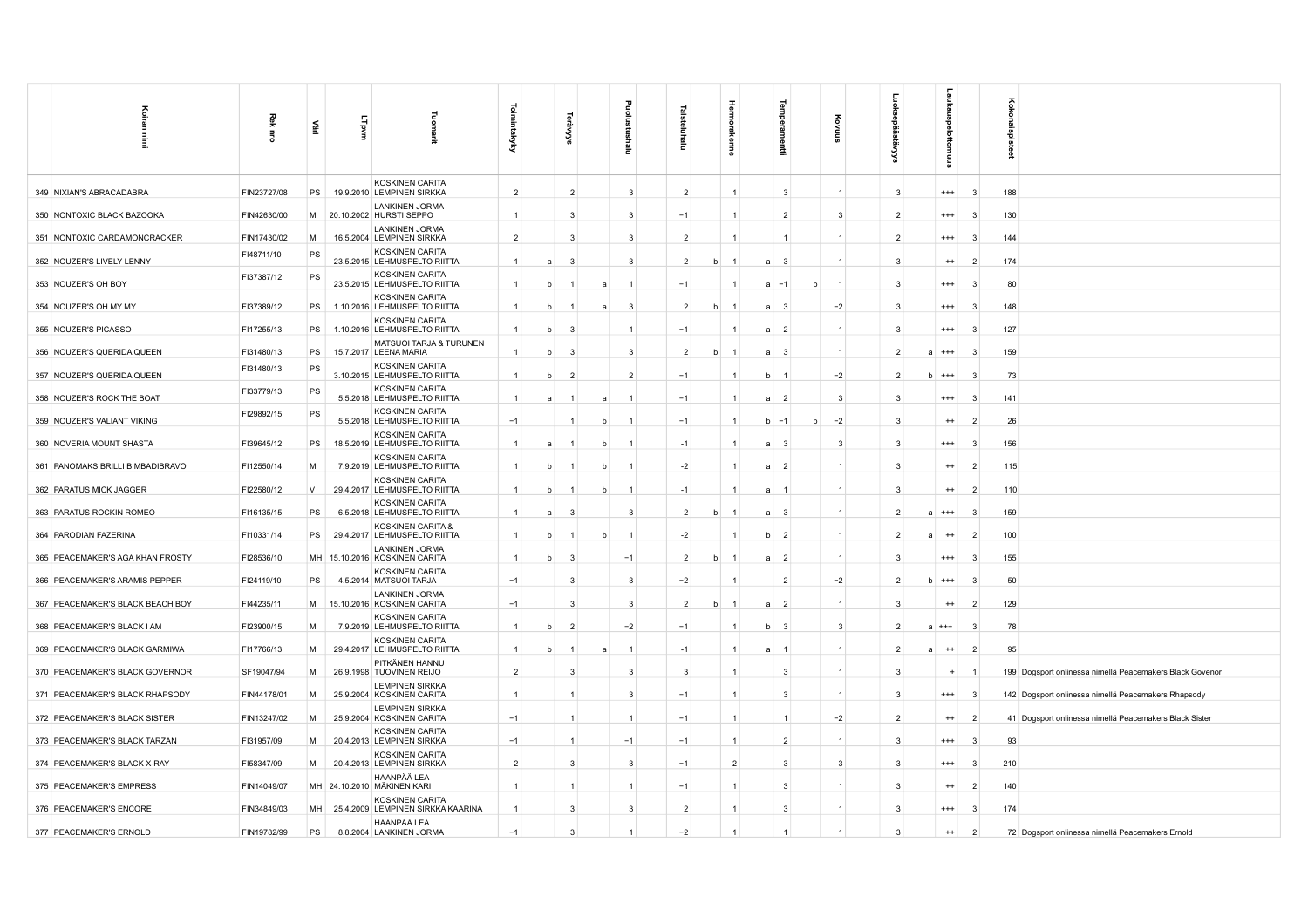| Koira<br>Ē.                        | Rek<br>륑    | 즱         | Lipvm | 로                                                  | <b>Toimintakyky</b> | ॱ⋦             | 흐<br>Пы      |                | Ξ              | 금<br>enne      | Tem<br>힣<br>륲       |                |                | ō             |                | Koko<br>š<br><b>B</b>                                   |  |
|------------------------------------|-------------|-----------|-------|----------------------------------------------------|---------------------|----------------|--------------|----------------|----------------|----------------|---------------------|----------------|----------------|---------------|----------------|---------------------------------------------------------|--|
| 378 PEACEMAKER'S FROSTED MYRIAM    | FIN20577/07 | MH        |       | KERKKÄ JORMA<br>22.5.2011 KILPELÄINEN LEA          | $\mathbf{1}$        | 3              |              | 3              | $-1$           | $\overline{2}$ | $\overline{2}$      |                | $\overline{2}$ | $a$ +++       | $\mathbf{3}$   | 149                                                     |  |
| 379 PEACEMAKER'S FROSTED IMPALA    | FI15744/15  | <b>MH</b> |       | KOSKINEN CARITA<br>23.9.2018 LEHMUSPELTO RIITTA    |                     |                |              |                |                |                |                     |                |                |               |                | keskeytetty                                             |  |
| 380 PEACEMAKER'S GASLIGHT          | FIN39193/99 | PS        |       | KERKKÄ JORMA<br>17.5.2003 KILPELÄINEN LEA          | $-1$                | $\mathbf{1}$   |              | 3              | $-1$           | $\mathbf{1}$   | $\overline{2}$      |                | 3              | $+$           | $\overline{1}$ | 97 Dogsport onlinessa nimellä Peacemakers Gaslight      |  |
| 381 PEACEMAKER'S PINJA             | FIN28548/01 | MH        |       | <b>EEROLA TAPIO</b><br>2.4.2006 LAITAMÄKI HANNU    | $\overline{2}$      | 3              |              | 3              | $\overline{2}$ | $\overline{2}$ | $\overline{2}$      |                | 3              | $^{+++}$      | 3              | 209                                                     |  |
| 382 PEACEMAKER'S PRETTY PARISIAN   | FIN15249/05 | MH        |       | HEIKKILÄ SAMI<br>28.6.2008 LANKINEN JORMA          | $-1$                | $\overline{1}$ |              | $-1$           | $-1$           | 1              | $\overline{2}$      |                | $\overline{2}$ | $^{++}$       | $\overline{2}$ | 78                                                      |  |
| 383 PEACEMAKER'S RUBBERNECKER      | SF09224/92  | <b>PS</b> |       | PIIROINEN JORMA<br>9.5.1998 SÖDERHOLM BENGT        | $\overline{2}$      | 3              |              | 3              | 3              | 1              | 3                   |                | 3              |               |                | 199 Dogsport onlinessa nimellä Peacemakers Rubbernecker |  |
| 384 PEACEMAKER'S SILVER SIOUX      | SF09221/92  | MH        |       | <b>HELIN KEIJO</b><br>16.5.1998 WAHLROOS STIG      | $\overline{2}$      | 3              |              | 3              | $\overline{2}$ | $\overline{2}$ | $\overline{2}$      |                | 3              |               |                | 209                                                     |  |
| 385 PECTUS GUSTAFGODFATHER         | SF29912/88  | MH        |       | <b>HALME PASI</b><br>11.6.1994 NIEMINEN TARMO      | $\overline{1}$      | $\overline{1}$ |              | 3              | $-1$           | $\mathbf{1}$   | 3                   | 3              | $\overline{2}$ |               |                | 143                                                     |  |
| 386 PECTUS JOY JOCELYN             | FIN15228/08 | MH        |       | JUPPI ANNE<br>2.6.2010 MATSUOI TARJA               | $-1$                | $\overline{1}$ |              |                | $-1$           | 1              | 3                   |                | 3              | $^{++}$       | $\overline{2}$ | 110                                                     |  |
| 387 PECTUS PETRA PETRINA           | FIN10067/05 | MH        |       | LAITAMÄKI HANNU<br>20.9.2009 MATSUOI TARJA         | $\overline{1}$      | $\overline{1}$ |              | $-1$           | $-1$           | 1              | $\overline{2}$      | $-2$           | $\overline{2}$ | $^{++}$       | $\overline{2}$ | 74                                                      |  |
| 388 PECTUS RED RIVER               | SF08163/93  | MH        |       | HURSTI SEPPO<br>13.5.1995 PIIROINEN JORMA          | $-1$                | $\overline{1}$ |              | $-1$           | $\overline{2}$ | 1              | 3                   | $-2$           | 3              |               |                | 114                                                     |  |
| 389 PECTUS ROSEBUD RINITA          | FIN42387/06 | MH        |       | HEIKKILÄ SAMI<br>28.6.2008 LANKINEN JORMA          |                     |                |              |                |                |                |                     |                |                |               |                | 0 KESKEYTETTY, syy pehmeys                              |  |
| 390 PECTUS SIMON SMASH             | SF18911/90  |           |       | LOVEN TUOMO<br>MH 23.10.1994 SÖDERHOLM BENGT       | $\overline{2}$      | 3              |              | 3              | 3              |                | 3                   |                | 3              |               |                | 199                                                     |  |
| 391 PECTUS UNSAFE BOX              | SF07562/87  | MH        |       | <b>HYNYNEN R</b><br><b>WAHLROOS STIG</b>           |                     |                |              | 3              | $\overline{2}$ | $\overline{2}$ | $\overline{2}$      |                | 3              |               |                | 192                                                     |  |
| 392 PEPALFA'S CRYSTAL SNOW NOBLESS | FI33114/09  | V         |       | <b>LANKINEN JORMA</b><br>24.9.2011 YLI-SUVANTO LEA | $-1$                |                |              | $-1$           | $-1$           | $\mathbf{1}$   | $\overline{2}$      | $-2$           | $\overline{2}$ |               | $-1$           | 54                                                      |  |
| 393 PIHKATASSUN EMMETT             | FI15932/14  | MH        |       | KOSKINEN CARITA<br>1.10.2016 LEHMUSPELTO RIITTA    | $\overline{1}$<br>a | 3              |              | 3              | $\overline{2}$ | b              | $\mathbf{3}$<br>a   | $\mathbf{1}$   | 3              | $^{+++}$      | 3              | 174                                                     |  |
| 394 PIHKATASSUN GARY GRANT         | FI20073/16  | MH        |       | <b>TARJA MATSUOI</b><br>29.8.2020 TUIJA JUSELIUS   | $-1$                |                | a            |                | $-2$           |                | b<br>$\overline{2}$ |                | 3              | $^{+++}$      | $\mathbf{3}$   | 85                                                      |  |
| 395 PIHKATASSUN HELGA HUFFLEPUFF   | FI23006/17  | MH        |       | <b>TARJA MATSUOI</b><br>29.8.2020 TUIJA JUSELIUS   | $-1$                | $\overline{1}$ | $\mathsf{h}$ |                | $-2$           |                | $\overline{2}$<br>b | $\overline{1}$ | $\overline{2}$ | $\sim$ $\sim$ | $-2$           | 70                                                      |  |
| 396 PIKKUKYLÄN BUDDE               | FI11050/12  | MH        |       | KOSKINEN CARITA<br>6.5.2018 LEHMUSPELTO RIITTA     | $\overline{2}$      | 3              |              | 3              | $\overline{2}$ | <sub>b</sub>   | a<br>$\overline{2}$ |                | 3              | $^{+++}$      | -3             | 174                                                     |  |
| 397 PIRIUS JUSTICIA                | FIN55586/06 | MH        |       | KOSKINEN CARITA<br>18.4.2010 LEMPINEN SIRKKA       | $\overline{1}$      | -1             |              | 3              | $\overline{2}$ | $\mathbf{1}$   | 3                   | $\mathbf{1}$   | 3              | $^{+++}$      | -3             | 172                                                     |  |
| 398 PIRIUS UNIQUE HYPE             | FI55144/15  | MH        |       | KOSKINEN CARITA<br>5.5.2018 LEHMUSPELTO RIITTA     | $\overline{1}$<br>h |                |              | 3              | $-1$           |                | 3<br>a              |                | 3              | $^{***}$      | 3              | 142                                                     |  |
| 399 PRIMAROSE PS REZLARK           | FI58757/11  | PS        |       | LEHMUSPELTO RIITTA<br>6.4.2013 LEIKOLA KATRI       | $-1$                |                | $-1$         |                | $-2$           |                | $\overline{2}$      | $-2$           | $\overline{2}$ |               |                | 44                                                      |  |
| 400 PRO AUCTORE ATHINA NIGRA       | FIN46622/03 |           |       | PIIROINEN JORMA<br>M 29.10.2005 LAITAMÄKI HANNU    | $\overline{1}$      | $\overline{1}$ |              |                | $-1$           | 1              | 3                   | 3              | 3              | $^{+++}$      | -3             | 156                                                     |  |
| 401 PRO AUCTORE DOMINA NIGRA       | FIN18469/07 | M         |       | KOSKINEN CARITA<br>20.4.2013 LEMPINEN SIRKKA       | $\overline{1}$      | $\overline{1}$ |              | $\mathbf{1}$   | $-1$           | $\mathbf{1}$   | $\overline{2}$      | $\mathbf{1}$   | 3              | $^{+++}$      | 3              | 125                                                     |  |
| 402 PRO AUCTORE ECCO NIGRA         | FIN18202/08 | M         |       | KOSKINEN CARITA<br>7.10.2012 LEMPINEN SIRKKA       | $\overline{1}$      |                |              | 3              | $\overline{2}$ | 1              | 3                   |                | 3              | $^{***}$      | $\mathbf{3}$   | 172                                                     |  |
| 403 PRO AUCTORE GIGA NIGRA         | FI24101/10  | M         |       | KOSKINEN CARITA<br>25.10.2014 HAANPÄÄ LEA          | $-1$                |                |              | 3              | $\overline{2}$ |                |                     |                | 3              | $^{++}$       | $\overline{2}$ | 112                                                     |  |
| 404 PRO AUCTORE GLORIA NIGRA       | FI24102/10  | M         |       | LEHMUSPELTO RIITTA<br>6.4.2013 LEIKOLA KATRI       | $\overline{1}$      |                |              |                | $-1$           | $\mathbf{1}$   | $\overline{2}$      |                | 3              | $^{++}$       | $\overline{2}$ | 125                                                     |  |
| 405 PRO AUCTORE IDEAL NIGRA        | FI25176/12  | M         |       | KOSKINEN CARITA &<br>29.4.2017 LEHMUSPELTO RIITTA  | $\overline{1}$<br>b |                |              |                | $-1$           |                | $\overline{2}$<br>b | $\mathbf{1}$   | $\overline{2}$ | $^{+++}$      | -3             | 110                                                     |  |
| 406 PRO AUCTORE INGRID NIGRA       | FI25177/12  | M         |       | KOSKINEN CARITA<br>23.5.2015 LEHMUSPELTO RIITTA    | $\overline{1}$<br>b | 3              |              | $\overline{2}$ | $-1$           |                | b<br>$\overline{2}$ |                | $\overline{2}$ | a<br>$^{+++}$ | 3              | 113                                                     |  |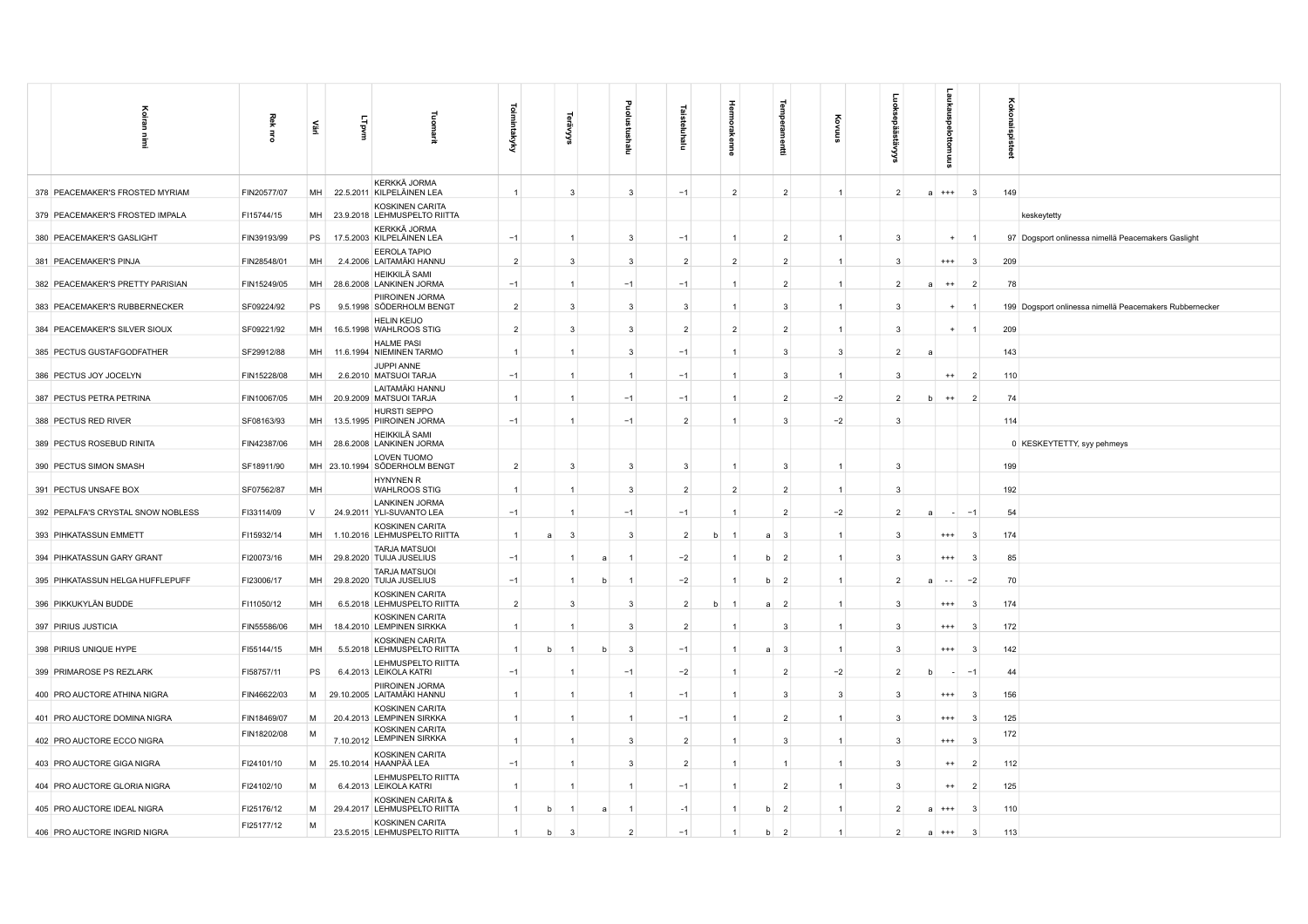| Koiran                            |                |    |                |                                                     | ᅙ              |     |                |   |                |                |   |                |              |                |                      |                |                       |          |                | ह        |                                                         |
|-----------------------------------|----------------|----|----------------|-----------------------------------------------------|----------------|-----|----------------|---|----------------|----------------|---|----------------|--------------|----------------|----------------------|----------------|-----------------------|----------|----------------|----------|---------------------------------------------------------|
|                                   | 죛<br>$\vec{a}$ | £  | LTpvm          | noma                                                | imintakyky     |     |                |   |                |                |   |                |              |                |                      |                |                       |          |                | konai    |                                                         |
| İ                                 |                |    |                |                                                     |                |     | '≍             |   | Ξ              | Ξ              |   |                |              | 툪              |                      |                |                       |          |                | spisteet |                                                         |
|                                   |                |    |                |                                                     |                |     |                |   |                |                |   |                |              |                |                      |                |                       |          |                |          |                                                         |
| 407 PROCELLER BITE THE BULLET     | FI48865/17     | MH |                | KOSKINEN CARITA<br>8.9.2019 LEHMUSPELTO RIITTA      | $\overline{2}$ |     | $\mathbf{1}$   |   |                | 3              |   | $\overline{2}$ |              | $\mathbf{3}$   | $\overline{3}$       | $\mathbf{B}$   |                       | $^{+++}$ | $\mathbf{R}$   | 246      |                                                         |
|                                   |                |    |                | KOSKINEN CARITA                                     | $\overline{1}$ |     | -1             |   |                |                |   | $\mathbf{1}$   |              |                | $\mathbf{1}$         | $\mathcal{P}$  |                       |          | $\mathbf{3}$   |          |                                                         |
| 408 PROCELLER EYE OF THE TIGER    | FIN50684/07    | MH |                | 21.4.2012 LEMPINEN SIRKKA<br>KOSKINEN CARITA        |                |     |                |   |                | $\overline{2}$ |   |                |              | $\overline{2}$ |                      |                | $+++$<br>$\mathbf{a}$ |          |                | 140      |                                                         |
| 409 PROCELLER GET READY'N GO      | FIN23952/08    | MH |                | 19.9.2010 LEMPINEN SIRKKA<br><b>LEMPINEN SIRKKA</b> | $\overline{1}$ |     | $\mathbf{3}$   |   | $\overline{2}$ | $\overline{2}$ |   | $\overline{1}$ |              | $\overline{1}$ | 1                    | $\mathbf{3}$   | $^{+++}$              |          | -3             | 143      |                                                         |
| 410 PROCELLER GROOVY'N UNIQUE     | FIN23955/08    | MH |                | 25.9.2011 KOSKINEN CARITA                           | $-1$           |     | $\overline{1}$ |   |                | $-2$           |   | $\mathbf{1}$   |              | $\overline{2}$ | $\mathbf{1}$         | -3             |                       | $^{+++}$ | -3             | 85       |                                                         |
| 411 PROCELLER LIQUID POISON       | FI15761/11     | MH |                | LEHMUSPELTO RIITTA<br>6.4.2013 LEIKOLA KATRI        | $\overline{1}$ |     | $\overline{1}$ |   |                | $\overline{2}$ |   |                |              | $\mathbf{3}$   | $\mathbf{1}$         | $\mathcal{P}$  | $^{+++}$<br>a         |          | -3             | 155      |                                                         |
| 412 PROCELLER PLACE YOUR BETS     | FI21559/12     |    |                | KOSKINEN CARITA<br>MH 25.10.2014 HAANPÄÄ LEA        | $\overline{1}$ |     | $\mathcal{R}$  |   | 3              | $\mathcal{P}$  |   |                |              | $\mathbf{3}$   | $\mathbf{1}$         | ി              |                       | $++$     |                | 174      |                                                         |
| 413 PROCELLER QUID PRO QUO        | FI56928/12     | MH |                | KOSKINEN CARITA<br>23.9.2018 LEHMUSPELTO RIITTA     | $-1$           |     |                |   |                | $-2$           |   |                | a            | $\overline{2}$ | $\mathbf{1}$         | $\mathcal{P}$  | $+++$<br>a            |          | -3             | 70       |                                                         |
| 414 PROCELLER SIMPLY SMASHING     | FI32280/13     | MH |                | KOSKINEN CARITA<br>23.9.2018 LEHMUSPELTO RIITTA     | $\overline{1}$ | a   |                | a | 3              | $\overline{2}$ | b |                | a            | $\mathbf{3}$   | $\mathbf{1}$         | -3             |                       | $^{++}$  | $\overline{2}$ | 172      |                                                         |
|                                   |                |    |                | KOSKINEN CARITA                                     |                |     |                |   |                |                |   |                |              |                |                      |                |                       |          |                |          |                                                         |
| 415 PROCELLER SINS'N SECRETS      | FI32281/13     | MH |                | 23.9.2018 LEHMUSPELTO RIITTA<br>KOSKINEN CARITA     | $\overline{1}$ | a   |                |   |                | $\overline{2}$ | b |                | a            | $\overline{2}$ | $\mathbf{1}$         | $\mathbf{3}$   |                       | $^{+++}$ | -3             | 155      |                                                         |
| 416 PROCELLER UNLEASH THE WILD    | FI40443/16     | MH |                | 8.9.2019 LEHMUSPELTO RIITTA                         | $\overline{1}$ |     | Э              |   | 3              | $-1$           |   |                | <sub>b</sub> | $\mathbf{3}$   | $\mathbf{1}$         | -3             |                       | $^{++}$  | -2             | 144      |                                                         |
| 417 PROCELLER UNLIMITED ZPEED     | FI46283/14     | MH |                | KOSKINEN CARITA<br>23.9.2018 LEHMUSPELTO RIITTA     | $\overline{1}$ | b   | -1             | b | $-1$           | $-1$           |   |                | a            | $\overline{2}$ | $\overline{1}$       | $\mathbf{3}$   |                       | $^{+++}$ | -3             | 123      |                                                         |
| 418 PROCELLER WALTZ WITH KAISER   | FI52476/15     | MH | 1.10.2017 JARI | HYNYNEN REIJO & KEINÄNEN                            |                | $b$ |                |   |                | $-1$           |   |                | a            | $\overline{2}$ | $\mathbf{1}$         | $\overline{2}$ | $^{+++}$<br>a         |          |                | 110      |                                                         |
| 419 PROCELLER YOUTH GONE WILD     | FI37816/16     | MH |                | KOSKINEN CARITA<br>23.9.2018 LEHMUSPELTO RIITTA     | $\overline{1}$ | a   |                |   |                | $-1$           |   |                |              | $\overline{2}$ | 3                    | -2             | $***$                 |          |                | 126      |                                                         |
| 420 PROCELLER XTREMELY SINFUL     | FI19267/16     | МH |                | KOSKINEN CARITA<br>23.9.2018 LEHMUSPELTO RIITTA     | $\overline{1}$ |     |                |   |                | $-2$           |   |                |              | $\overline{2}$ | $\blacktriangleleft$ |                | $^{+++}$              |          |                | 115      |                                                         |
|                                   |                |    |                | <b>KOSKINEN CARITA</b>                              |                |     |                |   |                |                |   |                |              |                |                      |                |                       |          |                |          |                                                         |
| 421 RANTAKAUPIN UUTISPOMMI        | FIN61935/08    | M  |                | 21.4.2013 LEMPINEN SIRKKA<br>KOSKINEN CARITA        | $\overline{2}$ |     | 3              |   | 3              | $\overline{2}$ |   |                |              | $\mathbf{3}$   | $\mathbf{3}$         | 3              |                       | $^{+++}$ | - 3            | 205      |                                                         |
| 422 RAVEN'S TOT ESTHER'S DARLING  | FIN32488/08    | M  |                | 18.9.2010 LEMPINEN SIRKKA<br><b>LEMPINEN SIRKKA</b> | $-1$           |     | $\mathbf{1}$   |   | 3              | $-1$           |   | $\mathbf{1}$   |              | $\mathbf{3}$   | $\overline{1}$       | 3              |                       | $^{++}$  | $\overline{2}$ | 112      |                                                         |
| 423 RAVEN'S TOT FILL THE BILL     | FI25003/09     | M  |                | 24.9.2011 KOSKINEN CARITA                           | $\overline{2}$ |     | $\overline{2}$ |   | $\overline{2}$ | $\overline{2}$ |   |                |              | $\mathbf{3}$   | 3                    | $\mathbf{3}$   |                       | $^{+++}$ |                | 203      |                                                         |
| 424 RAVEN'S TOT I WANT IT ALL     | FI20545/12     | M  |                | KOSKINEN CARITA<br>23.5.2015 LEHMUSPELTO RIITTA     | $\overline{1}$ |     | $\mathbf{3}$   |   | 3              | $\overline{2}$ | b |                |              | $\overline{2}$ | $\mathbf{1}$         |                | $^{+++}$              |          | -3             | 144      |                                                         |
| 425 RAVEN'S TOT MIDNIGHT BLUES    | FIN49576/04    | M  |                | <b>LAINE MIKAEL</b><br>20.4.2008 HEIKKILÄ SAMI      | $\overline{2}$ |     | $\mathbf{3}$   |   | $\overline{2}$ | 3              |   |                |              | $\mathbf{3}$   | $\mathbf{1}$         | -3             | $^{+++}$              |          | -3             | 198      |                                                         |
| 426 RAVEN'S TOT ON THE ROAD AGAIN | FI12333/17     | MH |                | <b>KOSKINEN CARITA</b><br>LEHMUSPELTO RIITTA        | $\overline{1}$ |     | -3             |   | 3              | $-1$           |   |                | a            | $\overline{2}$ | 1                    | $\mathcal{P}$  | $^{+++}$<br>a         |          | -3             | 114      |                                                         |
| 427 REALSILVEER LIANNE BARSKIN    | FIN39224/05    | MH |                | KILPELÄINEN LEA<br>6.9.2009 VIROLAINEN WILHELMIINA  |                |     | $\mathbf{3}$   |   | 3              | $\overline{2}$ |   |                |              | 3              | 1                    |                | $^{+++}$<br>a         |          |                | 159      |                                                         |
|                                   |                |    |                | IKÄVALKO JUHANI                                     |                |     |                |   |                |                |   |                |              |                |                      |                |                       |          |                |          |                                                         |
| 428 REPORINTEEN HENRI             | SF31926/88     | M  |                | 12.9.1992 PITKÄNEN HANNU<br><b>MATSUOI TARJA</b>    |                |     | $\mathbf{3}$   |   |                | $\overline{2}$ |   |                |              | 3              |                      |                |                       |          |                | 172      |                                                         |
| 429 RIIWIÖN EEVI                  | FI51264/09     | MH |                | 17.3.2012 SÖDERHOLM BENGT<br><b>KIIVERI SAMI</b>    | $\overline{2}$ |     | $\mathbf{1}$   |   | 3              | $\overline{2}$ |   | $\mathbf{1}$   |              | $\mathbf{3}$   | 3                    | 3              |                       | $^{+++}$ | -3             | 203      |                                                         |
| 430 RONANJA'S AZZURRO JR          | FIN31288/00    | MH |                | 17.8.2003 TARKKA KAI                                | $\overline{1}$ |     | $\mathbf{1}$   |   | 3              | 3              |   | $\mathbf{1}$   |              | $\mathbf{3}$   | $\mathbf{1}$         | 3              |                       | $^{++}$  | $\overline{2}$ |          | 182 Dogsport onlinessa nimellä Ronanjas Azzurro Jr      |
| 431 RUNFORFUN                     | FIN26129/00    | MH |                | PIIROINEN JORMA<br>29.9.2002 TUOVINEN RITVA         | $\overline{1}$ |     | 3              |   |                | $-1$           |   |                |              | $\overline{3}$ | $-2$                 | $\overline{2}$ |                       | $^{+++}$ | $\mathbf{3}$   |          | 103 Dogsport onlinessa nimellä Run For Fun              |
| 432 RUSSKIY ASSORTI'C SHOWBOY     | FIN60425/08    | PS |                | KOSKINEN CARITA<br>18.9.2010 LEMPINEN SIRKKA        |                |     | 3              |   | 3              | $\overline{2}$ |   |                |              | 3              |                      | -3             |                       | $^{++}$  |                | 174      |                                                         |
| 433 RUSSKIY ASSORTI'C TALISMAN    | FIN10831/07    | PS |                | LAITAMÄKI HANNU<br>20.9.2009 MATSUOI TARJA          | $-1$           |     | 3              |   | 3              | $-1$           |   |                |              | 3              |                      |                |                       | $^{++}$  | $\overline{2}$ | 99       |                                                         |
| 434 SALAMANKA'S DOKOTA DILAJLA    | FIN25573/02    | M  |                | <b>WAHLROOS STIG</b><br>26.4.2003 YLI-SUVANTO LEA   | $-1$           |     | $\mathbf{1}$   |   | $-1$           | $-1$           |   | 1              |              | $\overline{2}$ | $\mathbf{1}$         | -3             |                       |          |                |          | 93 Dogsport onlinessa nimellä Salamankas Dokota Dilajla |
| 435 SALTEYE'S GRIA-PEPPER         | FI10837/10     | PS |                | <b>KOSKINEN CARITA</b><br>22.4.2012 LEMPINEN SIRKKA | $-1$           |     | 3              |   | $\overline{2}$ | $-2$           |   |                |              |                |                      | $\overline{2}$ | a                     | $^{+++}$ | -3             | 58       |                                                         |
|                                   |                |    |                |                                                     |                |     |                |   |                |                |   |                |              |                |                      |                |                       |          |                |          |                                                         |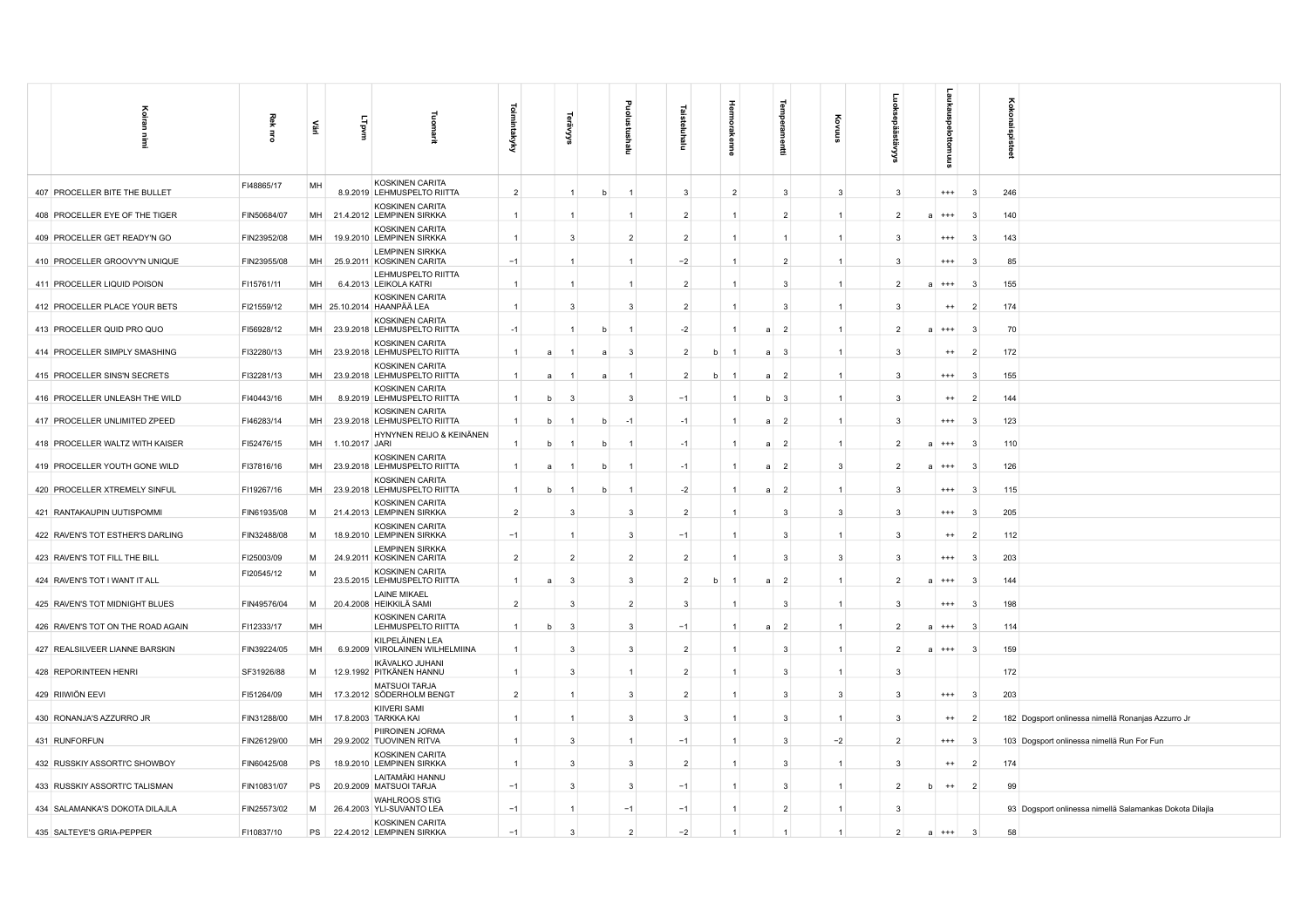| Koiran<br>İ                      | Rek<br>蛋    | è         | Lipvm | Tuomarit                                               | Toimintakyky   |   | ଳ              |   | ᆱ<br>Ξ         | Ξ              | 青<br>kenne          | auti                | ट्टे<br>高            | ē                              | g,<br>SINIULO |                | Koko<br>ន្ត្ |                                                          |
|----------------------------------|-------------|-----------|-------|--------------------------------------------------------|----------------|---|----------------|---|----------------|----------------|---------------------|---------------------|----------------------|--------------------------------|---------------|----------------|--------------|----------------------------------------------------------|
| 436 SALTEYE'S JIMMY-PEPPER       | FI51978/15  | PS        |       | KOSKINEN CARITA<br>7.9.2019 LEHMUSPELTO RIITTA         | $\overline{1}$ | b |                | b | $\mathbf{1}$   | $\overline{2}$ | b                   | $\overline{2}$<br>a | $\mathbf{1}$         | 3                              | $^{++}$       | -3             | 155          |                                                          |
| 437 SANDINISTA SEKT              | FI53257/16  | M         |       | KOSKINEN CARITA<br>18.5.2019 LEHMUSPELTO RIITTA        | $-1$           |   | $\overline{1}$ | b |                | $-2$           |                     | b<br>$\overline{2}$ | $\mathbf{1}$         | $\overline{2}$                 |               | $-1$           | 70           |                                                          |
| 438 SAWHILL'S GREMLIN            | SF28154/94  |           |       | <b>LANKINEN JORMA</b><br>MH 25.10.1998 LEMPINEN SIRKKA | $-1$           |   | -1             |   | $-1$           | $\overline{2}$ | 1                   | $\overline{2}$      | $-2$                 | 3                              | $\ddot{}$     | -1             |              | 99 Dogsport onlinessa nimellä Sawhills Gremlin           |
| 439 SHAKIRA                      | FIN24437/06 | MH        |       | <b>LANKINEN JORMA</b><br>27.5.2012 LEMPINEN SIRKKA     | $-1$           |   | $\mathbf{1}$   |   |                | $-1$           | 1                   | $\overline{2}$      | $\mathbf{1}$         | 3                              | $^{++}$       | $\overline{2}$ | 95           |                                                          |
| 440 SIDE-LINE'S DIPLOMAT         | FIN45952/04 | М         |       | LAITAMÄKI HANNU<br>20.9.2009 MATSUOI TARJA             | $\overline{1}$ |   | $\mathbf{1}$   |   |                | 3              | 1                   | $\overline{2}$      | $\mathbf{1}$         | $\overline{2}$                 | $^{++}$       | $\overline{2}$ | 150          |                                                          |
| 441 SIDE-LINE'S FEDERWEISSER     | FIN51884/05 | $\vee$    |       | LAITAMÄKI HANNU<br>20.9.2009 MATSUOI TARJA             | $-1$           |   | $\mathbf{1}$   |   | $\mathbf{1}$   | $-1$           | 1                   | 3                   | 1                    | 3                              |               | $-1$           | 110          |                                                          |
| 442 SIDE-LINE'S INTO             | FIN36806/08 | MH        |       | <b>LEMPINEN SIRKKA</b><br>24.9.2011 KOSKINEN CARITA    | $-1$           |   | 3              |   | 3              | $-1$           | $\mathbf{1}$        | $\overline{2}$      | $\mathbf{1}$         | 3                              | $^{+++}$      | -3             | 99           |                                                          |
| 443 SIDE-LINE'S LITA PÅ MIG      | FIN43192/96 | MH        |       | AHOLA MARJA-LIISA<br>7.11.1999 SÖDERHOLM BENGT         | $\overline{1}$ |   | $\mathbf{3}$   |   | $\mathbf{1}$   | $\mathbf{3}$   | $\mathbf{1}$        | 3                   | $\mathbf{1}$         | 3                              | $^{++}$       | $\overline{2}$ | 182          |                                                          |
| 444 SIDE-LINE'S PARSIFAL         | FI21837/16  | MH        |       | <b>KOSKINEN CARITA</b><br>7.9.2019 LEHMUSPELTO RIITTA  | $-1$           |   | $\overline{2}$ |   | 2              | $-1$           | 1                   | $\overline{2}$<br>b | $\mathbf{1}$         | $\overline{2}$                 | $^{+++}$      | 3              | 82           |                                                          |
| 445 SIDE-LINE'S PROTOTYPE        | FIN21290/98 | PS        |       | PIIROINEN JORMA<br>19.8.2001 SÖDERHOLM BENGT           | $\overline{1}$ |   | 3              |   | 3              | $-1$           |                     | 3                   | $\mathbf{1}$         | 3                              | $^{+++}$      | 3              | 144          |                                                          |
| 446 SILIUM DOLAR                 | LOE2160169  | MH        |       | KOSKINEN CARITA<br>6.5.2018 LEHMUSPELTO RIITTA         | $\overline{1}$ | a | $\mathbf{3}$   |   | 3              | $\overline{2}$ | b<br>$\overline{2}$ | $\overline{2}$      | 3                    | 3                              | $^{++}$       | -3             | 210          |                                                          |
| 447 SILSILE'S JABADOU            | FIN10531/02 | PS        |       | KILPELÄINEN LEA<br>8.10.2006 KERKKÄ JORMA              | $-1$           |   |                |   | $-1$           | $-1$           | 1                   | $-2$                | 1                    | 3                              |               | $-1$           | 33           |                                                          |
| 448 SILVERJOY KHIMAIRA           | FI19820/09  | MH        |       | <b>KOSKINEN CARITA</b><br>2.4.2011 LEMPINEN SIRKKA     | $-1$           |   |                |   | 3              | $-1$           |                     | 3                   |                      | 3                              | $^{***}$      | -3             | 112          |                                                          |
| 449 SILVERJOY OBELIX             | FI35537/11  | MH        |       | KERKKÄ JORMA<br>25.7.2013 PUPUTTI IRENE                | $-1$           |   | $\mathbf{1}$   |   | $-1$           | $-1$           |                     | 3                   | $-2$                 | 3                              | $^{++}$       | $\overline{2}$ | 84           |                                                          |
| 450 SILVERJOY ONYX               | FI35540/11  | MH        |       | KOSKINEN CARITA<br>4.5.2014 MATSUOI TARJA              | $-1$           |   | $\mathbf{1}$   |   | 3              | $-1$           | $\mathbf{1}$        | $\overline{2}$      | $\mathbf{1}$         | 3                              | $^{++}$       | $\overline{2}$ | 97           |                                                          |
| 451 SILVERJOY PEONIA             | FI40607/11  | MH        |       | KOSKINEN CARITA<br>3.5.2014 MATSUOI TARJA              | $\overline{1}$ |   | $\overline{2}$ |   | $\overline{2}$ | $\overline{2}$ | $\mathbf{1}$        | $-1$                | $-2$<br>$\mathbf{c}$ | $\overline{2}$<br>$\mathbf b$  | $***$         | -3             | 73           |                                                          |
| 452 SILVERJOY PILOT              | FI40606/11  | MH        |       | KOSKINEN CARITA<br>4.5.2014 MATSUOI TARJA              | $\overline{2}$ |   | $\overline{2}$ |   | $\overline{2}$ | $-1$           | 1                   | 3                   | 3                    | 3                              | $***$         | 3              | 173          |                                                          |
| 453 SILVERJOY UNDINE             | FI20827/14  | MH        |       | LANKINEN JORMA<br>8.6.2019 HEILÄ SIRPA                 | $-1$           |   | $\mathbf{3}$   |   |                | $-2$           |                     | $\mathbf{3}$<br>b   | $\mathbf{1}$         | $\overline{2}$<br><sub>b</sub> | $^{++}$       | 3              | 87           |                                                          |
| 454 SILVERJOY VAGABONDO          | FI47524/14  | MH        |       | KOSKINEN CARITA<br>1.10.2016 LEHMUSPELTO RIITTA        | $\overline{1}$ | b | $\mathbf{3}$   |   | 3              | $-1$           |                     | b<br>$\overline{1}$ | $\mathbf{1}$         | $\overline{2}$<br>b            | $^{+++}$      | -3             | 99           |                                                          |
| 455 SILVERSHADE'S LARA CROFT     | FI48758/14  | MH        |       | KEINÄNEN JARI<br>3.9.2016 HYNYNEN REIJO                | $\overline{1}$ | b |                | a | 3              | $\overline{2}$ | b                   | $\overline{2}$<br>a | $\mathbf{1}$         | 3                              |               | $-1$           | 157          |                                                          |
| 456 SILVERSHADE'S LIVIA DRUSILLA | FI48759/14  | MH        |       | KEINÄNEN JARI<br>3.9.2016 HYNYNEN REIJO                | $\overline{1}$ | a |                |   |                | $\overline{2}$ | <sub>b</sub>        | -3<br>a             | 3                    | $\overline{2}$                 |               | 3              | 171          |                                                          |
| 457 SILVERSHADE'S LOUD N' FAST   | FI48760/14  | <b>MH</b> |       | KEINÄNEN JARI<br>3.9.2016 HYNYNEN REIJO                |                |   |                |   |                | $\overline{2}$ | <sub>b</sub>        | $\overline{2}$<br>a | $\mathbf{1}$         | $\overline{\mathbf{c}}$        | $^{++}$       | 3              | 140          |                                                          |
| 458 SINI-MININ AKIRA             | FIN29612/01 | PS        |       | <b>LANKINEN JORMA</b><br>7.9.2003 LEMPINEN SIRKKA      | $\overline{1}$ |   |                |   |                | $\overline{2}$ | $\mathbf{1}$        | $\overline{2}$      | $\mathbf{1}$         | 3                              |               |                | 155          |                                                          |
| 459 SINI-MININ KISMET            | SF03733/92  | PS        |       | <b>LANKINEN JORMA</b><br>26.4.1998 LEMPINEN SIRKKA     | $-1$           |   | $\mathbf{1}$   |   | $-1$           | $-1$           | $\mathbf{1}$        | $\overline{2}$      | $\mathbf{1}$         | 3                              | $+$           |                | 93           |                                                          |
| 460 STABLEMASTER'S FRANKIE BOY   | FIN50807/07 | M         |       | KOSKINEN CARITA<br>2.4.2011 LEMPINEN SIRKKA            | $-1$           |   | $\mathbf{1}$   |   | $-1$           | $-1$           | 1                   | $\overline{2}$      |                      | 3                              | $^{***}$      | 3              | 93           |                                                          |
| 461 STABLEMASTER'S NONCHALANT    | FIN43190/95 | PS        |       | <b>HELIN KEIJO</b><br>3.10.1999 PIIROINEN JORMA        |                |   | $\overline{1}$ |   |                | $\overline{2}$ | 1                   | 3                   |                      | 3                              | $\ddot{}$     |                | 170          |                                                          |
| 462 STABLEMASTER'S NUTCRACKER    | FIN43196/95 | PS        |       | PIIROINEN JORMA<br>11.5.2002 TUOVINEN RITVA            | $\overline{1}$ |   | 3              |   | 3              | $-1$           | 1                   | 3                   | 3                    | $\overline{2}$                 | $^{++}$       | $\overline{2}$ |              | 145 Dogsport onlinessa nimellä Stablemasters Nut Cracker |
| 463 STABLEMASTER'S SHAKIRA       | FI15887/10  | M         |       | KOSKINEN CARITA<br>5.10.2013 LEMPINEN SIRKKA           | $-1$           |   | $\mathbf{1}$   |   | $-1$           | $-1$           | 1                   | $\overline{2}$      | $-2$                 | 3                              | $^{+++}$      | 3              | 69           |                                                          |
| 464 STARLINGS OSCAR DE LA RENTA  | FIN30667/06 | PS        |       | HAANPÄÄ LEA<br>11.5.2008 LAITAMÄKI HANNU               | $-1$           |   | 3              |   | $\mathbf{1}$   | $\overline{2}$ | 1                   |                     | $\overline{1}$       | 3                              | $^{++}$       | 3              | 112          |                                                          |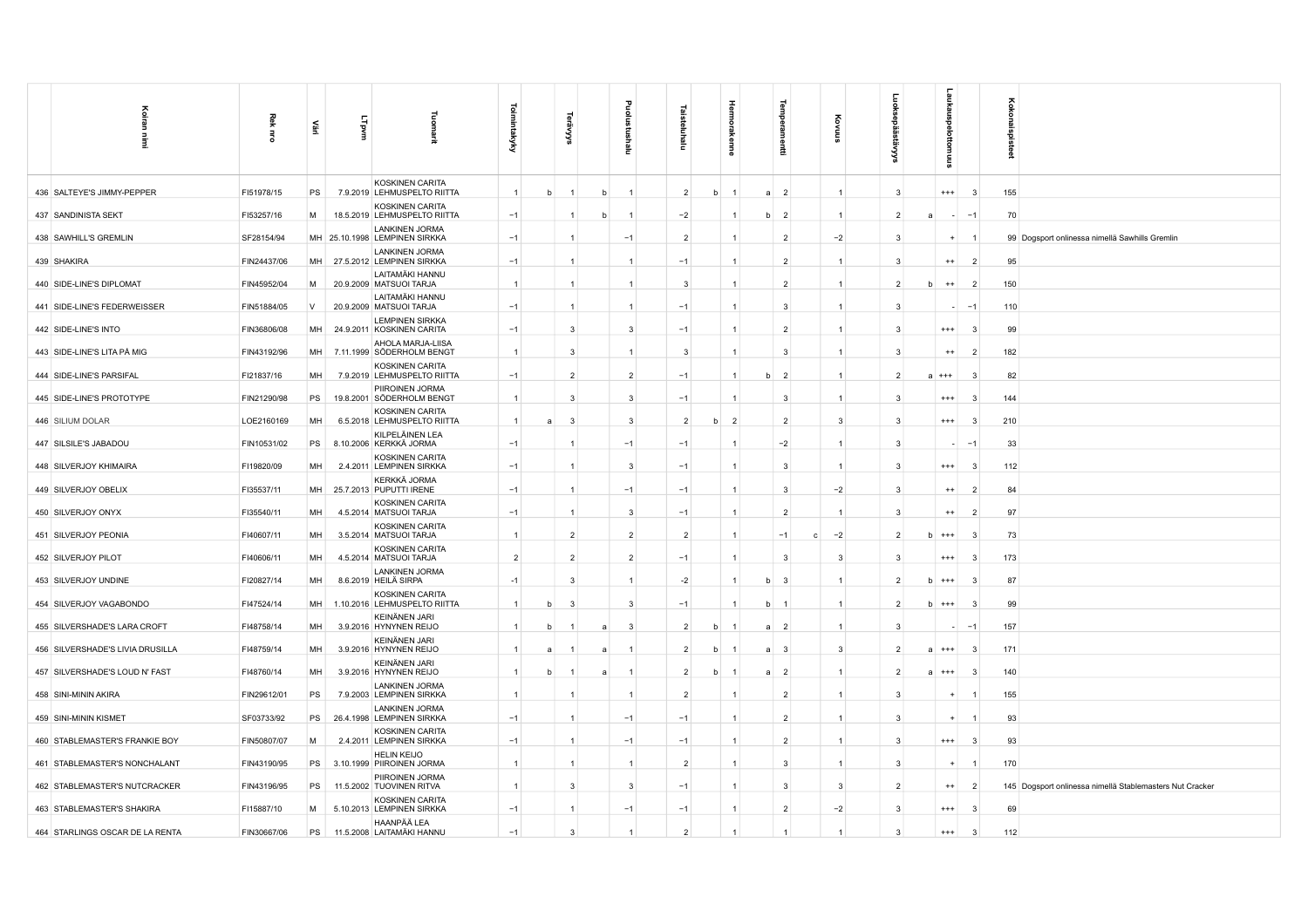| <b>Toimintakyky</b><br>Fuorna<br><b>Lipvm</b><br>£<br>$\vec{a}$<br>aigt<br>Ì<br>⋦<br>곧<br>Ξ<br>뤞<br>g<br>Ξ                                                                                                                                                                   |  |
|------------------------------------------------------------------------------------------------------------------------------------------------------------------------------------------------------------------------------------------------------------------------------|--|
| <b>HALME PASI</b><br>465 SUEDEHEAD FENG SHUI<br>FIN25398/07<br>PS<br>$\mathbf{3}$<br>$\overline{2}$<br>$\mathbf{3}$<br>95<br>13.9.2009 ORAVA PEKKA<br>$-1$<br>$-1$<br>$-1$<br>1<br>$\mathbf{1}$<br>$+++$<br>-3                                                               |  |
| KOSKINEN CARITA<br>FIN25397/07<br>PS<br>2.4.2011 LEMPINEN SIRKKA<br>$-1$<br>80<br>466 SUEDEHEAD FLY GIRL<br>$-1$<br>$\overline{2}$<br>$\overline{2}$<br>$\overline{1}$<br>$\mathbf{1}$<br>$\mathbf{3}$<br>-1<br>-1<br>$\mathbf{a}$<br>$***$                                  |  |
| <b>OJALA LAURI</b><br>467 SUNSET BEACH LOONA<br>FIN14367/02<br>PS<br>23.9.2007 LEHMUSPELTO RIITTA<br>110<br>$\overline{1}$<br>$-1$<br>3<br>$\overline{2}$<br>$\overline{1}$<br>1<br>$\mathbf{1}$<br>$^{++}$<br>-1<br>$\mathbf{1}$                                            |  |
| KOSKINEN CARITA<br>FIN57126/07<br>M<br>18.9.2010 LEMPINEN SIRKKA<br>$-1$<br>$-1$<br>468 SUPER PLAY'S BLACK JEWEL<br>$\overline{2}$<br>3<br>95<br>$\overline{1}$<br>$\overline{1}$<br>$\mathbf{1}$<br>$\mathbf{1}$<br>$^{++}$<br>$\overline{2}$                               |  |
| KOSKINEN CARITA &<br>$\overline{2}$<br>469 SUPER PLAY'S CARLOS<br>FI19068/15<br>PS<br>29.4.2017 LEHMUSPELTO RIITTA<br>$\overline{2}$<br>3<br>3<br>201<br>-3<br>$\overline{1}$<br>$\overline{1}$<br>$^{+++}$<br>$\mathbf{3}$<br>$\overline{a}$                                |  |
| KOSKINEN CARITA<br>470 SUPER PLAY'S DIAMOND FLAME<br>FI42488/10<br>MH 26.10.2014 HAANPÄÄ LEA<br>144<br>$\overline{1}$<br>3<br>3<br>$\overline{2}$<br>$\overline{2}$<br>$\mathbf{1}$<br>2<br>$++$<br>$\overline{2}$                                                           |  |
| KOSKINEN CARITA<br>471 SUPER PLAY'S DONATELLA<br>FIN16328/08<br>PS 21.4.2012 LEMPINEN SIRKKA<br>$\overline{2}$<br>223<br>$\overline{1}$<br>3<br>$\overline{2}$<br>3<br>3<br>$\mathbf{3}$<br>-1<br>$^{+++}$<br>-3                                                             |  |
| KOSKINEN CARITA<br>472 SUPER PLAY'S ETERNAL FLAME<br>FIN20023/08<br>PS<br>18.4.2010 LEMPINEN SIRKKA<br>$-1$<br>3<br>$\overline{2}$<br>$-1$<br>$-1$<br>38<br>$\mathbf{1}$<br>c<br>$\mathbf{1}$<br>$\overline{2}$<br>$b + + +$<br>-3                                           |  |
| HAANPÄÄ LEA<br>473 SUPER PLAY'S EVENING SONG<br>FIN38972/04<br>PS<br>$\overline{1}$<br>$\overline{2}$<br>10.5.2008 LAITAMÄKI HANNU<br>3<br>140<br>$\overline{1}$<br>$\overline{1}$<br>$\mathbf{1}$<br>$\mathbf{1}$<br>$^{++}$<br>$\overline{2}$                              |  |
| KOSKINEN CARITA<br>FIN31735/08<br>$-1$<br>474 SUPER PLAY'S GIPSY KING<br>PS<br>18.9.2010 LEMPINEN SIRKKA<br>$-1$<br>95<br>$\overline{1}$<br>$\overline{1}$<br>1<br>$\overline{2}$<br>3<br>$^{+++}$<br>3                                                                      |  |
| HAANPÄÄ LEA<br>FIN26128/05<br>PS<br>10.5.2008 LAITAMÄKI HANNU<br>475 SUPER PLAY'S GLORY STORY<br>$-1$<br>$\overline{2}$<br>$-2$<br>$\mathbf{3}$<br>118<br>$\overline{1}$<br>3<br>$\mathbf{1}$<br>3<br>$^{++}$<br>$\overline{2}$                                              |  |
| LAITAMÄKI HANNU<br>FIN33973/05<br>$\overline{1}$<br>$\overline{2}$<br>$\overline{2}$<br>476 SUPER PLAY'S HIT THE ROAD<br>PS<br>21.9.2008 MATSUOI TARJA<br>$\overline{1}$<br>3<br>$\overline{2}$<br>3<br>3<br>$^{+++}$<br>3<br>208                                            |  |
| HAANPÄÄ LEA<br>477 SUPER PLAY'S HURRIGANE HARRY<br>FIN33974/05<br>PS<br>31.8.2008 MÄKINEN KARI<br>123<br>$\overline{1}$<br>$\overline{1}$<br>$-1$<br>$-1$<br>1<br>$\overline{2}$<br>3<br>$^{+++}$<br>-3                                                                      |  |
| HEIKKILÄ SAMI<br>478 SUPER PLAY'S IMAGINE<br>FIN36542/05<br>PS<br>$-1$<br>110<br>30.8.2009 LAINE MIKAEL<br>$-1$<br>$\overline{1}$<br>3<br>3<br>$^{+++}$<br>3                                                                                                                 |  |
| <b>KOSKINEN CARITA</b><br>479 SUPER PLAY'S JAZZYLADY<br>FIN47286/07<br>MH<br>19.9.2010 LEMPINEN SIRKKA<br>$\overline{2}$<br>155<br>$\overline{1}$<br>2<br>3<br>$^{+++}$<br>$\mathbf{3}$<br>-1<br>-1                                                                          |  |
| <b>TARJA MATSUOI</b><br>FI48906/15<br>$-1$<br>$\overline{2}$<br>108<br>480 SUPER PLAY'S KING OF THE HILL<br>PS<br>29.8.2020 TUIJA JUSELIUS<br>$\overline{1}$<br>$\overline{2}$<br>$\overline{2}$<br>b<br>$-1$<br>b<br>$\mathbf{1}$<br>a<br>$\overline{1}$<br>$a + + +$<br>-3 |  |
| KOSKINEN CARITA<br>$\overline{2}$<br>481 SUPER PLAY'S NICOLAS<br>FI34129/11<br>PS 26.10.2014 HAANPÄÄ LEA<br>$\overline{2}$<br>3<br>3<br>$***$<br>3<br>185<br>$\overline{1}$                                                                                                  |  |
| KOSKINEN CARITA<br>482 SUPER PLAY'S NORTHERN DUKE<br>FI15859/09<br>6.10.2013 LEMPINEN SIRKKA<br>172<br>PS<br>$\mathbf{1}$<br>$\overline{1}$<br>3<br>$\overline{2}$<br>3<br>3<br>$***$<br>3                                                                                   |  |
| <b>HELIN KEIJO</b><br>483 SUPER PLAY'S OCARINA<br>FIN41854/97<br>PS  <br>3.10.1999 PIIROINEN JORMA<br>$-1$<br>$\overline{2}$<br>3<br>3<br>140 Dogsport onlinessa nimellä Super Playäs Ocarina<br>-1<br>-1<br>1<br>$\ddot{}$                                                  |  |
| <b>KOSKINEN CARITA</b><br>$-1$<br>484 SUPER PLAY'S OCEAN WIND<br>FIN33298/06<br>PS<br>18.4.2010 LEMPINEN SIRKKA<br>$-1$<br>$\overline{2}$<br>80<br>$\overline{1}$<br>$\mathbf{1}$<br>1<br>$\mathbf{1}$<br>$\overline{2}$<br>$a + + +$<br>-3                                  |  |
| KOSKINEN CARITA<br>485 SUPER PLAY'S REMEMBER ME<br>FI52577/11<br>PS 25.10.2014 HAANPÄÄ LEA<br>$\overline{1}$<br>$-1$<br>3<br>140<br>$\overline{1}$<br>1<br>3<br>$^{+++}$<br>-3                                                                                               |  |
| <b>TARKKA KAI</b><br>486 SUPER PLAY'S SUNNY SAM<br>FIN41884/00<br>PS<br>29.5.2004 TAMMILEHTO LIISA<br>$-1$<br>$-1$<br>$-1$<br>3<br>3<br>$^{+++}$<br>108<br>$\overline{1}$<br>1                                                                                               |  |
| KIMINKI AULI<br>487 SUPER PLAY'S TEMPEST<br>FIN11703/07<br>M 31.10.2009 OJALA-LAINE PIRJO<br>$\overline{1}$<br>3<br>3<br>$\overline{2}$<br>$\mathbf{1}$<br>$\overline{2}$<br>3<br>159<br>$^{+++}$<br>-3                                                                      |  |
| KOSKINEN CARITA<br>$\overline{2}$<br>FI52468/09<br>$\mathbf{3}$<br>$-2$<br>$\overline{2}$<br>3<br>132<br>488 SUPER PLAY'S VERDI<br>M 26.10.2014 HAANPÄÄ LEA<br>$\overline{1}$<br>$\mathbf{1}$<br>$\mathbf{1}$<br>$^{++}$<br>$\overline{2}$                                   |  |
| HAANPÄÄ LEA<br>489 SUPER PLAY'S VIPER<br>FIN21085/02<br>PS<br>10.5.2008 LAITAMÄKI HANNU<br>$-1$<br>$\overline{2}$<br>125<br>1<br>$\overline{2}$<br>3<br>$^{***}$<br>$\mathbf{3}$                                                                                             |  |
| KOSKINEN CARITA<br>FIN47286/07<br>MH<br>155<br>19.9.2010 LEMPINEN SIRKKA<br>490 SUPER PLAY'S YAZZYLADY<br>$\mathbf{1}$<br>$\overline{2}$<br>3<br>$\overline{\mathbf{c}}$<br>$^{***}$<br>3                                                                                    |  |
| LAITAMÄKI HANNU<br>491 SUPER PLAY'S ZICOLATINO<br>FIN16414/03<br>PS<br>21.9.2008 MATSUOI TARJA<br>$\mathbf{1}$<br>$\overline{2}$<br>3<br>138<br>$-1$<br>$\mathbf{1}$<br>$^{+++}$<br>-3                                                                                       |  |
| KOSKINEN CARITA<br>492 SUPERVISORS MORE THAN WORDS<br>FI42753/16<br>PS<br>22.9.2018 LEHMUSPELTO RIITTA<br>$\mathbf{1}$<br>$-1$<br>3<br>$^{++}$<br>102<br>$\mathbf{1}$<br>1<br>b<br>$\mathbf{1}$<br>$\mathbf{1}$<br>$\overline{2}$                                            |  |
| PUPUTTI IRENE<br>493 SUVI-TYTÖN ARGON<br>FIN42222/03<br>$-2$<br>M<br>12.9.2009 VUORISALO MARCO<br>$-1$<br>3<br>3<br>$\overline{2}$<br>3<br>3<br>$^{***}$<br>3<br>105                                                                                                         |  |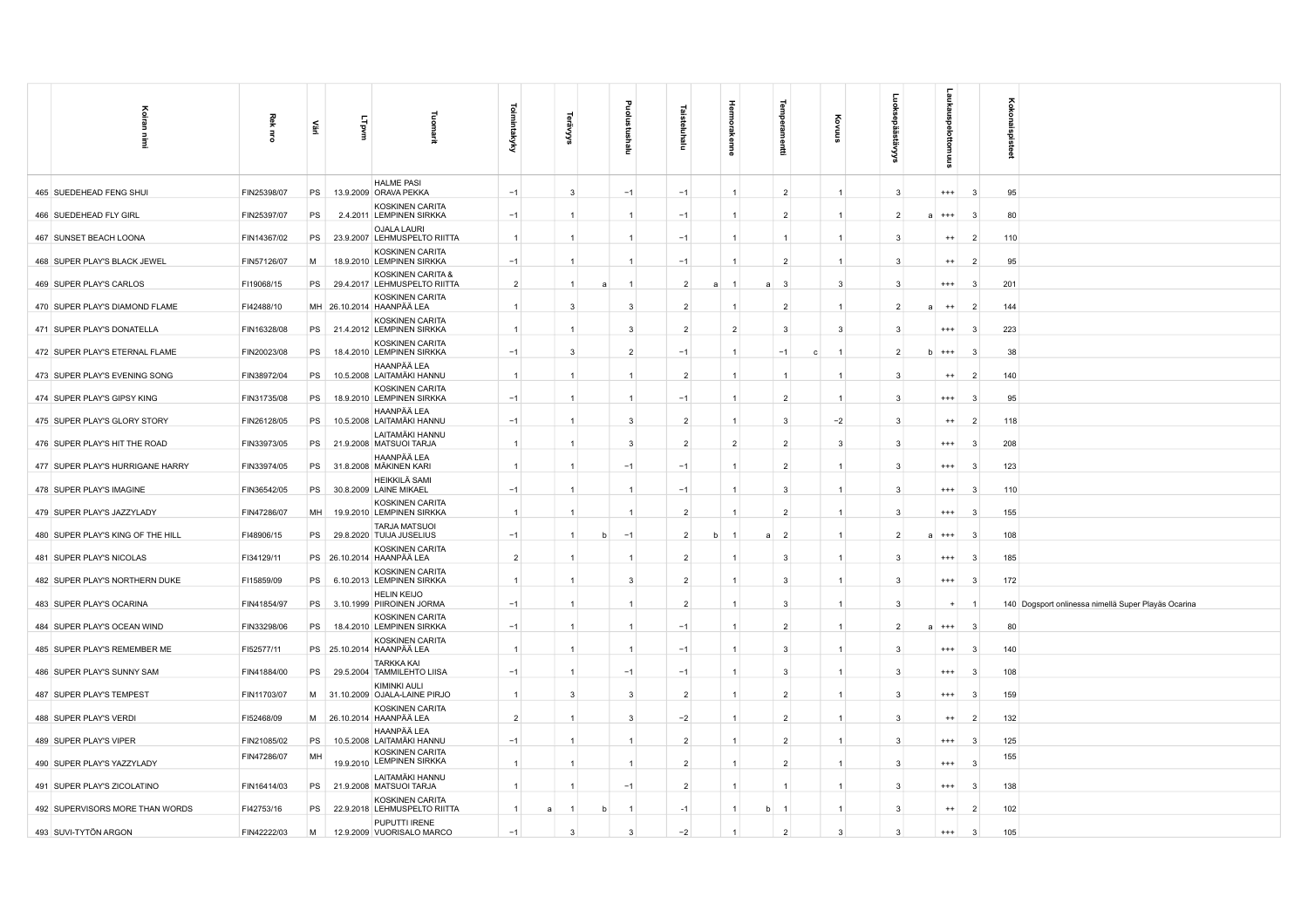| Koiran                       | Rek         | 뿦         | LTpvm | Eurour                                              | <b>Toimintakyky</b> |                |                | ē              |   |                | ਰੁ                               |                |                |               |                |                 |
|------------------------------|-------------|-----------|-------|-----------------------------------------------------|---------------------|----------------|----------------|----------------|---|----------------|----------------------------------|----------------|----------------|---------------|----------------|-----------------|
| Ē                            | $\vec{a}$   |           |       | 긮                                                   |                     | ៵              | ε              | Ξ              |   |                | Ξ                                |                |                |               |                | Kokonaispisteet |
|                              |             |           |       |                                                     |                     |                |                |                |   |                |                                  |                |                |               |                |                 |
| 494 SVARTHEIM'S CHECKMATE    | FIN34389/04 |           |       | KERKKÄ JORMA<br>M 12.10.2008 KILPELÄINEN LEA        | $\overline{1}$      | $\overline{1}$ |                | $-2$           |   | $\overline{2}$ | $\overline{2}$                   | $\overline{1}$ | $\mathbf{3}$   | $^{+++}$      | -3             | 150             |
| 495 SWINGTAIL BEEFEATER      | SF30000/89  |           |       | KERKKÄ JORMA<br>PS   14.10.1995   PITKÄNEN HANNU    | $\overline{1}$      | $\mathcal{R}$  | $\overline{2}$ | $\overline{2}$ |   |                | $\overline{2}$                   | $\overline{1}$ | 3              |               |                | 158             |
| 496 SWINGTAIL GALE WARNING   | SF33958/93  | PS        |       | <b>HALME PASI</b><br>3.9.2005 KERKKÄ JORMA          | $\overline{1}$      |                | $\overline{2}$ | $\overline{2}$ |   |                | $\mathbf{3}$                     |                | -3             |               |                | 171             |
| 497 TAIDOG'S BLACK EMILY     | FI48881/15  | M         |       | VUORISALO MARCO<br>8.9.2019 PUPUTTI IRENE           | $\vert$ 1           | 3              |                | $\overline{2}$ | b |                | $\overline{2}$<br>$\overline{a}$ | $\overline{1}$ | $\overline{2}$ | a<br>$***$    | -3             | 142             |
| 498 TANTALOS                 | FIN32156/95 |           |       | LAITAMÄKI HANNU<br>MH 26.10.1997 KILPELÄINEN LEA    |                     | $\overline{2}$ |                | $\overline{2}$ |   |                |                                  | $\overline{1}$ | -3             |               |                | 141             |
| 499 TEENSPIRIT               | FIN23790/07 | PS        |       | <b>LANKINEN JORMA</b><br>5.6.2010 OJALA-LAINE PIRJO | $-1$                | 3              |                | $-1$           |   |                | $\mathbf{3}$                     |                |                | $++$<br>я     |                | 97              |
| 500 TIARAS DIAMONDS BRITNEY  | FI46703/17  | <b>MH</b> |       | <b>TARJA MATSUOI</b><br>29.8.2020 TUIJA JUSELIUS    | $-1$                | 3              | 3              | $-1$           |   |                | $\overline{2}$<br>$\overline{a}$ | $\overline{1}$ | -3             | $^{++}$       | -3             | 99              |
| 501 TINY GIANT FRANCECKA     | FIN12508/04 | V         |       | PIIROINEN JORMA<br>7.9.2008 SÖDERHOLM BENGT         | $\overline{1}$      | 3              | 3              | 3              |   |                | $\overline{3}$                   | -3             | 3              | $^{+++}$      | -3             | 200             |
| 502 TITUS VOM CRONSBACH      | FIN25478/06 | M         |       | <b>HEIKKILÄ SAMI</b><br>30.5.2010 LAINE MIKAEL      | $-1$                | $\mathbf{1}$   | $-1$           | $\overline{2}$ |   |                | $\mathbf{3}$                     | $\overline{1}$ | $\mathbf{3}$   | $^{+++}$      | -3             | 138             |
| 503 TMAVI KNIR BLOCK-BUSTER  | FIN39111/05 | MH        |       | HAANPÄÄ LEA<br>10.5.2008 LAITAMÄKI HANNU            | $\overline{2}$      | 3              |                | $\overline{2}$ |   | $\overline{2}$ | -3                               | -3             | 3              | $^{++}$       | -3             | 238             |
| 504 TMAVI KNIR DEEP PURPLE   | FIN61146/08 | M         |       | <b>KOSKINEN CARITA</b><br>25.9.2011 LEMPINEN SIRKKA | $-2$                | -1             | 3              | $-2$           |   |                | $\mathbf{1}$                     | $-2$           | $\overline{2}$ | $^{++}$<br>b  | $\overline{2}$ | 18              |
| 505 TMAVI KNIR ENAMOUR       | FIN28914/07 | M         |       | KOSKINEN CARITA<br>21.4.2013 LEMPINEN SIRKKA        | $-1$                |                | $-1$           | $-2$           |   |                | $\overline{2}$                   | $\overline{1}$ | 3              | $^{++}$       | $\overline{2}$ | 83              |
| 506 TMAVI KNIR MANLY         | FIN39186/00 | M         |       | PIIROINEN JORMA<br>27.5.2006 SÖDERHOLM BENGT        | $-1$                |                | 3              | 3              |   |                | -3                               |                | 3              | $^{+++}$      | -3             | 152             |
| 507 TMAVI KNIR VINCENT       | FI44370/13  | M         |       | KOSKINEN CARITA<br>3.10.2015 LEHMUSPELTO RIITTA     | $-1$                | -1             | 3              | $-2$           |   |                | $\overline{2}$<br>$\overline{a}$ | $\mathbf{1}$   | ર              | $^{++}$       | -9             | 87              |
| 508 TOP TARGET FANTASY STORY | FIN10732/10 | PS        |       | <b>KOSKINEN CARITA</b><br>18.4.2010 LEMPINEN SIRKKA | $-1$                |                | $\overline{2}$ | $-1$           |   |                | -3                               |                | -2             | $***$<br>b    | - 3            | 96              |
| 509 TOP TARGET MAESTRO       | FI33787/10  | PS        |       | <b>LEMPINEN SIRKKA</b><br>25.9.2011 KOSKINEN CARITA | $\overline{1}$      | $\mathbf{1}$   | 3              | $\overline{2}$ |   | $\overline{2}$ | $\mathbf{3}$                     | $\overline{1}$ | $\mathbf{3}$   | $^{+++}$      | -3             | 207             |
| 510 TORNADO GRASANT          | FI51800/09  | M         |       | KERKKÄ JORMA<br>22.5.2011 KILPELÄINEN LEA           | $-1$                | $\mathbf{1}$   |                | $-1$           |   |                | $\overline{2}$                   | $\overline{1}$ | 3              |               | $-1$           | 95              |
| 511 TRIXER BERLUSCONI        | FI58890/09  | PS        |       | HEIKKILÄ SAMI<br>28.9.2013 LAINE MIKAEL             | $-1$                | $\overline{1}$ |                | $\overline{2}$ |   |                | 3                                |                | $\mathcal{P}$  | $^{++}$<br>a  | $\overline{2}$ | 125             |
| 512 TRIXER BOLERO            | FIN23234/04 |           |       | LAITAMÄKI HANNU<br>PS 21.9.2008 MATSUOI TARJA       | $-1$                | -1             |                | $-1$           |   |                | $\overline{2}$                   | $\mathbf{1}$   |                | $^{+++}$<br>a | -3             | 80              |
| 513 TRIXER CHEVROLET         | FI22702/10  | PS        |       | HAANPÄÄ LEA<br>24.7.2012 SÖDERHOLM BENGT            | $-1$                | $\mathbf{1}$   |                | $-1$           |   |                | $\overline{2}$                   | $\overline{1}$ | $\mathbf{3}$   | $^{+++}$      | -3             | 95              |
| 514 TRIXER DRACULA           | FI55059/10  | PS        |       | JUPPI ANNE<br>2.9.2012 YLI-SUVANTO LEA              | $\overline{1}$      | $\overline{2}$ | $\overline{2}$ | $\overline{2}$ |   |                | $\overline{2}$                   | $\overline{1}$ | $-1$           | $^{+++}$      | -3             | 97              |
| 515 TRIXER HERCULE POIROT    | FI14842/12  | PS        |       | OJALA-LAINE PIRJO<br>28.6.2015 KIMINKI AULI-RIITTA  | $-1$                | 3              | 3              | $\overline{2}$ | b |                | $\overline{2}$                   | -2             |                | b<br>$^{+++}$ | -3             | 90              |
| 516 TRIXER JAMAICA           | FIN47767/05 | <b>PS</b> |       | LAITAMÄKI HANNU<br>20.9.2009 MATSUOI TARJA          | $\overline{1}$      |                | $-1$           | $-1$           |   |                | $\mathbf{3}$                     | $\overline{1}$ | $\overline{2}$ | a<br>$^{++}$  | $\overline{2}$ | 123             |
| 517 TRIXER LAREDO            | FIN33716/06 | <b>PS</b> |       | <b>KOSKINEN CARITA</b><br>19.9.2010 LEMPINEN SIRKKA | $\overline{1}$      | $\overline{1}$ | 3              | $\overline{2}$ |   |                | $\overline{3}$                   | $\overline{1}$ | 3              | $^{++}$       | $\overline{2}$ | 172             |
| 518 TRIXER POR FAVOUR        | FI20256/14  | PS        |       | KOSKINEN CARITA<br>1.10.2016 LEHMUSPELTO RIITTA     | $-1$                |                |                | $-2$           |   |                | $\overline{2}$                   | $-2$           |                | $***$         |                | 61              |
| 519 TRIXER PRELUDE           | FIN22487/07 | PS        |       | KOSKINEN CARITA<br>7.10.2012 LEMPINEN SIRKKA        |                     |                | 3              | $\overline{2}$ |   |                | $\overline{2}$                   |                | 3              | $^{+++}$      |                | 157             |
| 520 TRIXER TRAFALGAR         | FIN16196/08 | PS        |       | KOSKINEN CARITA<br>6.10.2012 LEMPINEN SIRKKA        | $\overline{1}$      |                |                | $\overline{2}$ |   | $\overline{2}$ | $\overline{2}$                   |                | 3              | $^{+++}$      | -3             | 190             |
| 521 TRIXER UNDERCOVER        | FIN10229/03 | PS        |       | <b>LAINE MIKAEL</b><br>20.4.2008 HEIKKILÄ SAMI      | $-1$                | $\mathbf{1}$   |                | $-2$           |   |                | $\overline{2}$                   | $\overline{1}$ | $\overline{2}$ | $^{++}$<br>a  | $\overline{2}$ | 70              |
| 522 TRIXER YUPITER           | FIN12034/04 | PS        |       | <b>LAINE MIKAEL</b><br>20.4.2008 HEIKKILÄ SAMI      | $\overline{1}$      | 3              | 3              | $\overline{2}$ |   |                | $\mathbf{3}$                     |                | $\overline{2}$ | a<br>$^{+++}$ | -3             | 159             |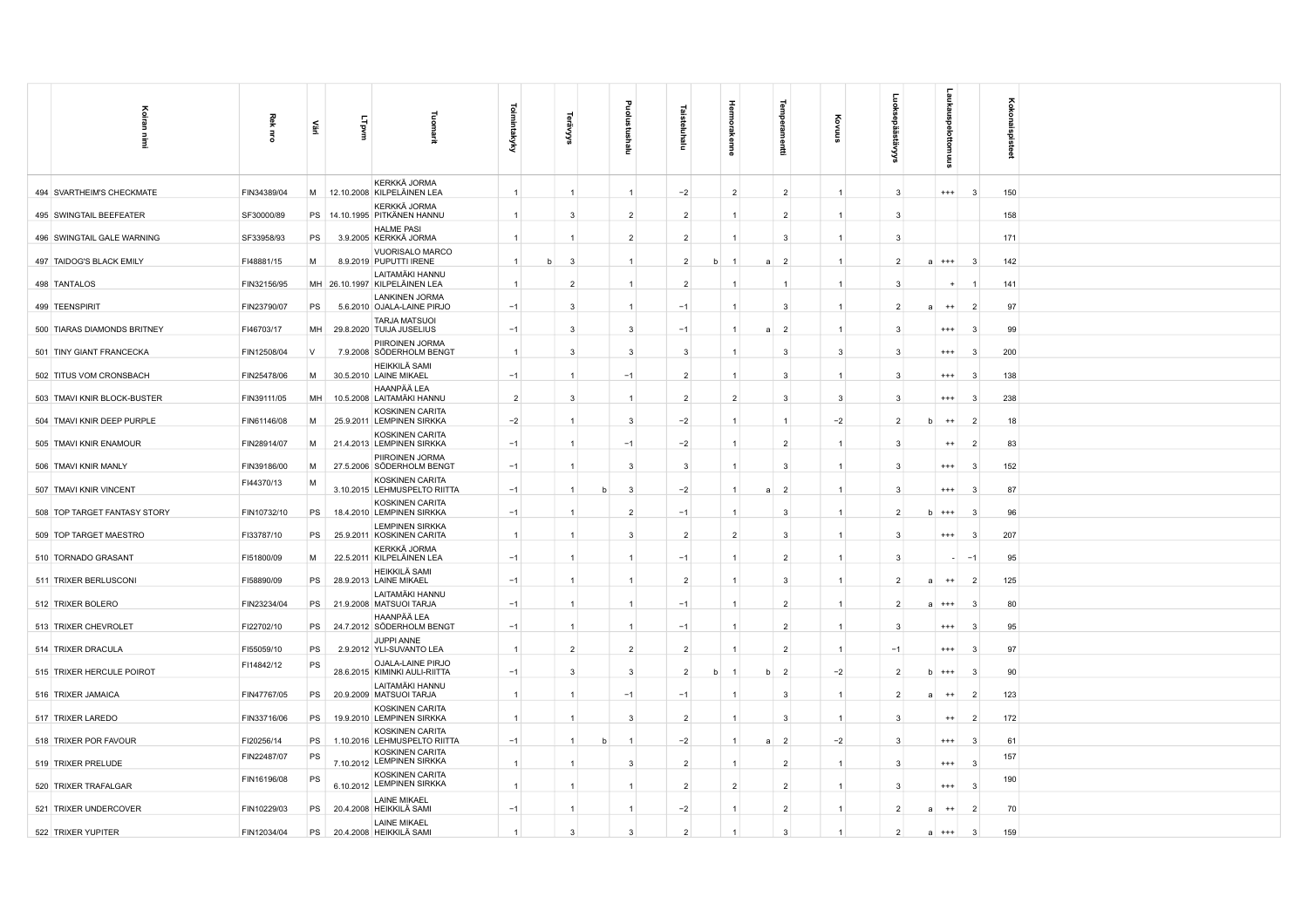| Koiran<br>Ì                                | Rek<br>$\overline{5}$     | ěΞ        | LTpvm          | 로                                                                    | $\overline{\circ}$<br>imintakyky | ⋦           |                                |                        | Ξ                                |                                |              |                         |                     |                              |                           |                | ěκ<br><b>i</b> bisteet   |
|--------------------------------------------|---------------------------|-----------|----------------|----------------------------------------------------------------------|----------------------------------|-------------|--------------------------------|------------------------|----------------------------------|--------------------------------|--------------|-------------------------|---------------------|------------------------------|---------------------------|----------------|--------------------------|
| 523 TRIXER ZORBAS                          | FI45482/09                | PS        |                | KOSKINEN CARITA<br>6.10.2012 LEMPINEN SIRKKA                         | $\mathbf{1}$                     |             | $\overline{1}$                 | Ξ<br>3                 | $-1$                             | $\overline{a}$<br>$\mathbf{1}$ |              | 릂<br>$\mathbf{1}$       | $\mathbf{1}$        | $\mathbf{3}$                 | 틊<br>$^{++}$              | $\overline{2}$ | 112                      |
| 524 TSVET NOCHI FANTOM                     | FIN29967/00<br>RKF1023633 | M         |                | MÄKI HANNU                                                           | $-1$                             |             |                                |                        | $-2$                             |                                |              | 3                       | $\mathbf{1}$        | $\overline{2}$               |                           | -3             |                          |
| 525 TUUMAILIJAN MUSTAN FEELIX              | FI54243/15                | <b>PS</b> |                | 27.4.2003 NIEMINEN TARMO<br>HELI HERRANEN<br>30.8.2020 TUIJA JUSELUS | $\mathbf{1}$                     | h           | 3                              | $-1$<br>$\overline{2}$ | $\overline{2}$                   | h                              | <sub>b</sub> | $\overline{1}$          | $\mathbf{1}$        | $-1$                         | $^{+++}$<br>$^{+++}$<br>a | -3             | 83<br>83                 |
| 526 UGLY DUCKLING'S SHADOWS RUN BLACK      | FI44217/12                |           |                | KOSKINEN CARITA<br>M 25.10.2014 HAANPÄÄ LEA                          |                                  |             |                                | $\mathbf{1}$           | $-1$                             |                                |              | $\overline{2}$          | $-2$                |                              | $***$                     | -3             | 101                      |
| 527 UGLY DUCKLING'S ZIP YOUR LIP           | FI34434/09                | PS        |                | <b>BERG LEENA</b><br>25.8.2012 HYNYNEN REIJO                         |                                  |             | $\overline{1}$                 | 3                      | $-1$                             |                                |              | 3                       | $\mathbf{1}$        |                              | $^{+++}$<br>a             | -3             | 127                      |
| 528 UNICUM ASTRONAUT                       | FIN11607/07               | PS        |                | HAANPÄÄ LEA<br>11.5.2008 LAITAMÄKI HANNU                             | $\overline{1}$                   |             | 3                              | 3                      | $\overline{2}$                   | $\overline{1}$                 |              | $\mathbf{3}$            | $\mathbf{1}$        | -3                           | $^{+++}$                  | -3             | 174                      |
| 529 UNISON Z SARDANU                       | FIN29475/08               | PS        |                | <b>KOSKINEN CARITA</b><br>18.4.2010 LEMPINEN SIRKKA                  | $\mathbf{1}$                     |             | $\overline{1}$                 | $\mathbf{1}$           | $\overline{2}$                   | $\overline{1}$                 |              | $\overline{\mathbf{3}}$ | $\mathbf{3}$        | 3                            | $^{+++}$                  | -3             | 186                      |
| 530 UPTIGHT JACK'S INGVALD                 | FIN10188/07               | MH        |                | KOSKINEN CARITA<br>18.4.2010 LEMPINEN SIRKKA                         | $-1$                             |             |                                | $-1$                   | $-1$                             | $\mathbf{1}$                   |              | $\mathbf{1}$            | 1                   | $\mathbf{3}$                 | $***$                     |                | 78                       |
| 531 VICTORIOUS STAR NOVEMBER NEWS          | FI36722/10                | M         |                | KILPELÄINEN LEA<br>2.6.2012 VIROLAINEN WILHELMIINA                   | $-1$                             |             | $\overline{1}$                 | 3                      | $-1$                             | $\overline{1}$                 |              | $\mathbf{1}$            | $\mathbf{1}$        | $\overline{2}$               | я                         | $-1$           | 67                       |
| 532 VICTORIOUS STAR PLAY AND WIN           | FI11858/14                | M         | 8.7.2017 JORMA | HYNYNEN REIJO & KERKKÄ                                               | $-1$                             |             | $\overline{1}$<br><sub>b</sub> | $-1$                   | $-2$                             | $\overline{1}$                 | a            | $\overline{2}$          | $\mathbf{1}$        | $\mathbf{3}$                 |                           | $-1$           | 83                       |
| 533 VON MAR-BELLA PEPI                     | FIN50167/04               | PS        |                | PUPUTTI IRENE<br>3.9.2011 VUORISALO MARCO                            | $\overline{1}$                   |             | 3                              | 3                      | $\overline{2}$                   | $\mathbf{1}$                   |              | $\mathbf{3}$            | $\overline{3}$      | $\mathbf{3}$                 | $^{++}$                   | $\overline{2}$ | 190                      |
| 534 VONHEIMDAL LOMBARDINO                  | FIN34426/05               | M         |                | KERKKÄ JORMA<br>12.10.2008 KILPELÄINEN LEA<br><b>HYNYNEN REIJO</b>   | $-1$                             |             | $\overline{1}$                 |                        | $\overline{2}$                   | $\mathbf{1}$                   |              | $-1$                    | 1                   | $\mathbf{B}$                 | $^{+++}$                  |                | 80                       |
| 535 VONHEIMDAL PANDORA                     | FIN15456/02               |           |                | M 28.10.2007 KERKKÄ JORMA<br>NIEMINEN TARMO                          | $\overline{2}$                   |             | -1                             | $-1$                   | $-1$                             | $\overline{2}$                 |              | $\overline{2}$          | $\mathbf{3}$        | 3                            | $^{+++}$                  | -3             | 189                      |
| 536 WAGWICE AQUA                           | FIN10830/98               | M         |                | 20.4.2002 TARKKA KAI<br>KOSKINEN CARITA                              | $\mathbf{1}$                     |             | $\overline{1}$                 | $-1$                   | $-1$                             | $\mathbf{1}$                   |              | $\overline{2}$          | $\mathbf{3}$        | 3                            | $^{++}$                   | $\overline{2}$ | 139                      |
| 537 WAGWICE COCOUM FIGO                    | FIN41540/06               | PS        |                | 18.4.2010 LEMPINEN SIRKKA<br>KOSKINEN CARITA                         | $\overline{1}$                   |             | 3                              | 3                      | $\overline{2}$                   | $\overline{1}$                 |              | $\overline{1}$          | $\mathbf{1}$        | 3                            | $^{+++}$                  | -3             | 144                      |
| 538 WELKAR BIGWIG                          | FI28211/13<br>FI11691/16  | PS<br>PS  |                | 23.5.2015 LEHMUSPELTO RIITTA<br>KOSKINEN CARITA                      | $\mathbf{1}$                     | $\mathbf b$ |                                |                        | $\overline{2}$                   | b                              | a            | $\overline{1}$          | $\mathbf{1}$        | $\mathbf{3}$                 | $***$                     |                | 140                      |
| 539 WELKAR DAYWAYS JULIE                   |                           |           |                | 5.5.2018 LEHMUSPELTO RIITTA<br>HYNYNEN REIJO                         | $\overline{1}$                   | a           | 3                              | 3                      | $\overline{2}$                   | a                              | a            | $\overline{\mathbf{3}}$ | $\mathbf{1}$        | $\overline{\mathbf{3}}$      | $^{+++}$                  | -3             | 174                      |
| 540 WIGSAND'S Z YORK<br>541 WIGSANDS Z YKÄ | SF38325/92<br>SF04376/88  | M<br>M    | 4.7.1992       | 14.5.1994 ORAVA PEKKA                                                | $\mathbf{1}$<br>$\vert$ 1        |             | $\mathbf{3}$                   | 3<br>$-1$              | $\overline{2}$<br>$\overline{2}$ | $\overline{1}$                 |              | 3<br>$\mathbf{3}$       | 1<br>$\overline{1}$ | $\mathbf{3}$<br>$\mathbf{3}$ |                           |                | 172<br>170 Epävirallinen |
| 542 WILHELLMIINAN BRÄTCÄ THÖ JÄTCÄ         | FI47758/15                | MH        |                | KOSKINEN CARITA<br>18.5.2019 LEHMUSPELTO RIITTA                      | $-1$                             |             | $\overline{1}$<br>b            | -3                     | $\overline{2}$                   | b<br>$\overline{1}$            | b            | $\overline{2}$          | $-2$                | 3                            | $^{++}$                   | $\overline{2}$ | 103                      |
| 543 WILHELLMIINAN SERW-ETTI                | FIN38089/04               | PS        |                | <b>HALME PASI</b><br>5.11.2006 ORAVA PEKKA                           | $-1$                             |             | $\overline{1}$                 | $-1$                   | $-2$                             |                                |              | $\overline{2}$          | $\mathbf{1}$        | $\overline{2}$               | $^{+++}$                  | -3             | 68                       |
| 544 WILLKEN GAME                           | FI26979/09                | PS        |                | <b>LEMPINEN SIRKKA</b><br>24.9.2011 KOSKINEN CARITA                  | $-1$                             |             | $\overline{1}$                 | 3                      | $\overline{2}$                   |                                |              | $\overline{3}$          | 1                   |                              | $^{++}$                   | $\overline{2}$ | 142                      |
| 545 WILLKEN GRAND                          | FI26978/09                | PS        |                | KOSKINEN CARITA<br>6.10.2012 LEMPINEN SIRKKA                         | $-1$                             |             |                                | 3                      | $\overline{2}$                   |                                |              | $\overline{2}$          | $\mathbf{1}$        |                              | $^{+++}$<br>a             | -3             | 112                      |
| 546 WILLKEN INSIGNIA                       | FI45468/11                | PS        |                | KOSKINEN CARITA<br>3.10.2015 LEHMUSPELTO RIITTA                      | $-1$                             |             | h                              | 3                      | $\overline{2}$                   | h                              | <sub>b</sub> | $\overline{2}$          | $\mathbf{1}$        | $\mathbf{3}$                 | $^{++}$                   | $\overline{2}$ | 127                      |
| 547 WILLKEN IVANHOE                        | FI45467/11                | PS        |                | KOSKINEN CARITA<br>4.10.2015 LEHMUSPELTO RIITTA                      | $\overline{1}$                   | h           | h                              |                        | $-1$                             |                                | h            | $\overline{2}$          | $\mathbf{1}$        | $\mathcal{P}$                | $^{+++}$<br>a             | -3             | 110                      |
| 548 WILLKEN JAMES HUNT                     | FI16769/13                | PS        |                | <b>TARKKA KAI</b><br>18.8.2015 VUORISALO MARCO                       | $-2$                             |             | $\overline{1}$<br>b            | $\overline{1}$         | $-1$                             |                                | b            | $\overline{2}$          | $\overline{1}$      | -3                           | $^{++}$                   | -2             | 80                       |
| 549 WILLKEN KAIMAN                         | FI22144/14                | PS        |                | KOSKINEN CARITA &<br>30.9.2017 LEHMUSPELTO RIITTA                    | $\overline{1}$                   | a           | -3                             | 3                      | $\overline{2}$                   | b                              | a            | $\overline{1}$          | $\overline{1}$      | $\mathcal{P}$                | $^{++}$<br>a              | $\overline{2}$ | 129                      |
| 550 WILLKEN KELVIN                         | FI22145/14                | PS        |                | <b>KOSKINEN CARITA</b><br>1.10.2016 LEHMUSPELTO RIITTA               | $-1$                             |             | -1<br>b                        | -1                     | $-1$                             | $-1$                           |              | $\overline{2}$          | $-2$                | $\mathcal{P}$                | $^{++}$<br>b              | $\overline{2}$ | $-14$                    |
| 551 WILLY LEE AVEC-PEPPER                  | FIN14034/07               | PS        |                | KOSKINEN CARITA<br>3.4.2011 LEMPINEN SIRKKA                          | $\overline{1}$                   |             | 3                              | $\overline{1}$         | $\overline{2}$                   |                                |              |                         |                     | $\mathbf{3}$                 | $^{++}$                   | $\overline{2}$ | 142                      |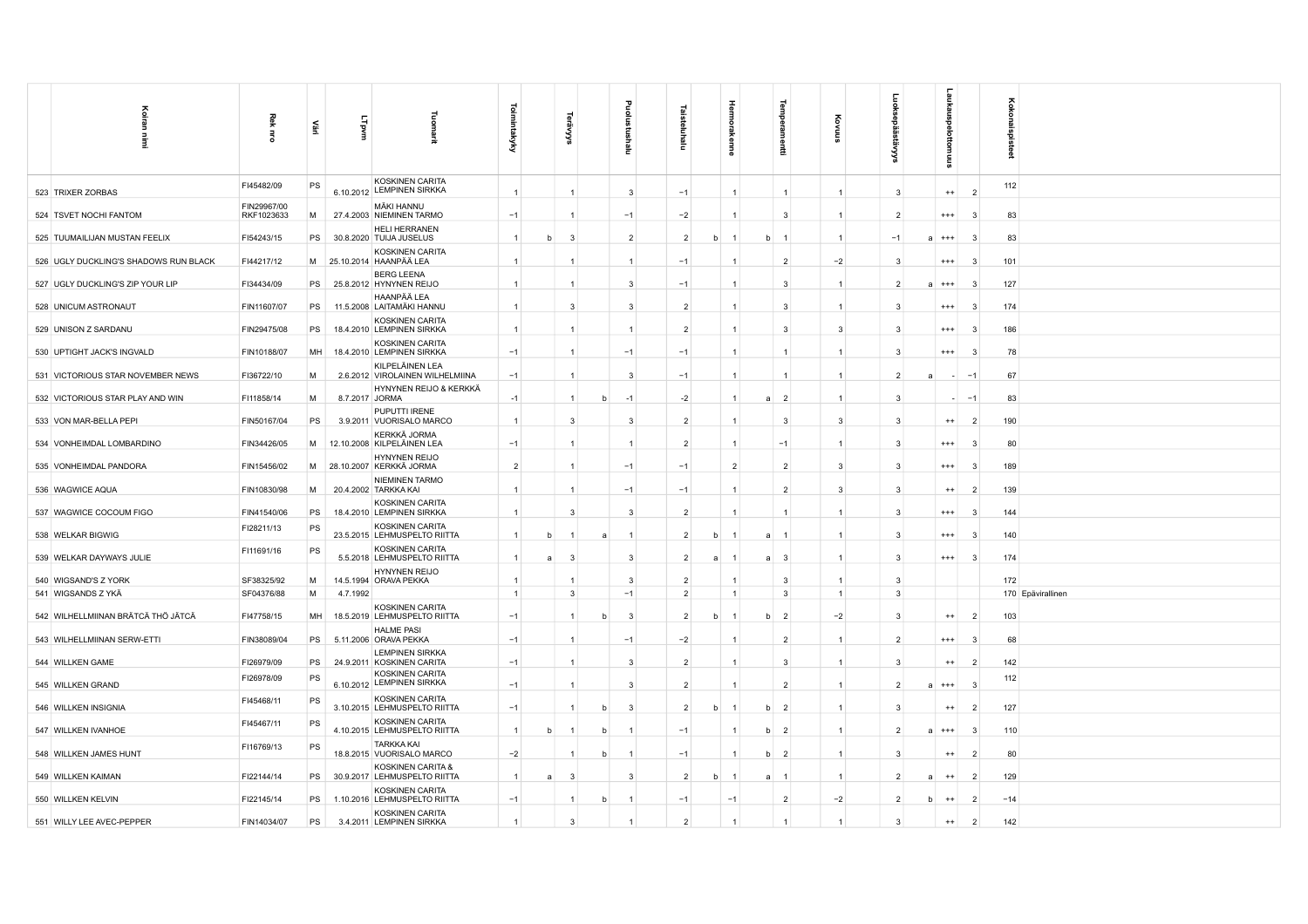| Koiran<br>Ē                      | Rek<br>룽    | 亶         | LTpvm | Tuomarit                                            | <b>Toimintakyky</b> | ౕశ             |   | Ξ              |                | Hermol<br>akenne    | 륲                   | Ş              |                | aukaus<br>훂<br>tomuus      |                | 3<br>ô<br>묾<br>å |                                                      |
|----------------------------------|-------------|-----------|-------|-----------------------------------------------------|---------------------|----------------|---|----------------|----------------|---------------------|---------------------|----------------|----------------|----------------------------|----------------|------------------|------------------------------------------------------|
| 552 WILLY LEE BLACK TOYA         | FIN21573/06 | M         |       | <b>LANKINEN JORMA</b><br>7.9.2008 LEMPINEN SIRKKA   | $-1$                | $\overline{1}$ |   | 3              | $-1$           | 1                   | 3                   | $-2$           | 3              | $^{+++}$                   | -3             | 88               |                                                      |
| 553 WILLY LEE CARAMIA WILMA      | FIN40154/01 | MH        |       | <b>HALME PASI</b><br>2.11.2003 ORAVA PEKKA          | $\overline{1}$      | $\overline{1}$ |   | 3              | $-1$           | $\overline{2}$      | 3                   | 3              | 3              | $^{++}$                    | $\overline{2}$ | 193              |                                                      |
| 554 WILLY LEE FROSTED OHIO STAR  | FI25168/17  | MH        |       | <b>TARJA MATSUOI</b><br>29.8.2020 TUIJA JUSELIUS    | $-1$                | $\overline{1}$ | b | $-1$           | $-2$           | $\mathbf{1}$        | $\overline{2}$<br>a | $\overline{1}$ | 3              | $^{++}$                    | $\overline{2}$ | 83               |                                                      |
| 555 WILLY LEE EBONY VIVIAN       | SF23604/91  | M         |       | PIIROINEN JORMA<br>29.8.1993 SÖDERHOLM BENGT        | $\overline{1}$      | $\overline{1}$ |   | $\overline{1}$ | $-1$           | $\overline{2}$      | $\overline{2}$      | $-2$           | $\overline{2}$ |                            |                | 121              |                                                      |
| 556 WILLY LEE SEBASTIAN          | FIN39588/98 | MH        |       | <b>LANKINEN JORMA</b><br>22.9.2001 LEMPINEN SIRKKA  | $\overline{1}$      | $\overline{1}$ |   | $-1$           | $\overline{2}$ | $-1$                | $\overline{2}$      | $-3$           | 3              | $^{+++}$                   | -3             | 51               |                                                      |
| 557 WILLY LEE SISSI-SILVER       | SF09665/91  | MH        |       | <b>TUOVINEN REIJO</b><br>17.4.1993 TUOVINEN RITVA   | $\overline{2}$      | $\overline{2}$ |   | $\overline{2}$ | $-1$           | 1                   | 3                   | $\overline{1}$ | $\overline{2}$ |                            |                | 142              |                                                      |
| 558 WILLY LEE YORK-PEPPER        | FIN24751/99 | PS        |       | <b>LANKINEN JORMA</b><br>22.9.2001 LEMPINEN SIRKKA  | $\overline{1}$      | $\overline{3}$ |   | 3              | $\overline{2}$ | $\overline{2}$      | 3                   | 3              | 3              | $^{+++}$                   | - 3            |                  | 225 Dogsport onlinessa nimellä Willy Lee York Pepper |
| 559 WILLY LEE ZIGI               | FIN34104/99 | <b>MH</b> |       | <b>NIEMINEN TARMO</b><br>23.8.2003 LANKINEN JORMA   | $\mathbf{1}$        | $\mathbf{3}$   |   | $\overline{2}$ | $-1$           | $\mathbf{1}$        | 3                   | $\overline{1}$ | 3              | $\ddot{}$                  | -1             | 143              |                                                      |
| 560 WILSONIAS AKILEIJA           | FIN14945/07 | MH        |       | <b>MATSUOI TARJA</b><br>6.9.2009 YLI-SUVANTO LEA    | $\overline{1}$      | $\mathbf{3}$   |   | 3              | $-1$           | 1                   | 3                   | $\overline{1}$ | 3              | $^{+++}$                   | -3             | 144              |                                                      |
| 561 WÄKKÄRÄN BOOMTOWN BRAT       | FIN45630/06 | M         |       | <b>MATSUOI TARJA</b><br>11.10.2009 SÖDERHOLM BENGT  | $-1$                | $\overline{1}$ |   | 3              | $\overline{2}$ | 1                   | 3                   | $\overline{1}$ | 3              | $^{+++}$                   | 3              | 142              |                                                      |
| 562 WÄKKÄRÄN CAYENNE             | FIN23901/06 | M         |       | KOSKINEN CARITA<br>21.4.2012 LEMPINEN SIRKKA        | $-1$                | $\overline{1}$ |   | $\mathbf{1}$   | $-2$           | $\mathbf{1}$        | $\overline{2}$      | $\overline{1}$ | 3              | $^{++}$                    | $\overline{2}$ | 85               |                                                      |
| 563 WÄKKÄRÄN FREYA               | FIN32372/04 | M         |       | LAITAMÄKI HANNU<br>20.9.2009 MATSUOI TARJA          | $\overline{2}$      | $\overline{1}$ |   | $\overline{1}$ | $-1$           | $\mathbf{1}$        | 3                   | $\overline{1}$ | $\overline{2}$ | $++$                       | $\overline{2}$ | 140              |                                                      |
| 564 WÄKKÄRÄN JIPPO               | FIN19643/02 | M         |       | <b>LANKINEN JORMA</b><br>16.5.2004 LEMPINEN SIRKKA  | $-1$                | $\overline{1}$ |   | $-1$           | $-1$           | 1                   | $\mathbf{1}$        | $\overline{1}$ | 3              | $^{+++}$                   | 3              | 78               |                                                      |
| 565 WÄKKÄRÄN ROMEO-RAKAS         | FI43593/09  | M         |       | KOSKINEN CARITA<br>25.10.2014 HAANPÄÄ LEA           | $-1$                | -1             |   | 3              | $\overline{2}$ | 1                   | $\overline{2}$      | $-2$           | $\mathcal{P}$  | $^{+++}$<br>$\overline{a}$ | 3              | 88               |                                                      |
| 566 WÄKKÄRÄN ZELDA               | FIN23297/07 | M         |       | KOSKINEN CARITA<br>21.4.2013 LEMPINEN SIRKKA        | $\overline{1}$      |                |   | -1             | $-1$           | $\overline{1}$      | $\mathbf{1}$        | $\overline{1}$ | 3              | $^{++}$                    | $\overline{2}$ | 110              |                                                      |
| 567 X-LUCE AMEX                  | FI43228/11  | M         |       | HYNYNEN REIJO<br>8.10.2016 LEHMUSPELTO RIITTA       | $\overline{1}$<br>b | $\overline{1}$ | a | $\mathbf{3}$   | $\overline{2}$ | $\overline{2}$<br>h | $\overline{3}$      | 3              | $\overline{2}$ | $a + + +$                  | -3             | 208              |                                                      |
| 568 XTRAVASCHNAUZA AGATHA        | FIN12135/07 | PS        |       | <b>HEIKKILÄ SAMI</b><br>30.8.2009 LAINE MIKAEL      | $\overline{1}$      | -3             |   |                | 3              | 1                   | $\overline{2}$      | $\overline{1}$ | $\overline{2}$ | $***$                      | -3             | 152              |                                                      |
| 569 XTRAVASCHNAUZA ALGEBRA       | FIN12131/07 | PS        |       | KOSKINEN CARITA<br>18.4.2010 LEMPINEN SIRKKA        | $-1$                | $\overline{1}$ |   | $-1$           | $-2$           | 1                   | $\overline{2}$      | $\overline{1}$ | $\mathcal{P}$  | $^{+++}$<br>$\overline{a}$ | 3              | 68               |                                                      |
| 570 XTRAVASCHNAUZA ANDORRA       | FIN12133/07 | PS        |       | HAANPÄÄ LEA<br>20.9.2009 MÄKINEN KARI               | $-1$                | -1             |   | 3              | $-1$           | $\mathbf{1}$        | $\overline{2}$      | -1             | $-1$           | $^{+++}$                   | -3             | 37               |                                                      |
| 571 XTRAVASCHNAUZA CHAMONIX      | FIN56523/08 | PS        |       | KOSKINEN CARITA<br>3.4.2011 LEMPINEN SIRKKA         | $\overline{1}$      | $\overline{1}$ |   | $\overline{2}$ | $\overline{2}$ | $\overline{1}$      | $\mathbf{1}$        | $\overline{1}$ | 3              | $^{+++}$                   | $\mathbf{3}$   | 141              |                                                      |
| 572 XTRAVASCHNAUZA DEIRDRE       | FI23681/09  | PS        |       | KOSKINEN CARITA<br>3.4.2011 LEMPINEN SIRKKA         |                     |                |   |                |                |                     |                     |                |                |                            |                |                  | KESKEYTETTY, syy pehmeys                             |
| 573 XTRAVASCHNAUZA DESTINY       | FI23680/09  | PS        |       | <b>LAINE JARI</b><br>27.9.2014 OJALA LAURI          |                     | -1             |   |                | $-1$           | 1                   | $\overline{2}$      | $\mathbf{1}$   | 2              | $^{+++}$<br>a              | -3             | 110              |                                                      |
| 574 XTRAVASCHNAUZA DIAVOLA       | FI23678/09  | PS        |       | KEINÄNEN JARI<br>17.6.2012 OJALA LAURI              | $\overline{1}$      | $\overline{1}$ |   | 3              | $\overline{2}$ | $\mathbf{1}$        | $\overline{2}$      | $\mathbf{1}$   | $\overline{2}$ | $^{+++}$<br>$\mathbf{a}$   | - 3            | 142              |                                                      |
| 575 XTRAVASCHNAUZA DRAMATIQUE    | FI23682/09  | PS        |       | <b>LEMPINEN SIRKKA</b><br>25.9.2011 KOSKINEN CARITA | $\mathbf{1}$        | $\overline{1}$ |   | $\mathbf{1}$   | $-1$           | $\mathbf{1}$        | 3                   | $\mathbf{1}$   | 3              | $^{++}$                    | $\overline{2}$ | 140              |                                                      |
| 576 XTRAVASCHNAUZA DUPONT        | FI23677/09  | PS        |       | KOSKINEN CARITA<br>22.4.2012 LEMPINEN SIRKKA        | $\mathbf{1}$        |                |   | $-1$           | $\overline{2}$ | 1                   | 3                   | $\mathbf{1}$   | 3              | $***$                      | 3              | 168              |                                                      |
| 577 XTRAVASCHNAUZA EXTRAORDINARY | FI11093/10  | PS        |       | KOSKINEN CARITA<br>22.4.2012 LEMPINEN SIRKKA        |                     | $\overline{1}$ |   | 3              | 3              | 1                   | 3                   | $\mathbf{1}$   | 3              | $***$                      | 3              | 182              |                                                      |
| 578 XTRAVASCHNAUZA FANFARE       | FI43381/10  | PS        |       | LAINE JARI<br>27.9.2014 OJALA LAURI                 | -1                  | -1             |   | -1             | $-1$           | 1                   | 3                   | -3             | $\overline{2}$ | $^{+++}$                   | - 3            | 141              |                                                      |
| 579 XTRAVASCHNAUZA FANTASTIQUE   | FI43384/10  | PS        |       | <b>KOSKINEN CARITA</b><br>6.10.2012 LEMPINEN SIRKKA | $\mathbf{1}$        | $\overline{1}$ |   | $\mathbf{3}$   | $-1$           | $\mathbf{1}$        | 3                   | $\mathbf{1}$   | 3              |                            | $-1$           | 142              |                                                      |
| 580 XTRAVASCHNAUZA FORZA         | FI43382/10  | PS        |       | KOSKINEN CARITA<br>6.10.2012 LEMPINEN SIRKKA        | $\mathbf{1}$        | 3              |   | 3              | $-1$           | $\overline{2}$      | 3                   |                | $\overline{2}$ | $^{+++}$<br>a              | -3             | 164              |                                                      |
|                                  |             |           |       |                                                     |                     |                |   |                |                |                     |                     |                |                |                            |                |                  |                                                      |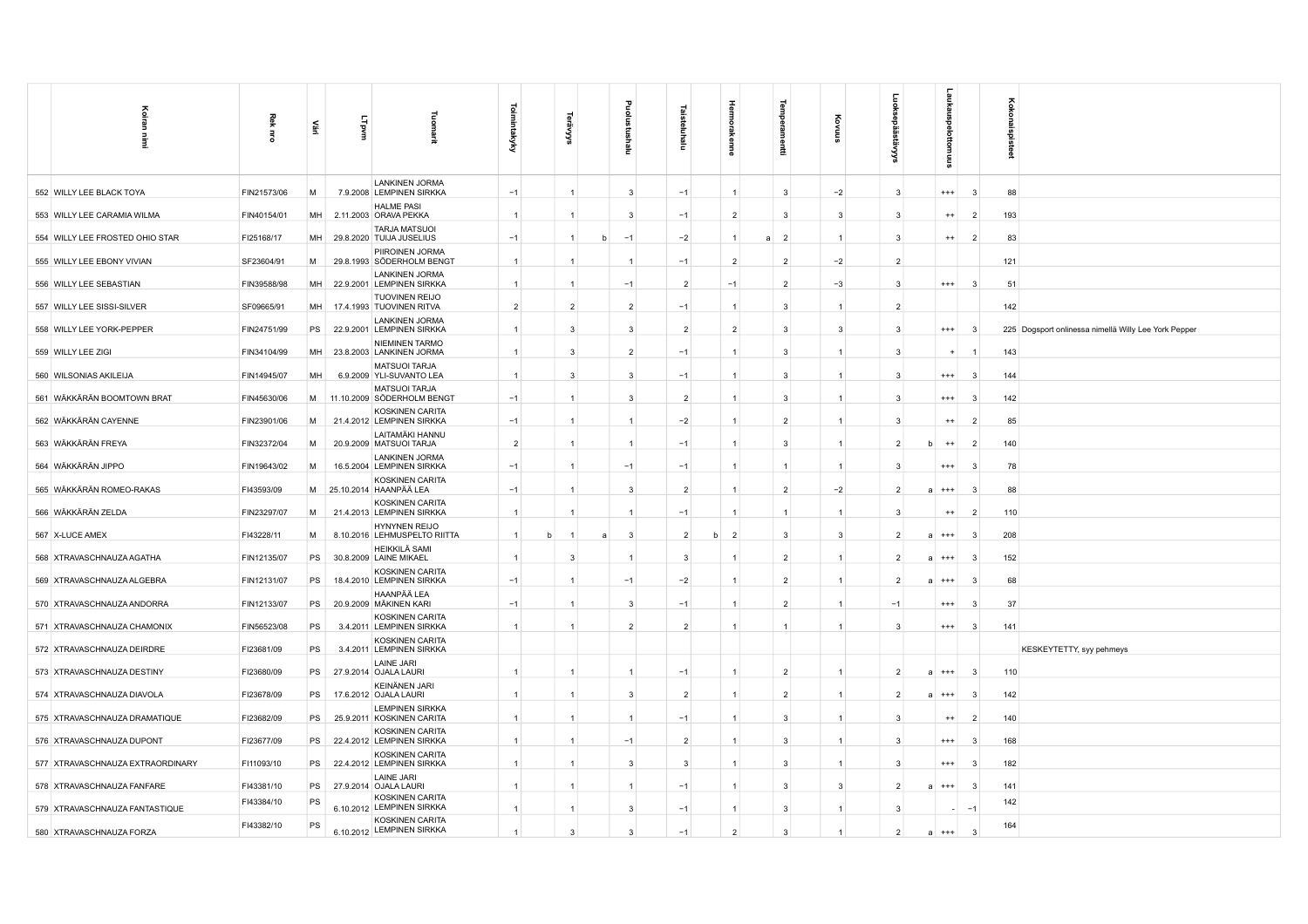| 즐                                 |                |           |              |                                                    |                |   |                          |                |              |                |   |    |                                  |   |                         |                |                            |                          |                 |
|-----------------------------------|----------------|-----------|--------------|----------------------------------------------------|----------------|---|--------------------------|----------------|--------------|----------------|---|----|----------------------------------|---|-------------------------|----------------|----------------------------|--------------------------|-----------------|
| 릴<br>$\frac{3}{2}$                | 죟<br>$\vec{5}$ | 뿦         | <b>Lipvm</b> |                                                    | mintakyky      |   | ⋦                        |                |              |                |   |    |                                  |   |                         |                |                            |                          | Kokonaispisteet |
|                                   |                |           |              |                                                    |                |   |                          |                | Ξ            | Ξ              |   |    | 룦                                |   |                         |                |                            |                          |                 |
| 581 XTRAVASCHNAUZA FREEEZING      | FI43383/10     | PS        |              | KOSKINEN CARITA<br>6.10.2012 LEMPINEN SIRKKA       | $\overline{1}$ |   | $\mathbf{1}$             |                |              | $\overline{2}$ |   |    | $\mathbf{3}$                     |   | $\overline{1}$          | $\mathbf{3}$   | $+++$                      | -3                       | 170             |
| 582 XTRAVASCHNAUZA GINGERBREAD    | FI17694/11     |           |              | KOSKINEN CARITA<br>PS 21.4.2013 LEMPINEN SIRKKA    | $\overline{1}$ |   | $\mathbf{1}$             |                |              | $\overline{2}$ |   |    | - 3                              |   |                         | -3             | $^{+++}$                   | $\mathbf{3}$             | 170             |
| 583 XTRAVASCHNAUZA GUNPOWDER      | FI17692/11     | PS        |              | KOSKINEN CARITA<br>21.4.2013 LEMPINEN SIRKKA       |                |   | $\mathbf{3}$             |                | 3            | $\overline{2}$ |   |    | $\mathbf{3}$                     |   |                         | 3              | $^{+++}$                   | -3                       | 174             |
| 584 XTRAVASCHNAUZA HARDCOPY       | FI20306/11     | PS        |              | KOSKINEN CARITA<br>21.4.2013 LEMPINEN SIRKKA       | $-1$           |   | $\overline{1}$           |                | $-1$         | $\overline{2}$ |   |    | $\overline{2}$                   |   |                         | -3             | $^{+++}$                   | -3                       | 123             |
| 585 XTRAVASCHNAUZA HENRIETTE      | FI20308/11     | PS        |              | LEHMUSPELTO RIITTA<br>6.4.2013 LEIKOLA KATRI       | $-1$           |   |                          |                | $-1$         | $-1$           |   |    | $\overline{2}$                   |   |                         | ె              |                            | $\overline{\phantom{a}}$ | 93              |
| 586 XTRAVASCHNAUZA ISOBEL         | FI14282/12     | PS        |              | KOSKINEN CARITA &<br>29.4.2017 LEHMUSPELTO RIITTA  | $\mathbf{1}$   |   | $\overline{\phantom{a}}$ |                |              | $\mathcal{P}$  | h |    |                                  |   |                         | $-1$           | $^{+++}$<br>$\overline{a}$ | -9                       | 81              |
| 587 XTRAVASCHNAUZA JERICHO        | FI51997/12     |           |              | KOSKINEN CARITA<br>PS 26.10.2014 HAANPÄÄ LEA       | -1             |   |                          |                | 3            | $\overline{2}$ |   |    | - 3                              |   |                         | -3             | $^{+++}$                   | -3                       | 172             |
| 588 XTRAVASCHNAUZA JUXTAPOSE      | FI51995/12     |           |              | KOSKINEN CARITA<br>PS 26.10.2014 HAANPÄÄ LEA       | $\overline{1}$ |   | -3                       |                | 3            | $-1$           |   |    |                                  |   |                         | -3             | $^{+++}$                   | -3                       | 114             |
| 589 XTRAVASCHNAUZA KHAOTIQUE      | FI47284/13     | PS        |              | KOSKINEN CARITA<br>1.10.2016 LEHMUSPELTO RIITTA    | $\overline{1}$ |   |                          | $\overline{a}$ | $-1$         | $-2$           |   |    | $-1$<br><sub>b</sub>             | h |                         | $\mathbf{3}$   | $^{++}$                    | $\mathcal{P}$            | 68              |
| 590 XTRAVASCHNAUZA LATITUDE       | FI20931/14     | PS        |              | KOSKINEN CARITA<br>1.10.2016 LEHMUSPELTO RIITTA    | $-2$           |   |                          | h              | $\mathbf{B}$ | $-1$           |   |    | <sub>b</sub><br>-3               |   |                         | $\mathbf{3}$   | $^{+++}$                   | -3                       | 97              |
| 591 XTRAVASCHNAUZA MAGNIFIQUE     | FI23330/14     | PS        |              | KOSKINEN CARITA<br>1.10.2016 LEHMUSPELTO RIITTA    | $\overline{1}$ | h | -1                       | - b            | -1           | $-1$           |   |    | $\overline{a}$<br>$-1$           | h | $\overline{1}$          | -3             | $^{++}$                    | -3                       | 80              |
| 592 XTRAVASCHNAUZA NAMASTE        | FI21112/15     | PS        |              | KOSKINEN CARITA &<br>30.9.2017 LEHMUSPELTO RIITTA  | $\overline{1}$ | a | $\overline{1}$           | b              |              | $-1$           |   |    | $\mathsf{a}$<br>$\mathbf{3}$     |   | $\overline{2}$          | -3             | $^{+++}$                   | -3                       | 156             |
| 593 XTRAVASCHNAUZA NEXTRAORDINARY | FI21110/15     | PS        |              | KOSKINEN CARITA &<br>29.4.2017 LEHMUSPELTO RIITTA  | $\overline{1}$ |   |                          |                | -3           | $\overline{2}$ | h |    | -3<br>$\overline{a}$             |   |                         | $\mathbf{3}$   | $^{++}$                    | -2                       | 172             |
| 594 XTRAVASCHNAUZA NUANCE         | FI21113/15     | PS        |              | KOSKINEN CARITA<br>29.4.2017 LEHMUSPELTO RIITTA    |                |   |                          | $\overline{a}$ |              | $-1$           |   |    | $\overline{2}$<br>$\overline{a}$ |   |                         |                | $^{++}$                    |                          | 125             |
| 595 XTRAVASCHNAUZA ORIGIN         | FI27518/16     | PS        |              | KOSKINEN CARITA<br>23.9.2018 LEHMUSPELTO RIITTA    | $\overline{1}$ | h | -1                       | a              | -1           | $-1$           |   |    | $\mathbf{3}$<br>b                |   | $\overline{1}$          | $\mathbf{3}$   | $^{+++}$                   | 3                        | 140             |
| 596 XTRAVASCHNAUZA PRODIGY        | FI27521/16     | PS        |              | KOSKINEN CARITA<br>23.9.2018 LEHMUSPELTO RIITTA    | $-1$           |   | -1                       | a              | -1           | $-2$           |   |    | $\overline{2}$<br>a              |   | $\overline{1}$          | $\mathcal{P}$  | h<br>$***$                 | $\mathbf{3}$             | 70              |
| 597 YACAMAS VOICE OF HUFFLEPUFF   | FI26138/13     | M         |              | <b>LAINE MIKAEL</b><br>4.6.2016 CEDERLÖF JOHANNA   | $\overline{1}$ |   |                          | h              | $-1$         | $\overline{2}$ |   |    | - 3<br>$\overline{a}$            |   |                         |                | $^{+++}$                   | -3                       | 168             |
| 598 ZAKTANS CANDY CASSIDY         | FI15854/13     | MH        |              | KOSKINEN CARITA<br>23.5.2015 LEHMUSPELTO RIITTA    | $\overline{1}$ |   |                          | a              |              | $-1$           |   |    | $\overline{2}$<br>a              |   | $\overline{1}$          |                | $^{++}$<br>a               | $\overline{2}$           | 110             |
| 599 ZAKTANS CULLEN ROSALICE       | FI15855/13     | <b>MH</b> |              | KOSKINEN CARITA &<br>30.9.2017 LEHMUSPELTO RIITTA  | $-1$           |   |                          |                | $-2$         | $-1$           |   |    | b<br>-1                          |   | $\overline{1}$          |                | $+++$<br>b                 | -3                       | 62              |
| 600 ZAKTANS HAVE FAITH IN ME      | FI22498/16     | MH        |              | KOSKINEN CARITA &<br>7.9.2019 LEHMUSPELTO RIITTA   | $-1$           |   | $\mathbf{1}$             | h              | $-1$         | $-2$           |   |    | $\overline{2}$<br>a              |   | $-2$                    | -3             | $^{+++}$                   | -3                       | 59              |
| 601 ZAKTANS NEW WAVE              | FI38259/14     | MH        |              | MATSUOI TARJA & TURUNEN<br>29.5.2017 LEENA MARIA   | $\overline{1}$ |   | 3                        |                | 3            | $\overline{2}$ | h |    | $\mathbf{3}$                     |   |                         | $\mathbf{B}$   | $^{++}$                    | -2                       | 174             |
| 602 ZAKTANS NOBODY'S FOOL         | FI38260/14     | MH        |              | KOSKINEN CARITA &<br>30.9.2017 LEHMUSPELTO RIITTA  |                |   |                          |                | 3            | $-1$           |   |    | -3<br>$\overline{a}$             |   | $\overline{1}$          | $\mathbf{B}$   | $^{+++}$                   |                          | 142             |
| 603 ZANIMIN BUBBLEI               | FI12016/14     | M         |              | KOSKINEN CARITA<br>8.9.2019 LEHMUSPELTO RIITTA     | $\overline{1}$ | a | 3                        |                | 3            | $\overline{2}$ | b |    | a<br>$\overline{2}$              |   | $\overline{\mathbf{1}}$ | 3              | $^{++}$                    | -2                       | 159             |
| 604 ZEBEC SILBER SCHATZ           | FIN11069/03    |           |              | <b>LANKINEN JORMA</b><br>MH 27.8.2006 LAINE MIKAEL | $-2$           |   | 3                        |                | -1           | $-1$           |   |    | $\overline{1}$                   |   | $-2$                    | $\overline{2}$ |                            | $-1$                     | 28              |
| 605 ZORNOI JEVGENI                | SF06645/93     | M         |              | <b>TOMMINEN JOSEF</b><br>23.4.1995 PITKÄNEN HANNU  | $\overline{1}$ |   | $\overline{2}$           |                | 3            | $\overline{2}$ |   |    |                                  |   | 3                       | $\mathbf{3}$   |                            |                          | 159             |
| 606 ZORNOI NERO                   | FIN40597/01    | V         |              | KIIVERI SAMI<br>30.10.2004 PITKÄNEN HANNU          | $-1$           |   | $\mathbf{1}$             |                |              | $-1$           |   |    | 3                                |   |                         | $\mathbf{3}$   | $^{++}$                    | $\overline{2}$           | 110             |
| 607 ZORNOI SIMON                  | FIN41104/95    | M         |              | YLI-SUVANTO LEA<br>28.6.1998 PITKÄNEN HANNU        | $-1$           |   | -1                       |                |              | $-1$           |   | -2 | -2                               |   |                         | -3             |                            |                          | 130             |
| 608 ZORNOI XENOS                  | FIN25968/04    | $\vee$    |              | KERKKÄ JORMA<br>18.8.2007 KILPELÄINEN LEA          | $-1$           |   | $\mathbf{1}$             |                | 3            | $-1$           |   |    | $\overline{2}$                   |   | $\overline{1}$          | 3              |                            | . — 1                    | 97              |
| 609 ZORNOI YOHJI YAMAMOTO         | FIN29264/05    | V         |              | HAANPÄÄ LEA<br>11.5.2008 LAITAMÄKI HANNU           | $-1$           |   |                          |                |              | $-1$           |   |    |                                  |   |                         | $\mathbf{3}$   |                            | $-1$                     | 80              |